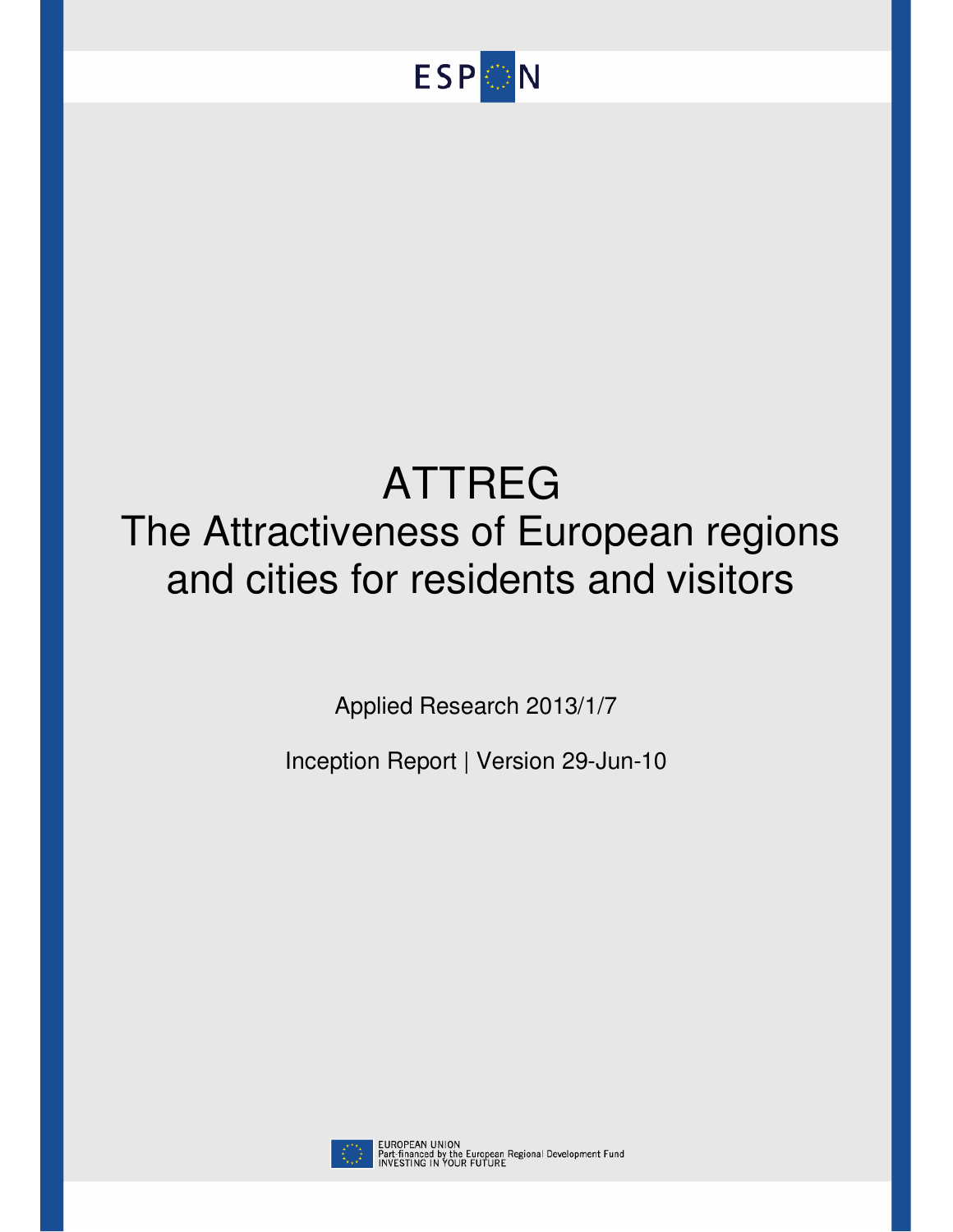This report presents a more detailed overview of the analytical approach to be applied by the project. This Applied Research Project is conducted within the framework of the ESPON 2013 Programme, partly financed by the European Regional Development Fund.

The partnership behind the ESPON Programme consists of the EU Commission and the Member States of the EU27, plus Iceland, Liechtenstein, Norway and Switzerland. Each partner is represented in the ESPON Monitoring Committee.

This report does not necessarily reflect the opinion of the members of the Monitoring Committee.

Information on the ESPON Programme and projects can be found on www.espon.eu

The web site provides the possibility to download and examine the most recent documents produced by finalised and ongoing ESPON projects.

This basic report exists only in an electronic version.

© ESPON & University Rovira i Virgili, 2010.

Printing, reproduction or quotation is authorised provided the source is acknowledged and a copy is forwarded to the ESPON Coordination Unit in Luxembourg.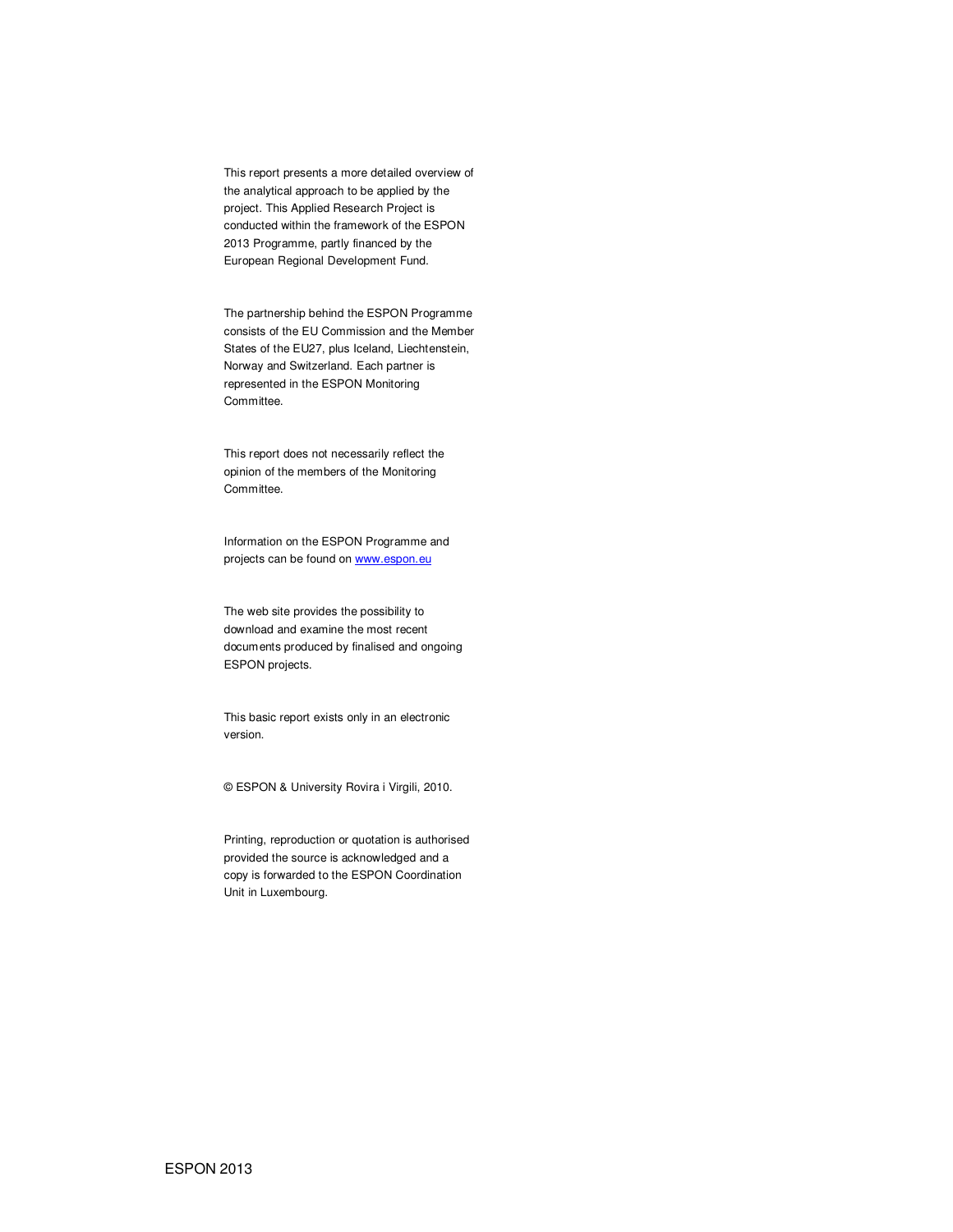# List of authors

**Rob Atkinson**, University of the West of England **Bjarne Madsen**, Center For Regional and Tourism Research **Antonio Russo**, Rovira i Virgili University **Loris Servillo**, Catholic University Leuven **Ian Smith, University of the West of England Jan van der Borg**, Ca' Foscari University of Venice

With contributions by the other team-members in the ATTREG project partner organisations:

Yolanda Pérez, Santiago Roquer, Aleix Fortuny, Salvador Anton, Jordi Andreu, Joan Alberich (Rovira i Virgili University), Alexander Otgaar, Leo van den Berg, Erwin Van Tuijl (EURICUR), Nicola Camatti (Ca´ Foscari University of Venice), Els Lievois (Catholic University Leuven), Henrique Albergaria (University of Coimbra), Jie Zhang (Center For Regional and Tourism Research), Mariusz Kowalski, Tomasz Komornicki, Jerzy Solon (IGSO), Marija Bogataj, Alma Zavodnik, Samo Drobne (University of Ljubljana)

Tarragona, Spain, 29 June 2010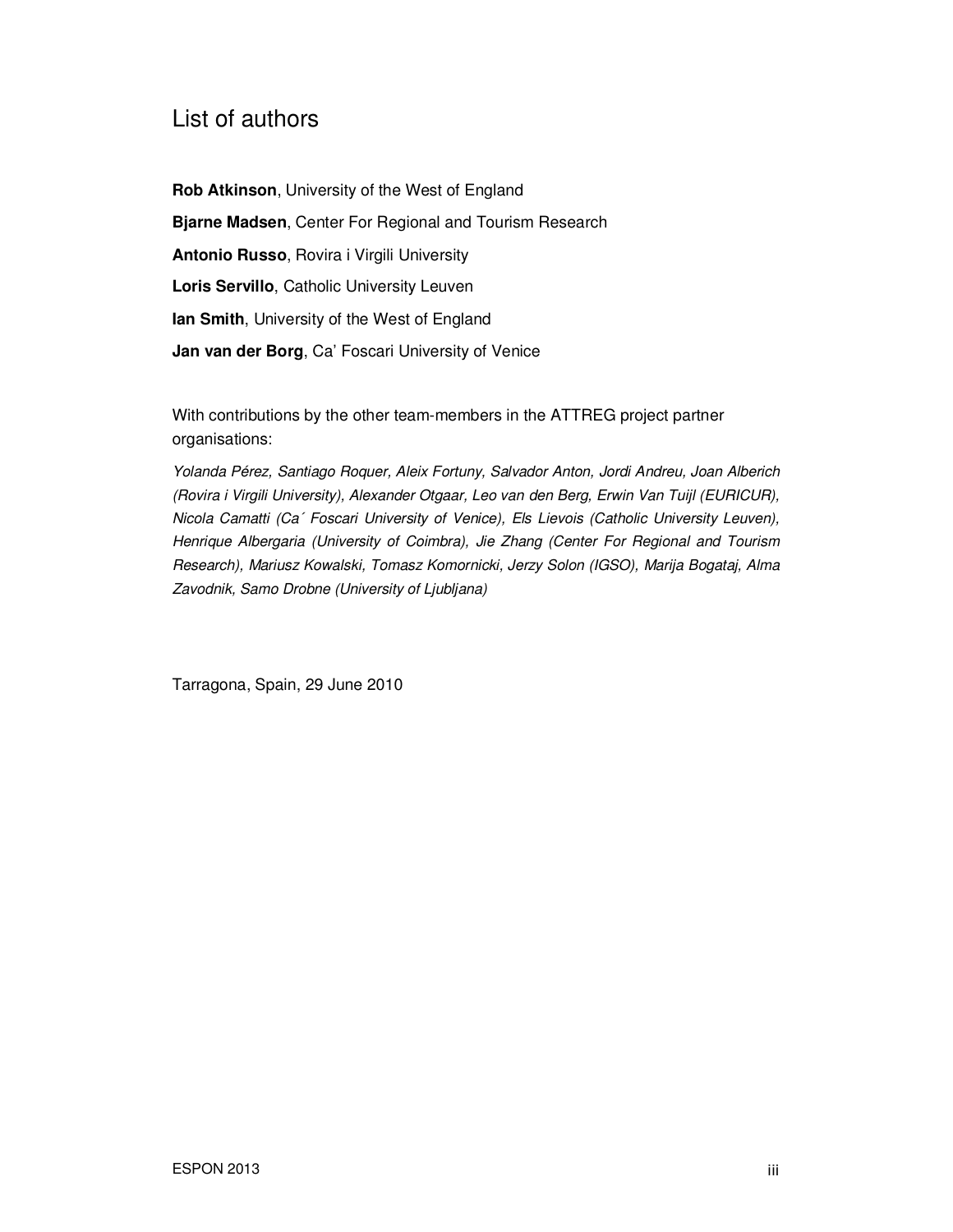# Table of contents

| $\mathbf{1}$   | More detailed overview of the analytical approach to be applied 1                                                                     |  |
|----------------|---------------------------------------------------------------------------------------------------------------------------------------|--|
| 2              |                                                                                                                                       |  |
| 3              |                                                                                                                                       |  |
| 4              | Use of existing ESPON results relevant for this project 24                                                                            |  |
| 5              | Distribution of work packages among partners, the break down of the<br>project's budget on the individual partners per budget line 25 |  |
| 6              |                                                                                                                                       |  |
| $\overline{7}$ | Overview of more detailed deliveries and outputs envisaged by the                                                                     |  |
| 8              | Indication of likely barriers that the project implementation might face32                                                            |  |
| 9              | Orientation of the project previewed towards the Interim report33                                                                     |  |
|                |                                                                                                                                       |  |
|                | ANNEX A – Subdivision of workload and budget per Project Partner34                                                                    |  |
|                | ANNEX B – Project flowchart with WP1, WP2 and WP 3 deliverables 36                                                                    |  |
|                | ANNEX C – Project time-line and main research events 37                                                                               |  |
|                | ANNEX $D$ – The concept of territorial attractiveness: insights from the<br>.38                                                       |  |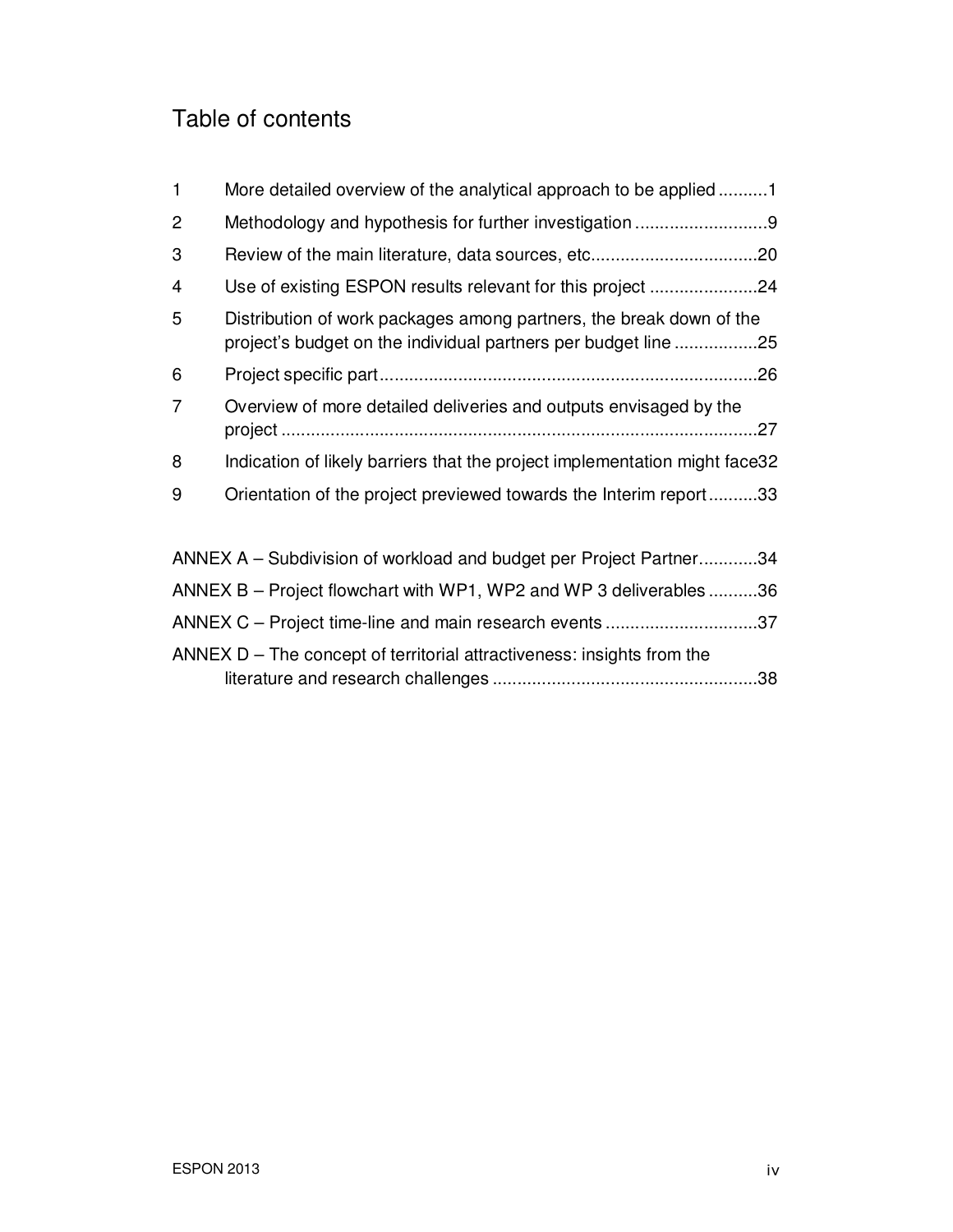# Figures

| Fig. 2 - ATTREG workflow chart: organisation of and relation between various |  |
|------------------------------------------------------------------------------|--|
|                                                                              |  |
| Fig. 3 - Data analysis scheme in RA3 (including interaction with RA2) 13     |  |

# Tables

| Table i - Relationship between territorial asset classes considered in the ATTREG<br>project and regional economics / geography theories  4                 |
|-------------------------------------------------------------------------------------------------------------------------------------------------------------|
| Table ii - Approximate number of working hours contributed by each ATTREG<br>partner in the coordination and execution of project activities throughout the |
| Table A.i - Contribution of partners to each Research Activity within WP2  34                                                                               |
|                                                                                                                                                             |
| Table A.iii - Project budget per partner / per workpackage / per budget line 35                                                                             |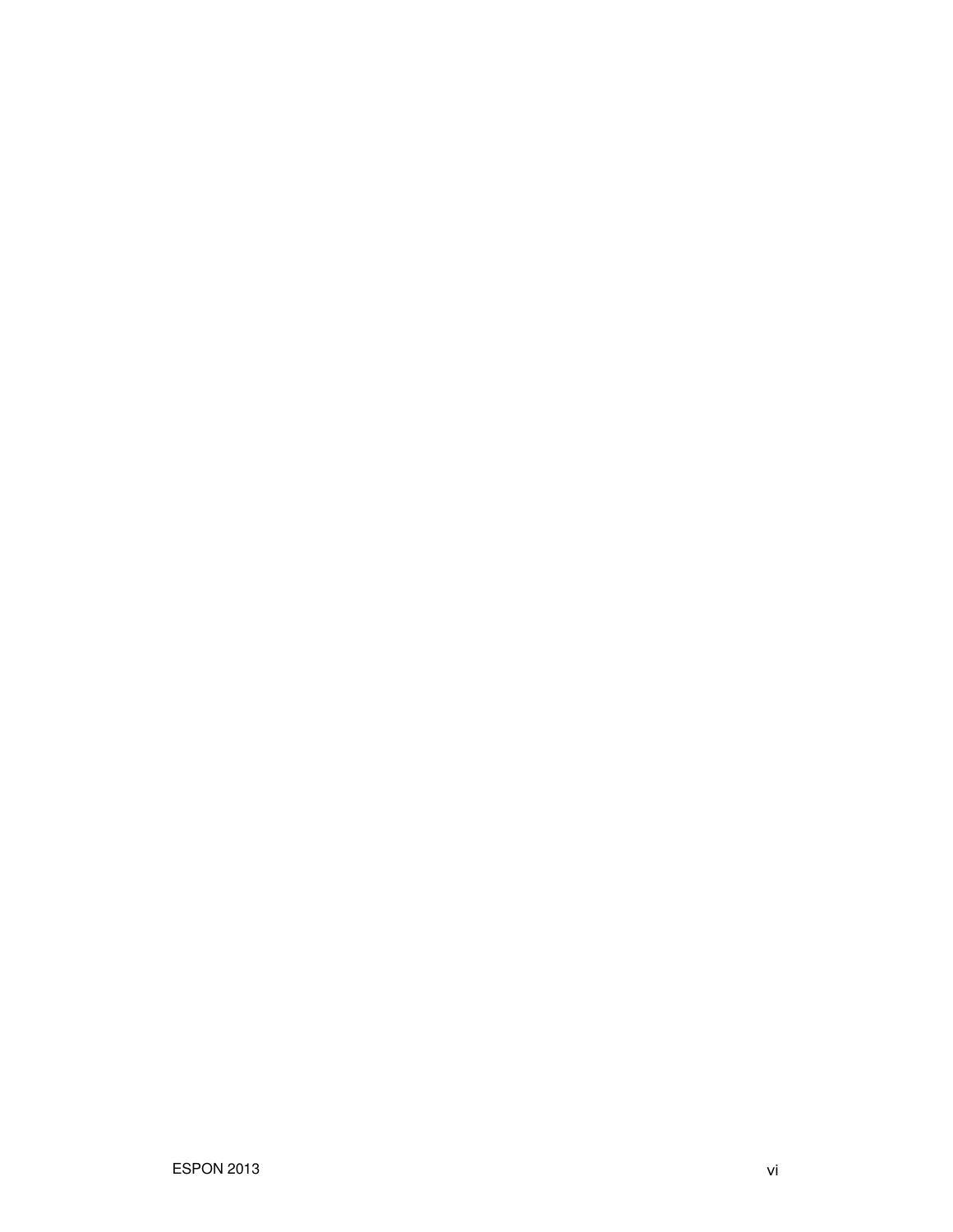# **1 More detailed overview of the analytical approach to be applied**

The objective of this project is to investigate territorial attractiveness and its spatial dynamics. It will set out ways by which the concept of comparative territorial attractiveness both can be described, modelled, understood and used by regional policymakers. In achieving this, the concept can be better integrated into the spatial planning toolbox. Better conceptualisation and measurement of territorial attraction will contribute insights into how the ESPON programme (as well as a wider range of European Union policy documents) can help build a more competitive *and* cohesive Europe following from the ESDP that preceded it.

According to important streams of the regional economics and geographic literature (illustrated further), 'territorial attractiveness' can be conceptualised as a quality of regions and cities that in many ways is a precondition for sustainable local development. It can be defined, and to some extent measured, both as the capacity to attract new residents (or migrants), visitors, footloose entrepreneurial activity and investment and to retain (and potentially develop) these mobile communities and assets.

This project focuses on the flows of people (as migrants and visitors) between places and the changes resulting from such flows in places (such as the net changes in population) as well as the things that are thought to make places attractive to prospective visitors and residents. It is not uninterested in the attraction of economic activity and financial capital, but on one hand it assumes that this phenomenon is already addressed by other ESPON projects (such as 1.1.1 and 3.2); on the other, it seeks to integrate the 'human mobility dimension' into the study of endogenous economic development processes. This is especially important given the likely impacts of projected migration patterns over the coming decades (see results of DEMIFER project).

We conceive attractiveness as a characteristic of regions (ranging from rural regions to metropolitan, city-based ones) that varies spatially according to its component natural and environmental, social, cultural and economic (endowment) factors. It has four important characteristics, which determine to a large extent the various dimensions that need to be analysed for the full comprehension of its effects:

- 1. History matters: attractiveness may accumulate to its territory over time (as a pathdependent process/set of processes) that can be plausibly associated with the 'viscous' character of human mobility.
- 2. Attractiveness is likely to produce spatial externalities (or overspill effects both positive and negative) where the attractiveness of any given territory is likely to impact on those that surround it.
- 3. Attractiveness is a dynamic concept, albeit bounded by path dependency and spatial inter-dependence. Thus whereas attractiveness of a place is influenced by history and by the attractiveness of neighbouring areas, regions that are attractive at a given moment and under a set of given exogenous or endogenous circumstances to a particular group (such as short term visitors), may not be such when these conditions change. Attractiveness can change as a result of policy choices taken either within the territory or at a wider spatial scale – there is the possibility of institutional agency.
- 4. Finally, attractiveness is not an 'absolute' quality of territories, but rather a relative factor of spatial differentiation. Thus a given territory can become more attractive not only because it has acquired more endowment factors but because other territories have lost some of their endowment factors.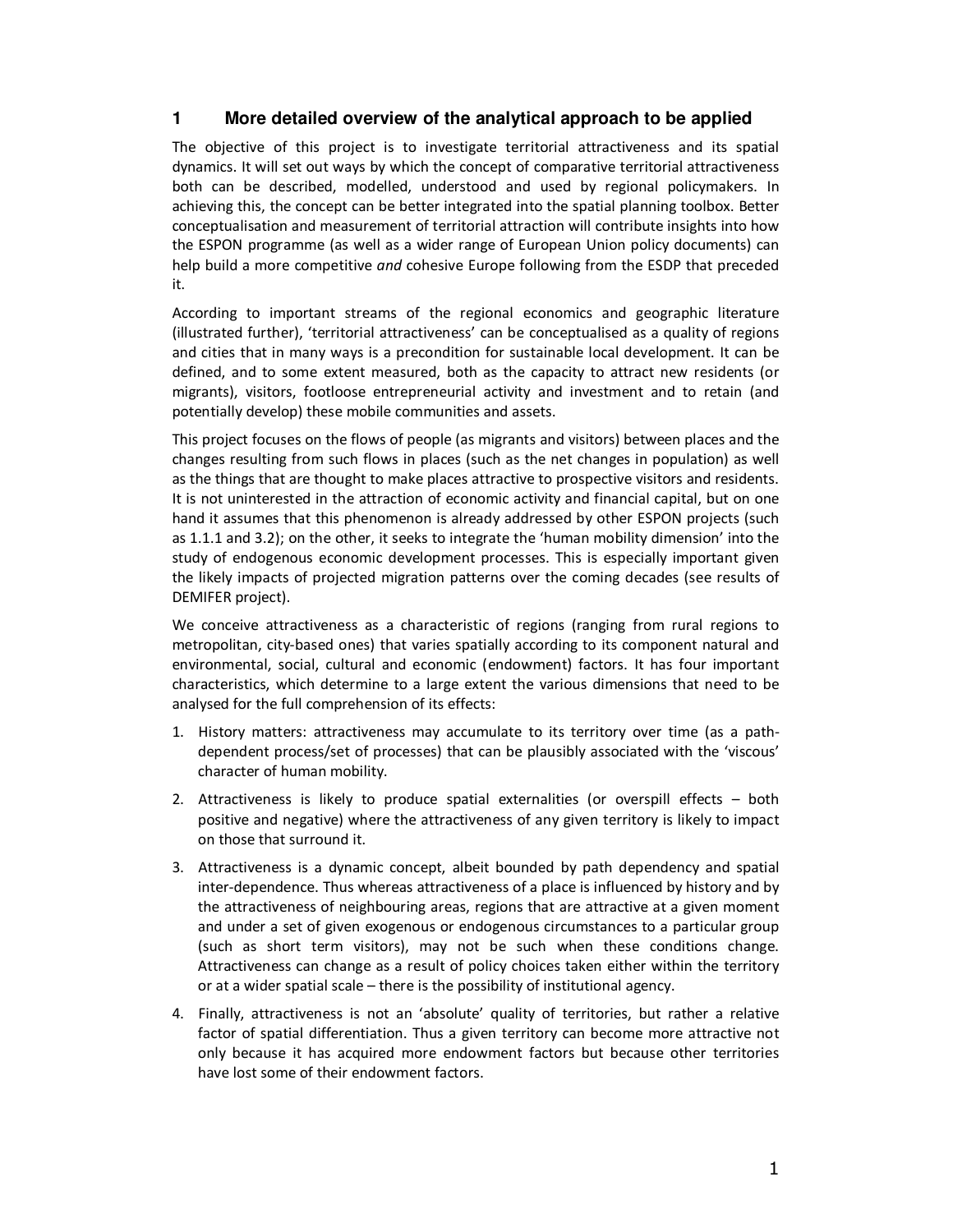Attractiveness can thus be conceived as the complex result of interactions between geographical attributes and a set of factors (themselves, possibly, the result of dynamic processes) that are set in a historic (path dependent) trajectory. The investigation on territorial attractiveness needs to be founded in a conceptual 'model' that links the three main components of this complex interaction (see Figure 1):



**Fig. 1** - Process aspects linking territorial capital to its users

- A set of 'audiences' (either targeted explicitly or defined in terms of their mobility characteristics) that can be attracted and for which there is a menu of expectations, each with a different profile in terms of the development processes that it is expected to engender locally and in surrounding areas;
- A set of 'endowment' factors or territorial assets that potentially determine attractiveness (conceptualised as territorial capital) in either a general sense or to one particular audience;
- A set of processes by which territorial assets may be mobilised to enhance attractiveness either for all or for a specific 'audience'.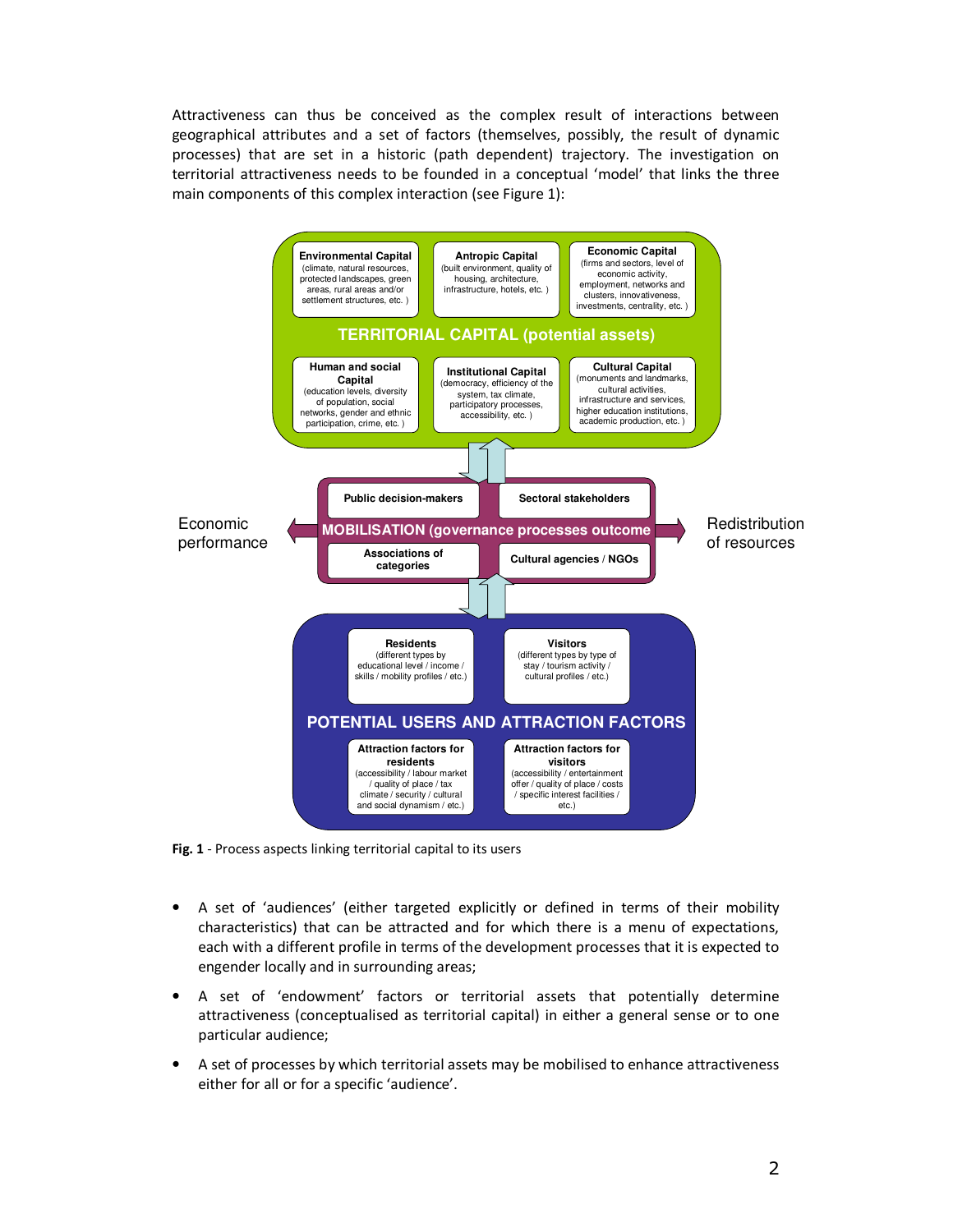The first challenge of this project is therefore to define such 'audiences'. Although recognising the importance of a basic bipartition between tourists and residents that is highlighted in the title of this project, our project will articulate further the research into mobility and migrations, hinting at the increasing 'liquidity' of such boundaries, as argued by John Urry in some of his recent works<sup>1</sup>. Different actors may be attracted to a city or region, for different reasons and according to varying patterns of 'transience'. Patterns of differential mobility overlap and intersect locally, defining, among other things, the structure of the local socio-economic environment and the position of cities and regions as nodes in the global web of flows. The most obvious combinations, as recalled above, is the classic distinction between 'residents' and 'visitors', which is also reflected in the title of this project. However the consideration of various theoretical fields (the neoclassical economic theory, migration system theory, new economic geography, the 'territorial capital' literature, and tourism studies) that discuss different 'push and pull' factors behind migrations and mobilities, and their regional impacts, leads us to develop this distinction further to include more 'audiences'.

A convenient compromise between complexity and pragmatism (for instance regarding the availability of data) is to reduce this range of mobilities into four main blocks characterised by given combinations of 'push/pull' factors for moving into a certain area (based on considerations that are illustrated in further detail in the literature review of Annex D). Consultation over this method within the TPG has produced four tentative 'blocks' of audiences:

- A. *Highly qualified workers / creative class*. This block characterises migrants that are more likely to be sensitive to quality of place and economic conditions in their choice of work/residence locations. Though the literature on the creative class (mostly cited works by Florida) focuses on a group that only accounts for a small share of the workforce (maximum 15% at a NUTS 2 level in ESPON 1.3.3) we also extend this category to include such groups as top professionals and the upper sectors of the labour market, characterised by a high mobility driven by 'place-specific' factors.
- B. *Labour mobility in a more general sense concentrating on unskilled labour*. The mobility of this block of 'new residents' is largely driven by neoclassical considerations of labour market structures and wages, plus considerations of local governance and human capital factors (low skilled immigrants especially from developing regions are likely to flow where there is more tolerance and openness to immigrations and where larger pools of migrant workforce is already settled), as well as 'push' factors regarding economic and personal freedom conditions in origin countries.
- C. *Traditional mass tourists*. This category of tourists are likely to be more sensitive to climate and price considerations, but also to the existence of an economic structure capable of dealing with mass tourism and acceptable levels of 'safety' in destinations.
- D. *New forms of tourism*. For the newer generation of special interest tourists (including 'liquid' categories of travellers, such as foreign exchange students and neo-bohemians<sup>2</sup>) there might be more flexibility in the choice of destinations, whose drivers are more likely to be found in a wide range of environmental, antropic, social and cultural capital assets.

<sup>1&</sup>lt;br><sup>1</sup> Urry J. (2007). Mobilities. Cambridge: Polity.

<sup>&</sup>lt;sup>2</sup> Quaglieri Domínguez, A. and A.P. Russo (2010), "Paisajes urbanos en la época post-turística. Propuesta de un marco analítico". Scripta Nova. Revista Electrónica de Geografía y Ciencias Sociales. vol. XIV, nº 323 [http://www.ub.es/geocrit/sn/sn-323.htm]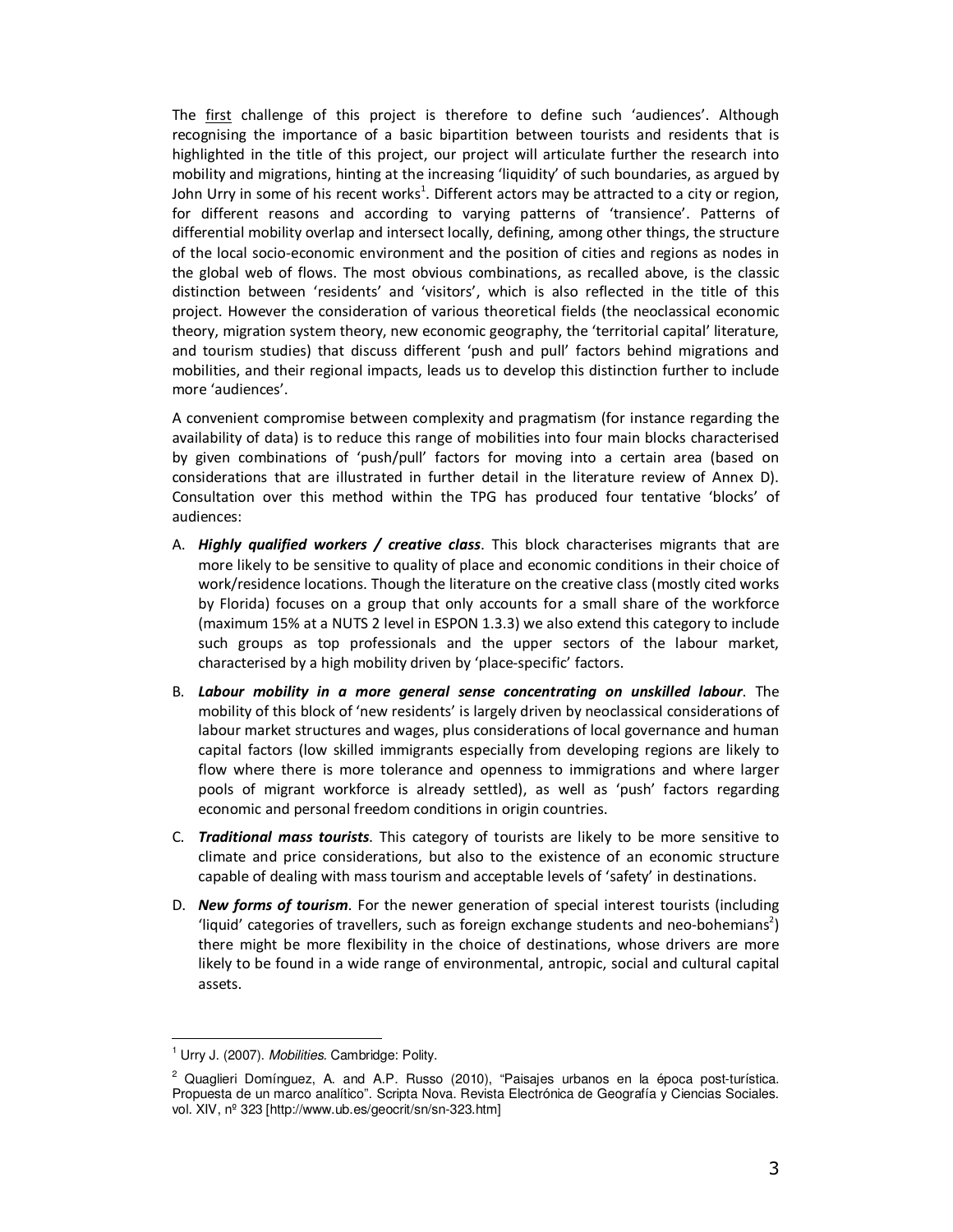Migration, education, workforce and tourism data in the ESPON database and the other cited sources may be manipulated in order to specify the magnitude of flows of these four audiences in (and out of) European regions. Tourism movement related to group C and D, for instance, may be the object of an approximation based on a number of indicators, like length of stay, expenditure, accommodation class, or the fact of arranging their reserves through travel agencies or independently<sup>3</sup>. However, these categories may have to be revised after the 'reality check' described below. It is certain that we will be able to measure net changes in resident populations and net migration rates for the period 2000-07. However, we wish to establish whether we can find evidence and/or model flows implying an origin and a destination between different areas in the European Union (and from without).

The second foundational step of our project is to identify the territorial asset classes (or 'dimensions of territorial capital'), that relate specifically to this variety of territorial users. The various literatures addressing each of these mobile audiences identify specific qualities of place that they are responsive to (some of which are identified in Figure 1 as 'menus'). Whereas 'traditional' forms of mobility are strongly dependent on neoclassical variables like wages, prices, accessibility, and employment rates, and demographic variables like the age structure of the population<sup>4</sup>, in this project we place a particular emphasis on those aspects of mobility that are more related with the 'new geographic' literature concerned with place qualities and territorial capital assets; aspects that are more problematic both to define and to assess, but which may result in an important contribution to the understanding of European mobility and regional development processes.

We thus consider that endowments (and their changes over time) of six different 'forms' of territorial capital (environmental, antropic, economic, institutional, socio-cultural and human) can relate to different forms of mobility and migrations. They relate to different theories of attraction and mobility that we have investigated in our literature review (Annex D), according to the relationships illustrated in Table i.

|                          | <b>Theories of Neo-classical</b> | Systems   | Florida's      | Implications of | Tourism    |
|--------------------------|----------------------------------|-----------|----------------|-----------------|------------|
| attraction and           | theories on                      | theory on | creative class | Camagni's       | literature |
| mobility                 | labour                           | labour    | theory         | territorial     |            |
| <b>Territorial asset</b> | migration                        | migration |                | capital         |            |
| <b>classes</b>           |                                  |           |                |                 |            |
| Environmental            |                                  |           | х              |                 |            |
| Antropic                 |                                  |           | х              |                 |            |
| Economic                 |                                  |           |                | x               |            |
| Social and cultural      |                                  | Χ         | х              | х               |            |
| Institutional            |                                  |           |                | X               |            |
| Human                    | x                                |           |                | x               |            |

**Table i** - Relationship between territorial asset classes considered in the ATTREG project and regional economics / geography theories

Each such form of territorial capital is defined through a set of variables, or their combination in indicators, which could be measured in stock and (when meaningful) in

 3 According to the Eurobarometer Survey (2008) this divides into an approximate 35:65% split – (independently organised travel makes up between 44 and 85% of respondents depending on the country).

<sup>&</sup>lt;sup>4</sup> See Bogataj, M. et al. (eds) (2010) Factors, influencing investment attractiveness of regions. 3, Aging as factor, influencing attractiveness of regions. MEORL, no. 11, MEDIFAS (forthcoming).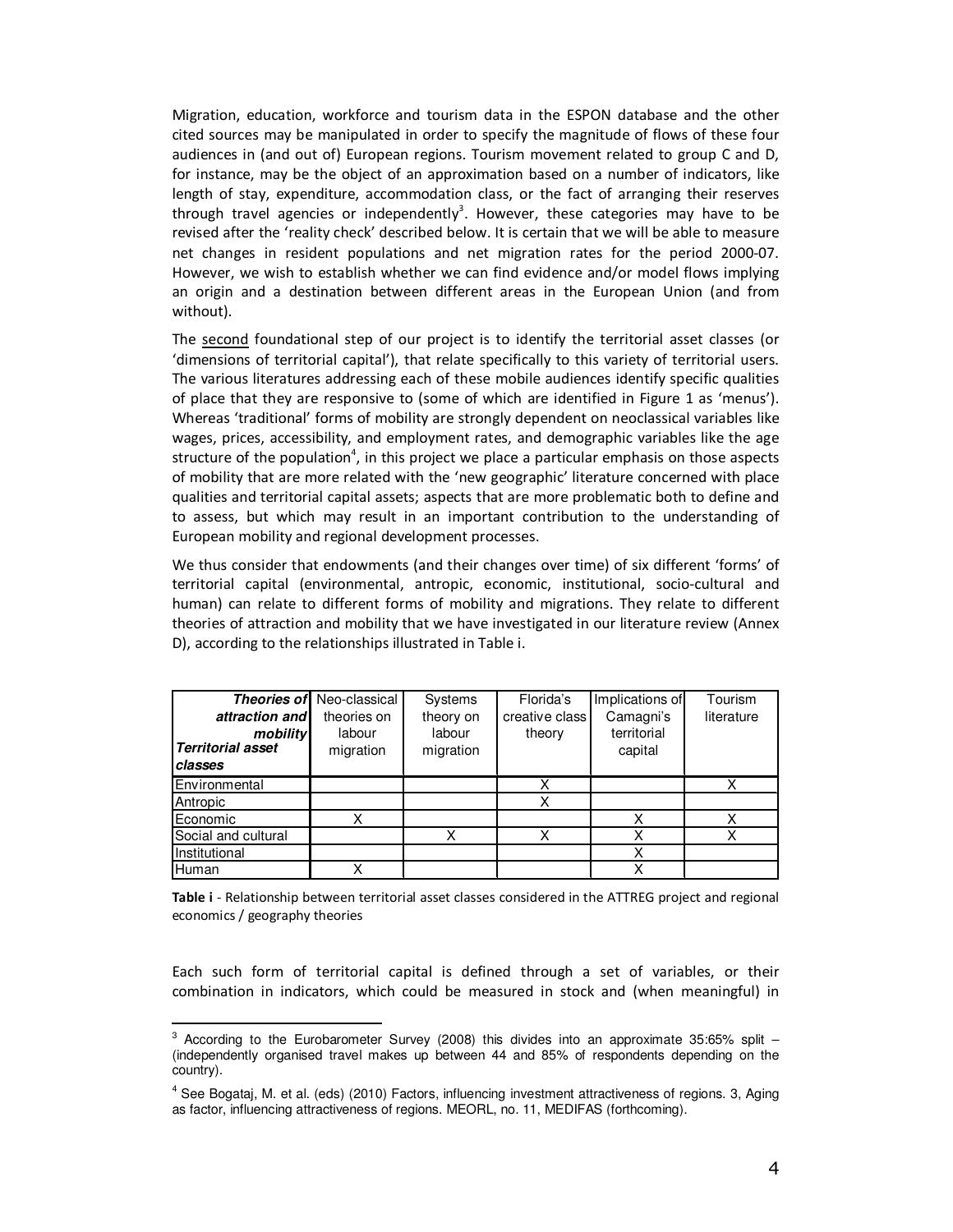changes over time. Some of these variables are already included in the ESPON database 2007 and in the other sources that we are considering. Again, the choice of variables and indicators to represent stocks and changes in such territorial assets will be pragmatically related to availability in the main project sources of correspondent datasets.

- *Environmental Capital (EnC)***.** Includes 'given' characteristics of the physical landscape as well as the result of environmental protection/regional planning actions. It can be measured by a combination of indicators related with natural resources, protected landscapes, peripherality, and settlement structures. The ESPON database includes indicators and typologies of land-cover, extent of environmental protection, peripherality/centrality, type of region, settlement typologies, to which other data could be added from other sources regarding climate (average temperature or annual precipitations, etc.), km of coasts, etc.
- *Antropic Capital (AC)*. This would include man-made landscape elements, partly inherited from the past, partly the result of planning and conservation policies, which enhance the attractiveness and functionality of places for environmental and residential or tourist functions. The ESPON database includes indicators of cultural landscapes, monuments and landmarks, infrastructure, accessibility by air/rail, hotels, transport infrastructure, to which we plan to add other data on the built environment from the Urban Audit and HABITAT database as well as rankings published in specialised sources.
- *Economic Capital (EcC)*. This relates to conditions of the economic environment that induce a good business and productive climate. It could be measures by ESPON indicators of levels of economic activity (e.g. growth of p.c. GDP, diversity of sectors, labour productivity), innovation (patents, start-ups), tax climate, price structures (real estate, commodity, wages), public and private investments, centrality (being part of the pentagram, existence of MEGAs, accessibility), etc.
- *Social & Cultural Capital (SCC)*. This includes assets and relational structures in the social / economic / cultural sphere that contribute to place quality and vitality, à la Florida. It could be measured by indicators in the ESPON database (and other sources like the Urban Audit database and the Eurobarometer) such as population diversity, gender and ethnic participation, crime rates, academic production, cultural infrastructure and activities, social networks and associationism, and 'quality of place' rankings such as those produced by specialised magazines or the Eurobarometer.
- *Human Capital (HC)*. This reflects the characteristics of the workforce and labour market, and we keep it separated from social capital so as to distinguish problematic new geography concerns with 'soft' social structures from the 'hard' issues (embedded in neoclassical theories) on human resources and skills. This could be measured by indicators in the ESPON database such as the skills and diversity of workforce, long-term unemployment, aging, educational levels, etc.
- *Institutional Capital (IC)*. This refers to governance conditions that contribute to the effectiveness and justice of social and economic processes. In the ESPON databse it is reflected by variables and indicators in the 'governance' blocks of datasets, but we could also use indicators from different sources regarding democracy, efficiency of the justice system, participatory processes, etc.

The third step of our analysis will be to focus on the processes by which different dimensions of territorial capital may explain the attraction of different mobile audiences; the spatial effects related to such realised attractions; and the complex relation between audiences in determining such outcomes. This will be done by deploying statistical and cartographic techniques, to be given further detail in the next chapter. General spatial patterns will be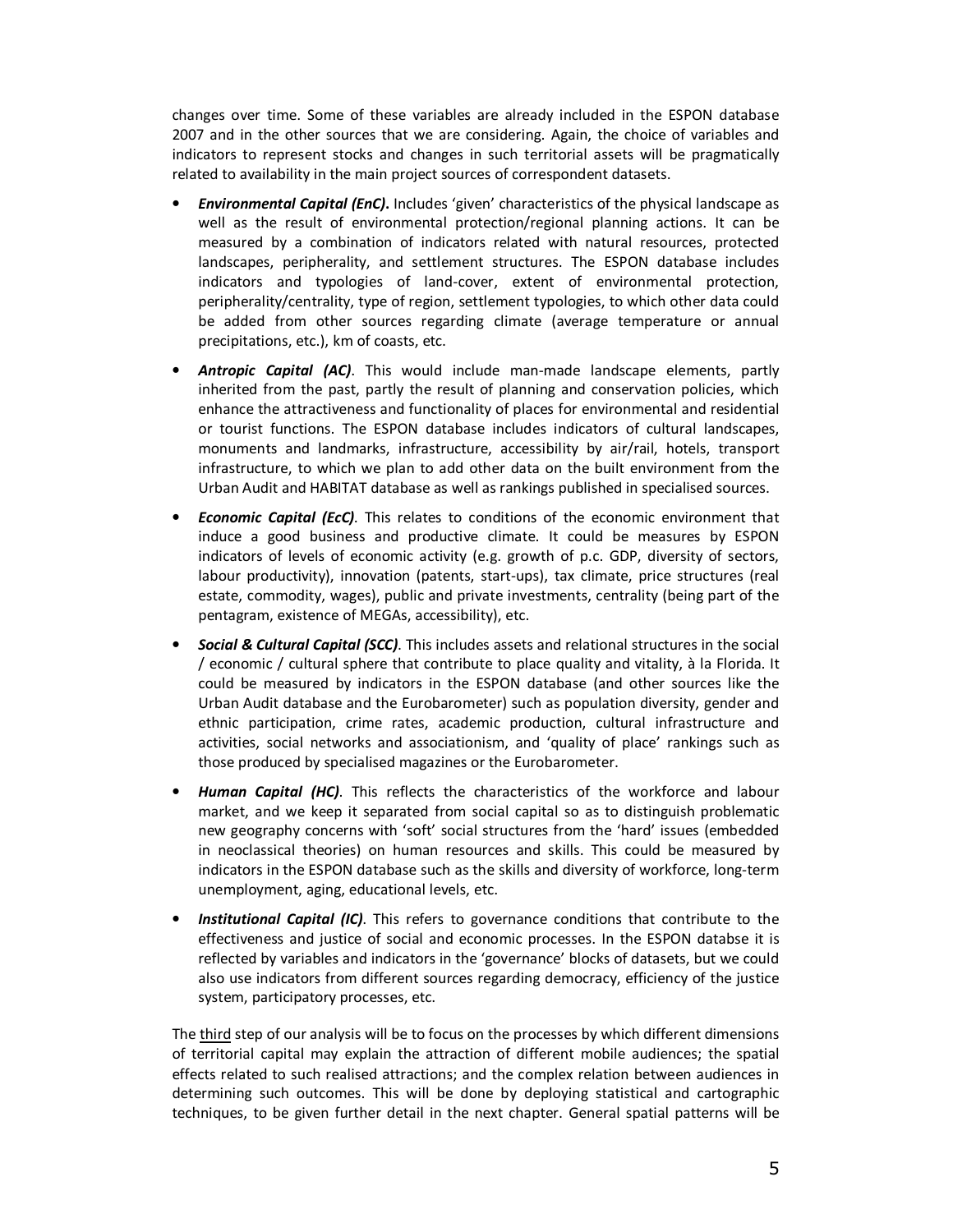identified and this will yield a regional typology of 'territorial attractiveness', whose interrelation with existing regional typologies will be considered.

Within this conceptual model it is worth noting that the quality of governance features both as a territorial asset and as a mobilising process. A well established and reliable governance system of a place can be a factor of localisation, as for instance an open decisional-arena of a region/town, with participatory rules and involvement of civil society (social – institutional capital). On the other hand, *attractiveness is a concept shaping the territorial governance process itself*, in particular concerning the 'mobilization process' through which territorial assets are activated. Indeed, the model in Figure 1 also hints at the importance of mobilisation factors and strategies in attractiveness, highlighting how territorial assets may be deployed to achieve a particular outcome (or set of outcomes) relating to the attraction of key mobility audiences. In fact, the asset classes proposed in Figure 1 have varying degrees of 'plasticity', which will be investigated through in depth analysis and case study techniques.

The conceptual model in Figure 1 provides the general framework that will allow us to address the four key questions in the specification of the requirements:

- What are the key territorial endowments that are associated with attracting different mobility audiences?
- How does our measure of regional attractiveness vary spatially across the EU area and across different types of region?
- What are the likely trends in regional 'attractiveness' over the next 20-30 years?
- What are the key policy instruments that impact on regional attractiveness?
- What is the role of sectors and trends for attractive regions and cities?

More specifically, the TPG identified a number of key research questions to be addressed through statistical, comparative, cartographic and case study techniques:

- 1. How do different 'audiences' react to different territorial asset endowments? To what extent and how are these responses stratified spatially? What main trends and what key determinants can be observed in the relation between territorial assets and attraction of residents and visitors (of different types)?
- 2. How does the attraction of specific groups evolve over time? What has been the effect on the sustained capacity of regions and cities to attract other groups?
- 3. What is the role of mobilisation strategies and specific policies in these outcomes?
- 4. To what extent has attraction of different groups been a determinant of regional growth and competitiveness? Are such outcomes 'sustainable'?
- 5. What are the roles of different economic sectors in the enhancement of attractiveness for cities and regions? What impact do more general economic trends (e.g. the decline of traditional manufacturing or the increasing importance of services) have on regional attractiveness?
- 6. What is the likely development in the relation between territorial capital, attraction and competitiveness in the next 15 years under different scenarios?
- 7. What is the future role of policy, from the local to the pan-European level, in mobilising attraction factors so as to achieve more sustainable development throughout European regions and cities? How can 'attractiveness' be integrated into the spatial planning toolbox that is being developed by ESPON?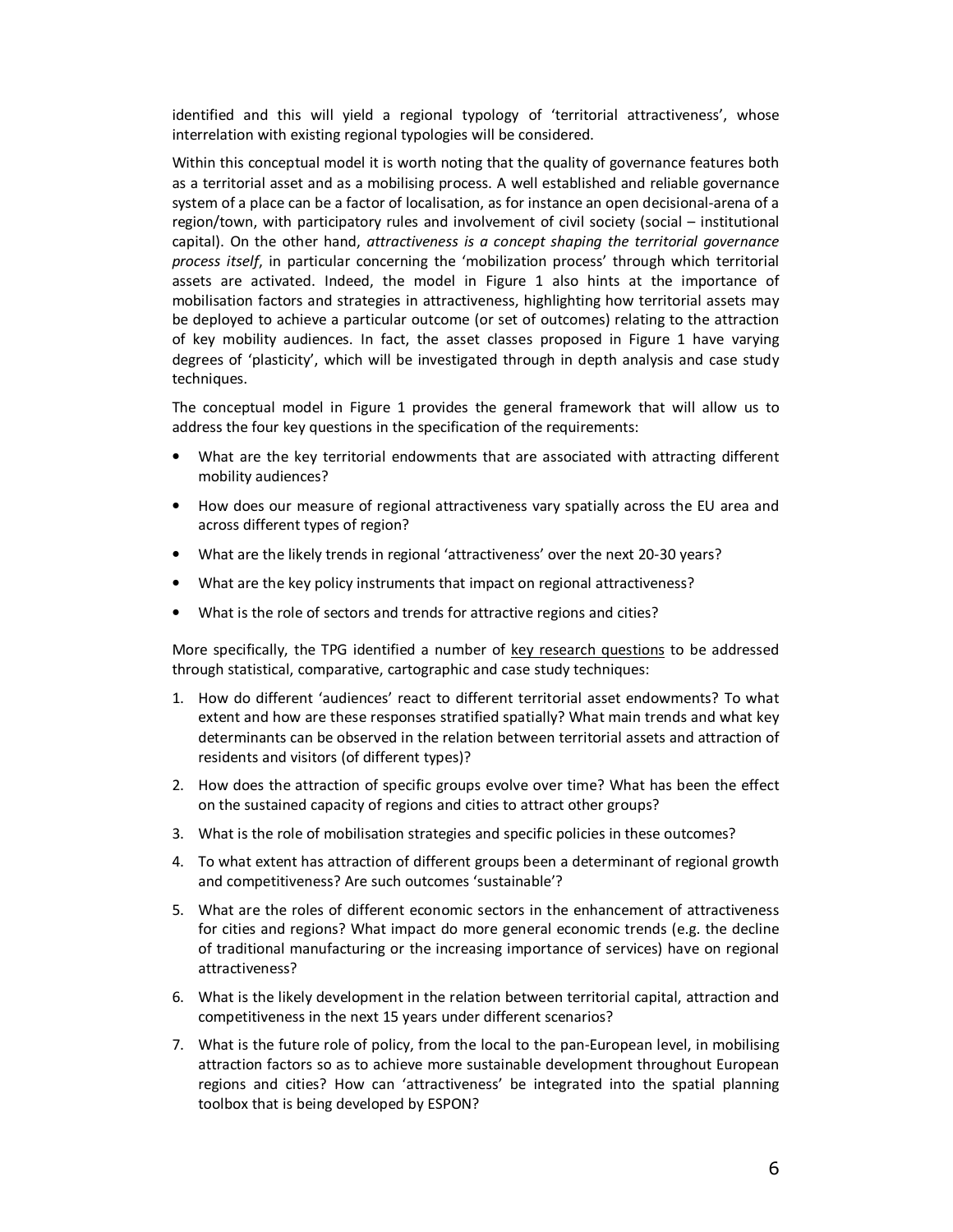

**Fig. 2** - ATTREG Workflow chart: organisation of and relation between various research activities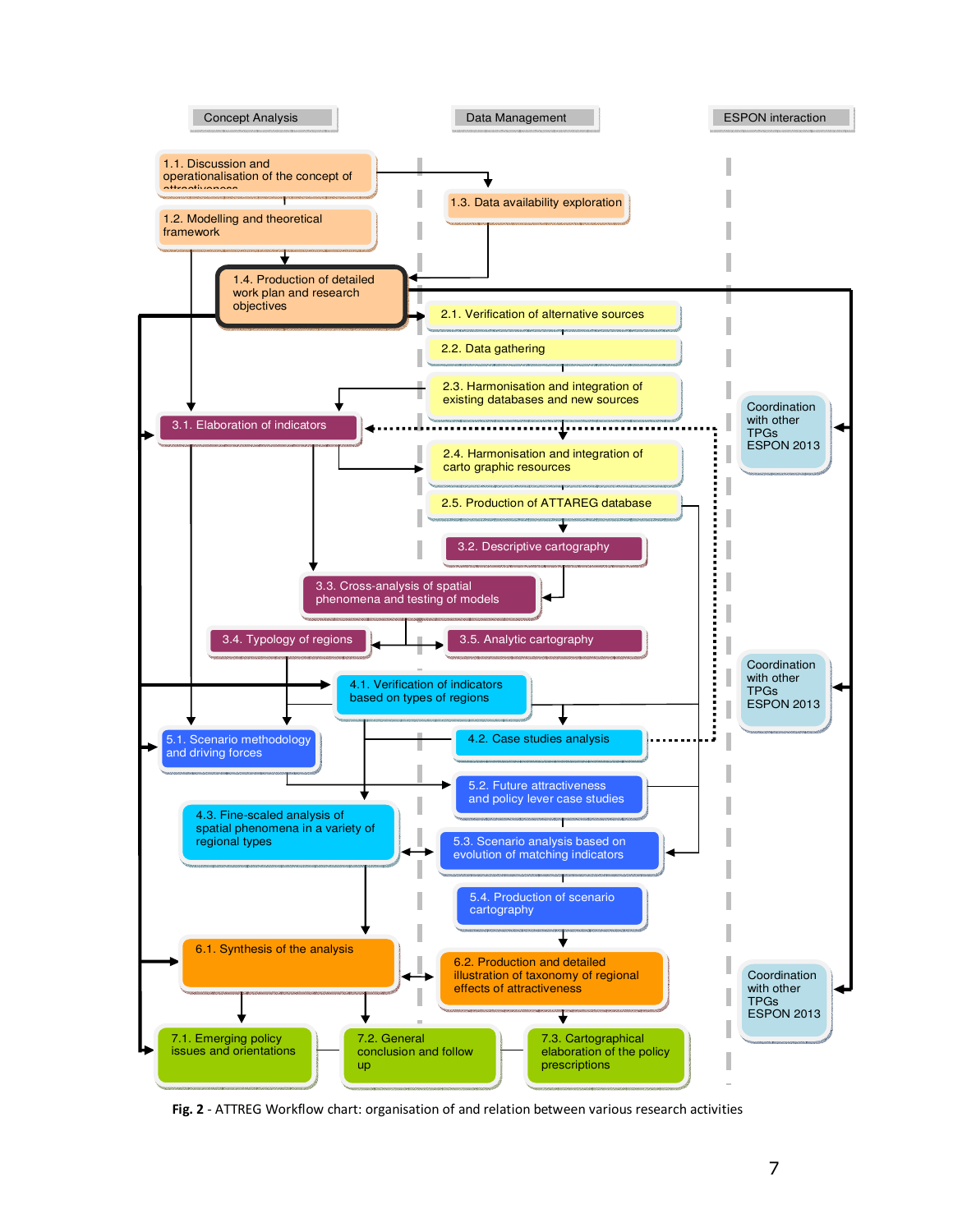In order to answer these questions the research work has been divided into seven bundles or – in the nomenclature adopted by this TPG – 'Research Activities' (RA's) (see Figure 2), which will deploy a mix of quantitative and qualitative methods (to be given further detail in the next chapter) that both deal with the pan-European space and engage in the detailed analysis of specific places and local processes, also acknowledging the importance of coordinating research efforts both with other ESPON projects and with the stakeholders and 'end users' of this research. Each individual RA is then split into a number of simpler 'research tasks'. Figure 2 illustrates the logical workflow sequence between the various tasks, including interrelationships and feedbacks between RAs.

The first four RAs will employ a process of conceptualisation and a theory-driven cycle of operationalisation that produces measures of attractiveness, to be validated and explored in greater detail in RA4. RA5 to RA7 generate the policy-oriented recommendations explored across the EU territory as a whole but also across time into the future.

Each RA produces intermediate outputs that are, as such, relevant for policy. These intermediate outputs are:

- the initial conceptualisation effort reflected in RA1 (and in this document), in so far as it brings together the current conventional wisdom on 'territorial attractiveness' in general and with respect to specific mobility audiences (as an evidence base). At the time of delivering this Inception Report, the ATTREG project has already progressed through RA1: the results in terms of research concepts, analytic framework, initial exploration of existing data sources, and work planning for the rest of the project lifespan are indeed illustrated in this Inception Report.
- the construction of a project database in RA2, which makes available a further tool for policy calibration and evaluation;
- the delivery of typologies and the verification of relationships embedded in 'territorial attractiveness' in RA3;
- the case study analysis of RA4, that expands our knowledge of attractiveness into 'richer' data (qualitative and quantitative) environments and identifies the key characteristics of the mobilising agencies and the policy instruments through which territorial assets are mobilised;
- the scenario analysis (performed both at a pan-European level and in further analytic depth at local case study scale) in RA5, reconnecting the general territorial future exploration of the ESPON programme with the dimensions of attractiveness studied in this project;
- In RA6 key information from this project related to the effects of existing policy structure and the potential role of policy are outlined
- In RA7 this analysis is translated into reflections and recommendations for future policy initiatives aiming at optimising Europe's, and its regions', territorial assets to secure balanced and sustainable development.

In this sense, the whole project is strongly policy-oriented but it is only in its final stages that its policy relevance will be made explicit and transmitted to the wider scientific and policy communities.

It is important to note that there are three main 'transversal' streams of the project. The first two, Conceptual Analysis and Data Management, are part of an integrated approach crosscutting relationships and looping between RAs. A third key stream is the Relationship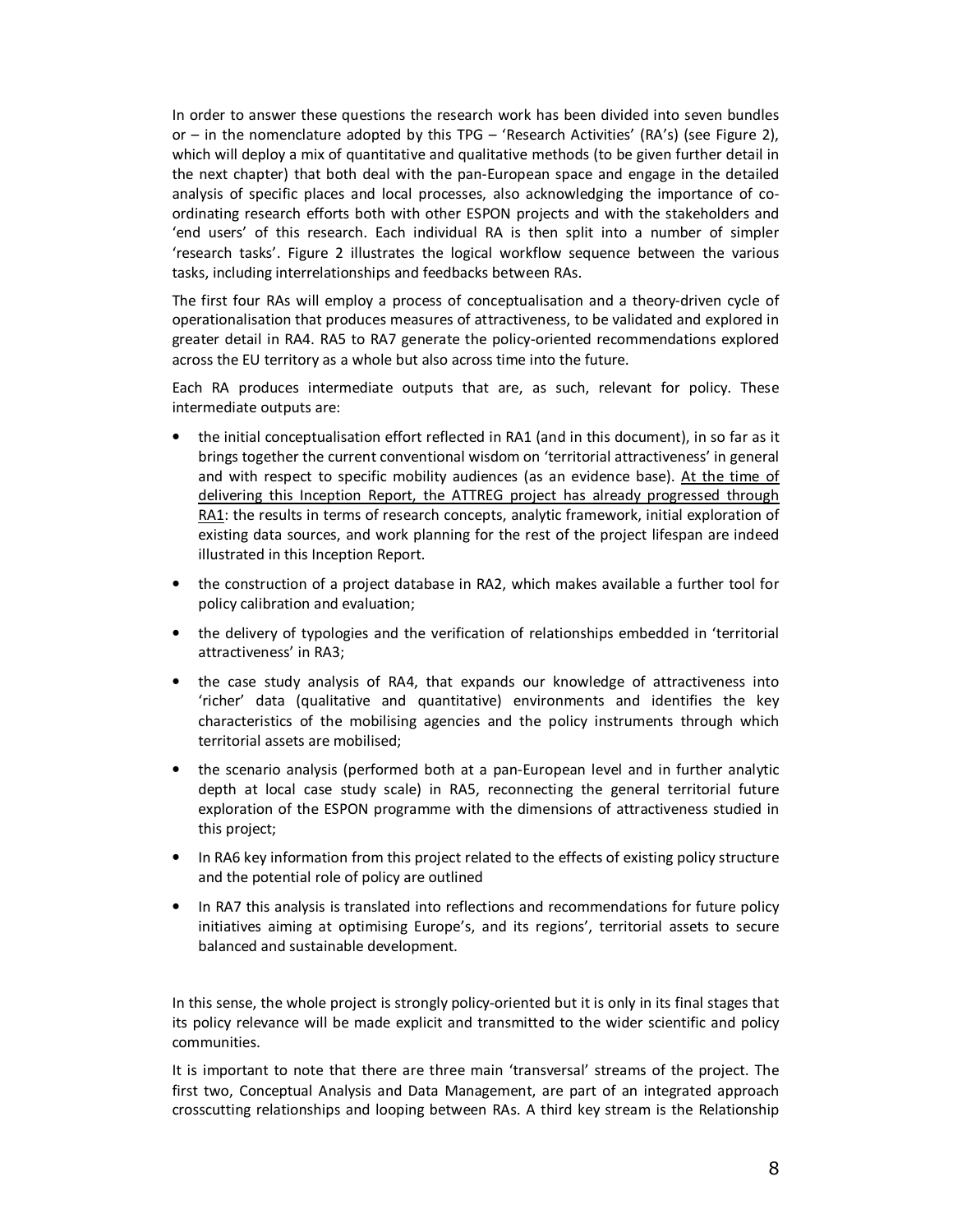(and exchange of information) with other ESPON projects. In fact, at all stages of this research, the TPG will seek maximum interaction with other ongoing ESPON projects which address issues absolutely pertinent to ATTREG (see Ch. 4).

The ATTREG research process should thus not be seen as simply unfolding in a straightforward chronological manner: as Figure 2 illustrates, RAs overlap and reinforce one another allowing the project to build in a cumulative manner. It should be seen as an iterative process.

# **2 Methodology and hypothesis for further investigation**

In this chapter we will describe the analytic methods used throughout the various Research Activities which constitute it.

# *2.1 RA1: Setting the scene*

As indicated in Annex D, there is a vast literature relating to the attractiveness of territorial areas with the concept being applied to either regions or more specifically to urban areas. This is a literature that spans from policy literatures (produced by the CEC, OECD, UN-Habitat, or by individual member states in the EU) through to academic literatures (relating to concepts such as the creative class, clustering or location factors, mobilities and migrations, and tourism). The project has scoped this literature and located our conceptualisation within this broader literature. Embedded in this is an idea that a set of environmental and cultural assets are significant in making certain regions more attractive than others.

The principal objective of RA1 is thus to specify the concept of attractiveness in the context of this project and to design a consistent 'analytic framework', with testable hypotheses, to be used as a template for the whole project and the various analyses and classifications that will be performed during the project. The first TPG meeting of the ATTREG project, held in Venice on 8-10 April, was a starting point for RA1, laying down the essential lines of the work to follow. That discussion and its follow-up allowed the TPG to formulate a number of 'research hypothesis' to be tested in successive stages of the project (and, if invalidated, would require a revision of its conceptual and operational framework):

- 1. The attractiveness of places (measured as flows and net changes in population) is related to an aggregate concept of 'territorial capital' (defined in Figure 1 more generically than in Camagni 2008, for example). Different theories of attraction and mobility suggest that the mobile populations in which we are interested (visitors and migrants as our simplest distinction) do not constitute a single constituency and thus trade off and prioritise differently the various components of territorial capital (as we have defined it).
- 2. The quality of infrastructure, public services, environmental and cultural assets will be higher and the climate perceived as 'better' in more attractive places than less attractive ones (measured in terms of flows and positive net changes in population).
- 3. Regional attractiveness is influenced both by historic attractiveness and the attractiveness of surrounding regions. At higher level geographies (for example NUTS 1 areas) the spatial overspill effect of attractiveness is less important than for lower level geographies (NUTS 3 areas).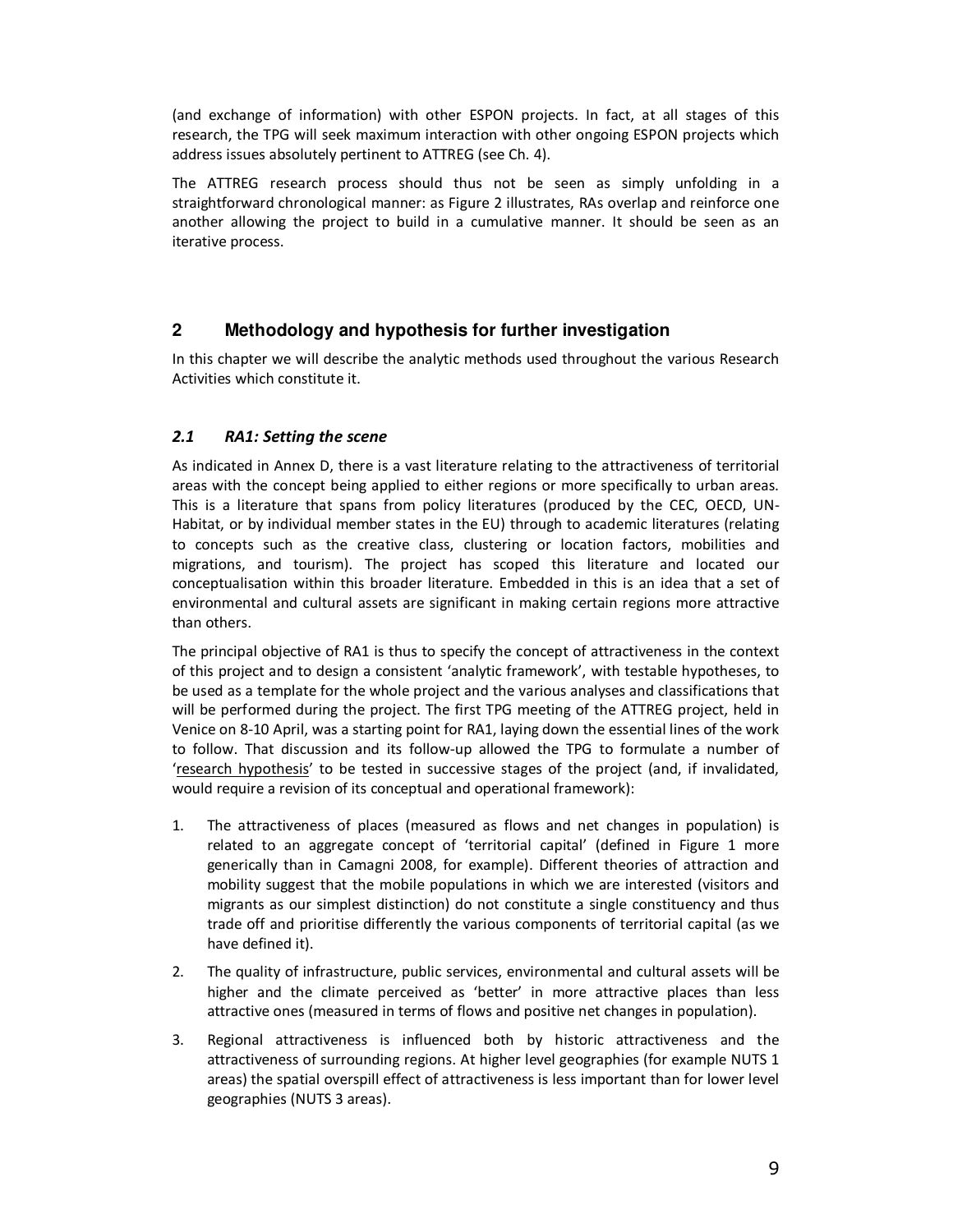- 4. Although it is possible to identify stocks of territorial capital there is no necessary relationship between the presence of territorial capital and positive outcomes. This requires the intervention of what we have termed a 'mobilisation process' to realise the potential of existing assets.
- 5. Medium-sized cities and small towns are likely to play particular roles and are differently integrated into the national urban systems and the national economy, depending on the specificities of each country and the specific phase of development, historical and institutional background. This hints at the necessity of a reflection on scale in territorial attractiveness, addressing the significance of spatial units of analysis for this research, from the NUTS system to more sophisticated classifications such as those produced within ESPON 2006 (FUAs and MEGAs)

RA1 also involved an exploration of the available data in the ESPON database (2007 version and updates: see Ch.4) in order to practically address, measure, and analyse the phenomena discussed from the conceptual point of view, and to provide inputs for the next RA2 as far as the need to for revised or new data from different sources is concerned.

# *2.2 RA2: Data assemblage, evaluation and management*

Building on the concepts and research hypothesis developed in RA1, the purpose of RA2 is then to relate to such concepts and theories a series of datasets that can be used to investigate the project's research questions and hypotheses. The research team understands that these datasets need to be constructed in the full knowledge of the 'Handbook for data collection' (ESPON 2006) and in particular in conformance with the '10 commandments' for data collection outlined in that handbook. In this section we outline the methodology for the identification of data sources, the selection of meaningful variables, and the testing on the quality of data.

#### *Data sources*

Our proposal is based on the premise that, for the most part, the project database will be compiled from existing datasets. There are two basic sources of secondary data that we will call upon: secondary data-sets that are available at fine grain geographies and offer comprehensive coverage of the European Union area (mainly administrative sources and derived from other ESPON projects); secondary evidence derived from surveys where there may be comprehensive coverage (for robust estimation at for example national level) but not at a fine geographic grain.

Sources for data with comprehensive and fine-grained geographies would include:

- Earlier rounds of ESPON projects 2006 as contained in the ESPON Database 2007, that include spatial typologies derived from the aggregate analysis of various indicators produced by different ESPON projects as well as more basic variables and indicators;
- Data generated in the current round of ESPON projects (dialogue between current round of ESPON projects being important to the success of the full round of projects);
- Data deriving from the Eurostat European Regional and Urban Statistics guide;
- The SIRE data-set (available at sub-NUTS 3 level) mainly derived from national Censuses;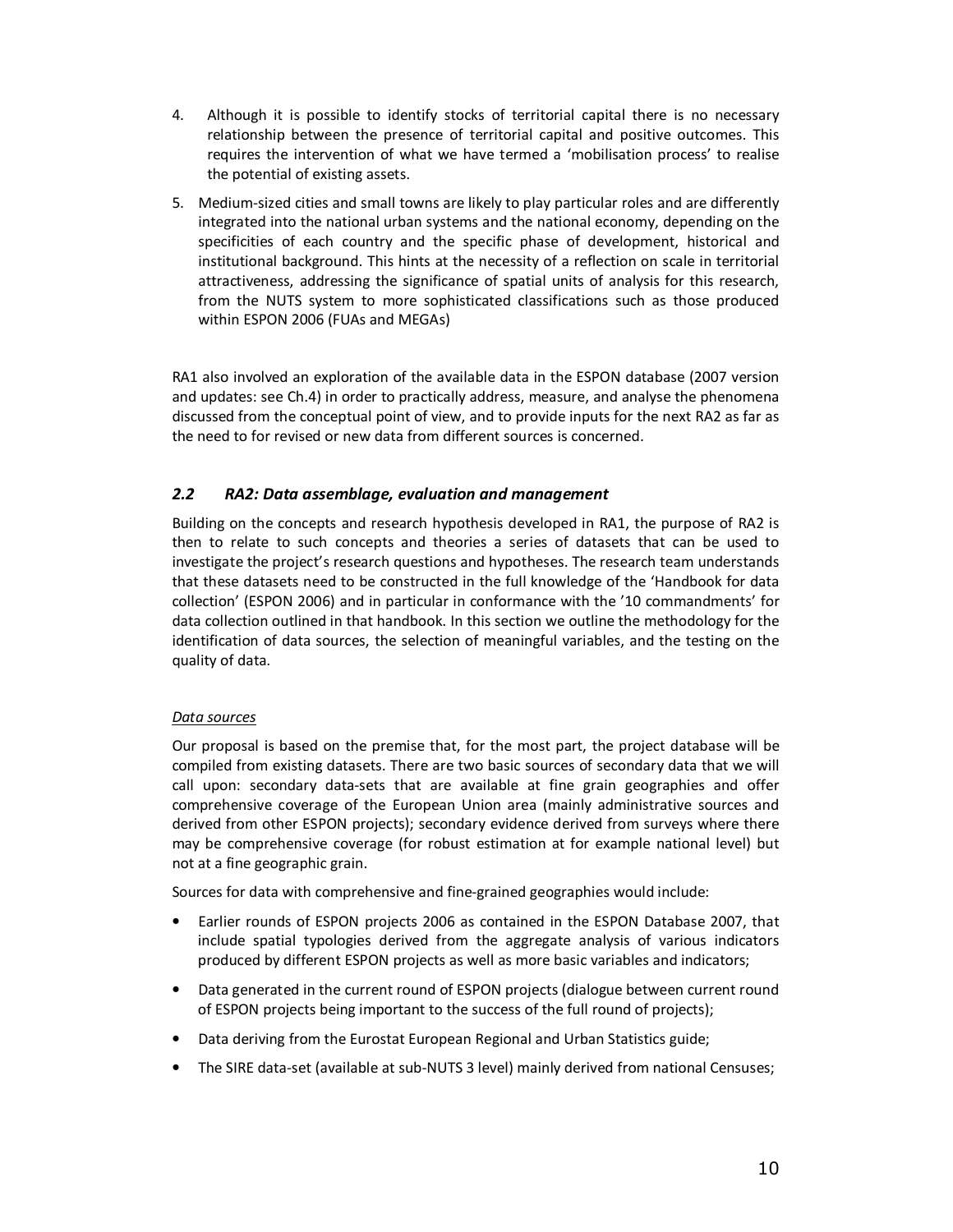• New data to be collected in CEC countries for variables and indicators that are already present in the ESPON database or in this project's 'integrated' database. It has been considered by this TPG that including these countries in our study would be an important addition to understand the relative position of the EU member states in terms of their capacity to attract and the consequence of further enlargement. To this end, an exploration of the existing data situation in these countries has been subcontracted to a Turkish research organisation. A preliminary scoping of data sources has provided moderately positive results for what regards CEC countries only<sup>5</sup>, so our project will attempt at including these countries in our dataset, leaving out other countries of the Western Balkans. Agreements with the relevant national and regional statistical bodies in CEC countries will be established in the coming months to facilitate data collection.

Sources for data based either on surveys or on more selective dealings with places would include:

- Data from the Urban Audit (rounds of data collection in 2003/04 and 2006/07);
- Information from the EUROBAROMETER surveys (such as 'Perception survey on quality of life in European cities' and 'Survey on the attitudes of Europeans towards tourism');
- Information from the European Social Attitudes survey where these relate to attitudes on mobility and social cohesion.

#### *Variables selection*

Once evaluated the various data sources, the next step in the compilation of a project database is a consultation process within the wider research team as to the relevance of variables to the agreed conceptual schema established in RA1 and illustrated in the previous section. The selection of dimensions to study and related variables derives from our interpretation of the existing literature on place, regional development, territorial assets and mobility as illustrated in the text included as Annex D. These data-sets/variables will include:

- Measures of attraction as *outcome*, such as changes in the numbers of residents and visitors classified in four blocks as detailed in the previous chapter.
- Factors of attraction or *dimensions of territorial capital*, classified in six classes, to be measured in stocks and - when relevant - in changes, possibly focusing on the last 10 years of available data.

#### *Testing and harmonising the datasets*

The next stage in the construction of the ATTREG database is the detailed assessment of the usefulness of the selected variables/indicators. An agreed detailed assessment sheet for each variable selected will be produced by internal consultation. This list of evaluative criteria will include the following issues:

• Assignment of variable to categories of 'asset', 'outcome', 'preceding round outcome' and 'context' and assessment of centrality to core concept/theories of change (based on research team consultation)

<sup>&</sup>lt;sup>5</sup> The specs for this project call for an exploration regarding data availability in the EU Candidate Countries (i.e. Croatia, the former Yugoslav Republic of Macedonia, Turkey) and/or the other countries of the Western Balkans (i.e. Bosnia and Herzegovina, Serbia, Montenegro, Albania, Kosovo under UN Security Council Resolution 1244).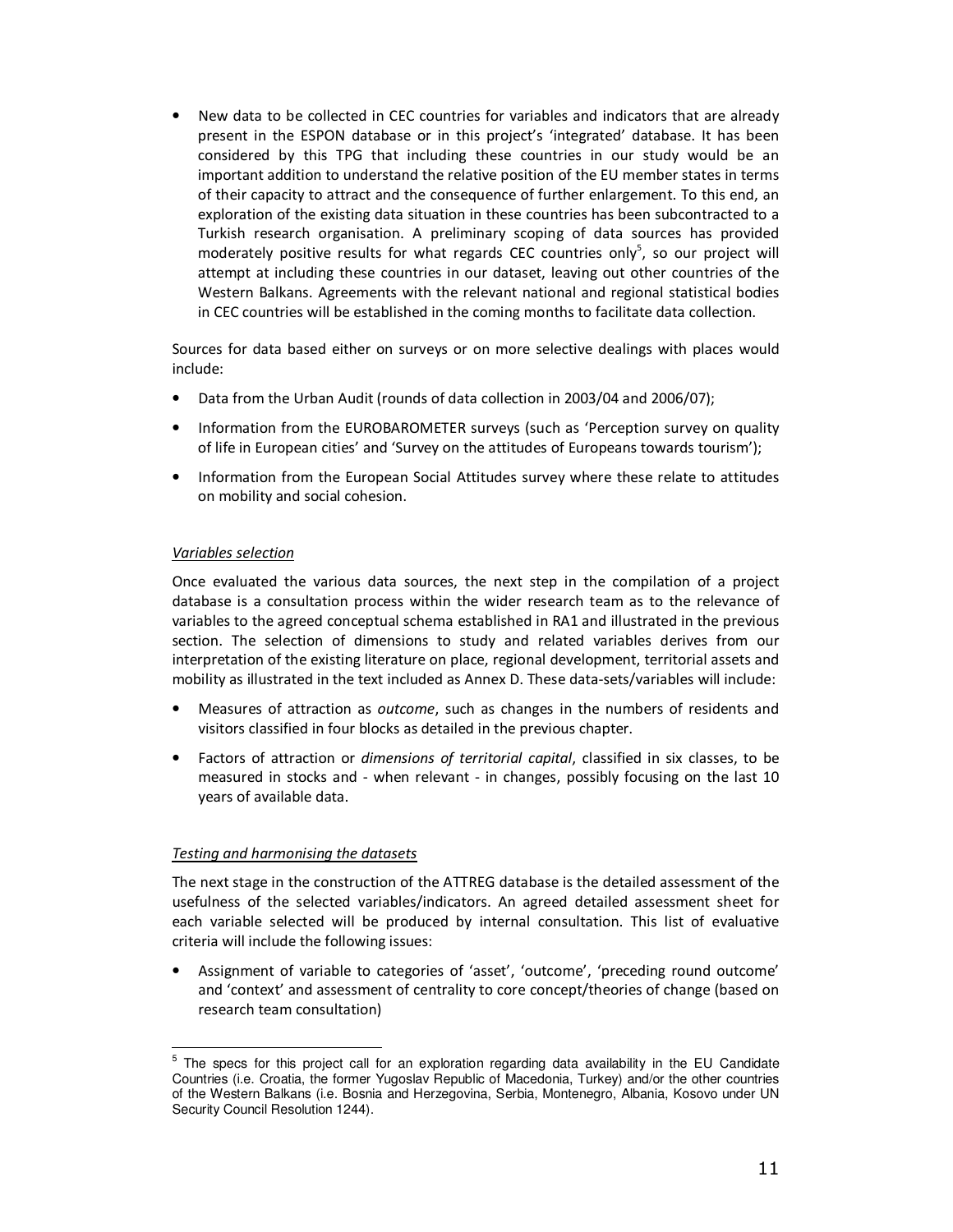- Relevance score of variable to key concepts (established from research team consultation)
- Availability of variable at three spatial scales (NUTS level 2, NUTS level 3 and LUZ).
- Availability of variable as a time series (or potential for time series data).
- Level of 'missing values' in data-set.
- Behaviour of variable as a frequency distribution (i.e. level of statistical normality or skewness).

Having identified a set of variables at three different spatial levels (some of which will be 'core' variables across all spatial scales and other will be specific to one or two of the spatial scales), the next stage will be to gather the data-sets and combine them into one of three databases. This will require the team to:

- Establish data sharing agreements with data holders (where datasets are not part of the ESPON database already)
- Agree internal software protocols (i.e. to use the same software) for database construction (MS Access) and mapping (ArcView 9.3)
- Assemble the appropriate GIS reference files and tools in order to map the database in the next step of the data exploration and analysis. This implies acquiring the standard map and layout frames used in the ESPON projects (ESPON map tool kit), and establish to a successful union of the database on NUTS level 2 and level 3. The research team would be keen to assemble a third database if feasible assessing the data holding of the Urban Audit (at LUZ level – given the importance of 'urban attractiveness' as a particular feature of territorial attractiveness). The research team would expect to collate the three databases (each equating to a different territorial unit) and to establish how the three territorial hierarchies relate to each other.
- The harmonization of (raw) data for time periods (using techniques identified in the ESPON handbook for data collection)
- The harmonization of the geodatabase with the spatial reference files (NUTS-codes) is a labour intensive but important preparatory stage for the next work packages. Inconsistencies between NUTS territorial subdivisions in the statistical databases and the spatial units available in the ESPON map toolkit has proven to be a major problem in former ESPON projects, and will be more so if time series of variables/indicators will have to be constructed.

Having established a consistent set of geo-referenced data, the final two data quality tests would relate to the spatial characteristics of the data. These tests would relate to *i*) the degree of auto-correlation in variable values (measured as local Moran's I value) and *ii*) a visual inspection of descriptive maps of each variable to assess impact of national boundaries on data-values.

The result of this work will be a data base compiled in MSAccess format, to be used by the rest of the partners for subsequent stages of the project, and completed by a metadata base and written texts illustrating the sources and methods used for the completion of the data base, which will be integrated to the first (in draft format) and second intermediate reports of the project. The data base has to cover the whole European territory (NUTS 3 or regionalised NUTS 2). Subsequent integrations are possible when some data are not available in the first stance.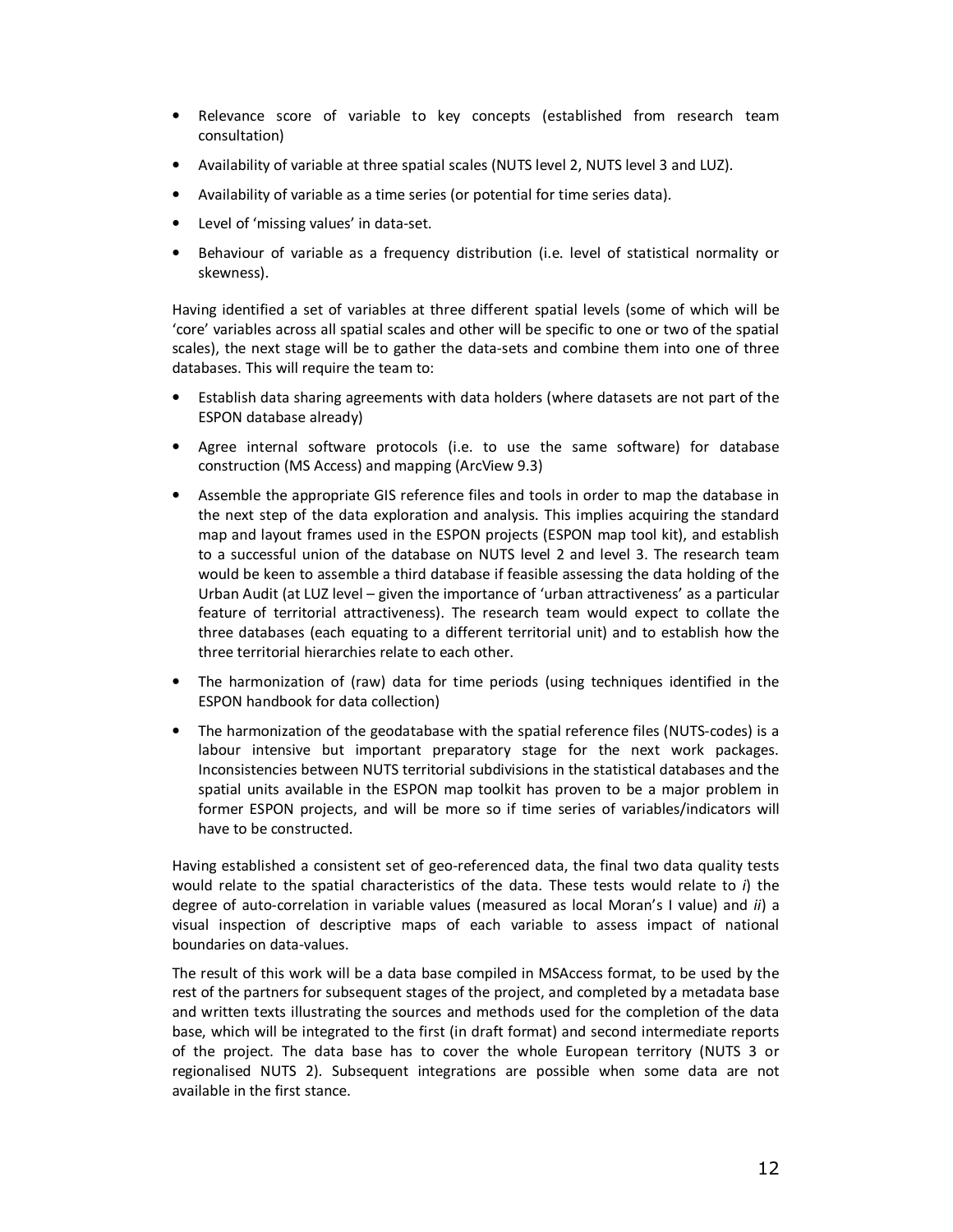# *2.3 RA3: Data analysis*

Having established a set of three 'coherent' and inter-related databases in RA2 at three different spatial levels, RA3 will address the issue of combining the variables into composite indicators and this will enable us to investigate the relationships between the variables. Ultimately the sophistication of the analysis in RA3 will be dependent upon the scope and quality of variables identified in RA2 (especially degrees of missing variables and of definitional dissonance between member-states).

It should also be recalled that the selection of the variables for inclusion within RA2 will be determined by theory-driven expectations of what attracts particular mobility audiences.

The analysis to be performed in RA3 consists of three steps, related as in the scheme of Figure 3, with the exact route to be chosen dependent upon the number of variables that survive the data assessment process.



**Fig. 3** - Data analysis scheme in RA3 (including interaction with RA2)

#### *Step 1: Analyzing interrelationships and the construction of indicators*

The first step of data analysis extends over a series of activities. RA3 is initiated in parallel with RA1 and 2, where a set of 'expected' assets are identified and then proxy variables identified for their measurement. This work feeds into RA2 allowing the RA2 team to prioritise data-gathering, cleaning and assessment based on these 'early models'. The early phase of RA3 may include the generation of a limited number of new variables such as accessibility matrices between individual territorial units through the use of spatial analysis tools within the GIS software (where the single value accessibility measures included in current ESPON database are not helpful in our modelling of flows). RA3 would also include the production of the descriptive maps of the basic variables (and the degree to which the variable are spatially auto-correlated within each of the three geographies).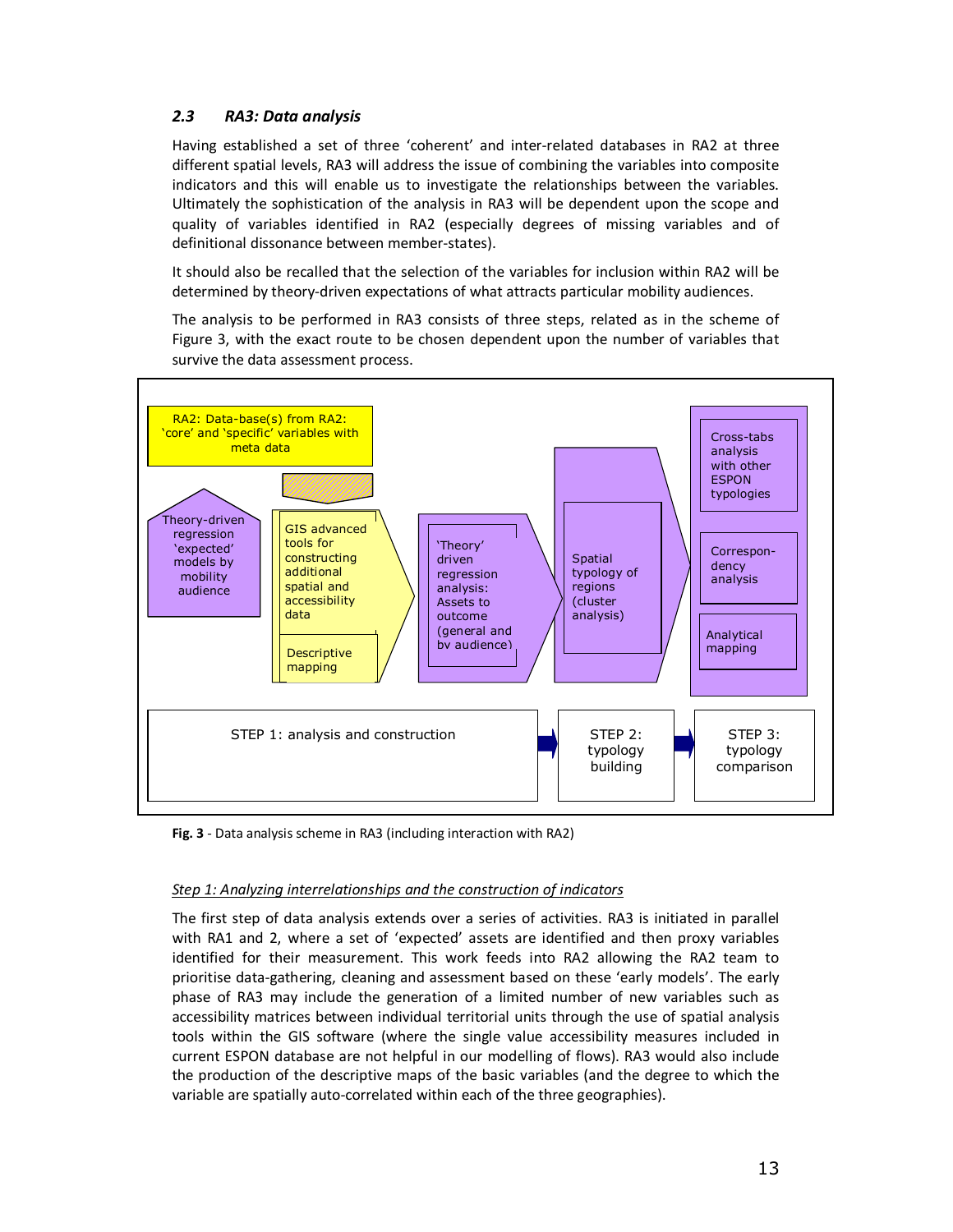The next step is multivariate regression analysis, which generates predictive equations of a dependent variable (such as net changes of residents or visitors) and our independent variables of attraction (the territorial assets). These models will follow the different theories of attraction and mobility (see conceptual framework). Analysis of the residuals associated with these regression functions will enable the team to explore the regions where mobilisation either has or has not appeared to have happened. This step of the analysis will need to incorporate an aspect of path dependency (requiring RA2 to gather data for more than one period of time) and of the spatially auto-correlative characteristics of the data (at the given geography).

Multivariate analysis not only provides insight into how to combine variables into composite indicators but it will also reveal the nature of the relationships between individual variables that link assets (good quality services, environment and cultural heritage), outcomes (such as population growth, visitor numbers or net migratory flows), contexts (urban-rural settlement pattern, risk of hazard, etc) and previous outcomes (assuming that variables have been associated within each of these categories of entity in RA2). This analysis might be performed between variables or between factors (where the factors are unambiguous in their interpretation). These multiple regression models will be run including allowance for spatial autocorrelation. In the same way as comparing factor solutions carried out at different spatial scales identifies the scalar sensitivity of the factor analysis, comparison of regression analysis between variables at the different spatial levels will reveal the sensitivity of the analysis to the spatial units used.

# *Step 2: Construction of typologies*

Having identified a set of key indicators and regression models for spatial attractiveness outlined in step 1, there is a need to combine the derived variables and indicators in order to generate area typologies. This step will be informed through the results (and coefficient values) of step 1 but will work with clustering techniques that will create typologies of regions with similar characteristics. There are two potential ways to do this, with the choice of method depending on the number of significant variable retained after the regression analysis:

- Multivariate cluster analysis, where many variables are used to create groups of regions with similar bundles of characteristics.
- Bi-variate cross-tabulations on the variables (or factors pairwise) can generate sets of records (e.g. high numbers of visitors, high concentration of cultural assets, low numbers of visitors, high concentration of cultural assets, etc). Once mapped, these bi-variate typologies would generate area typologies.

#### *Step 3: Comparison of typologies*

As a final stage of RA3 we propose 3 techniques to compare and contrast different spatial typologies constructed in this ESPON project, with other typologies that are highly relevant to the concept of attractiveness and interrelated:

- Cross-tabulation analysis;
- Correspondency analysis;
- Construction of composite maps.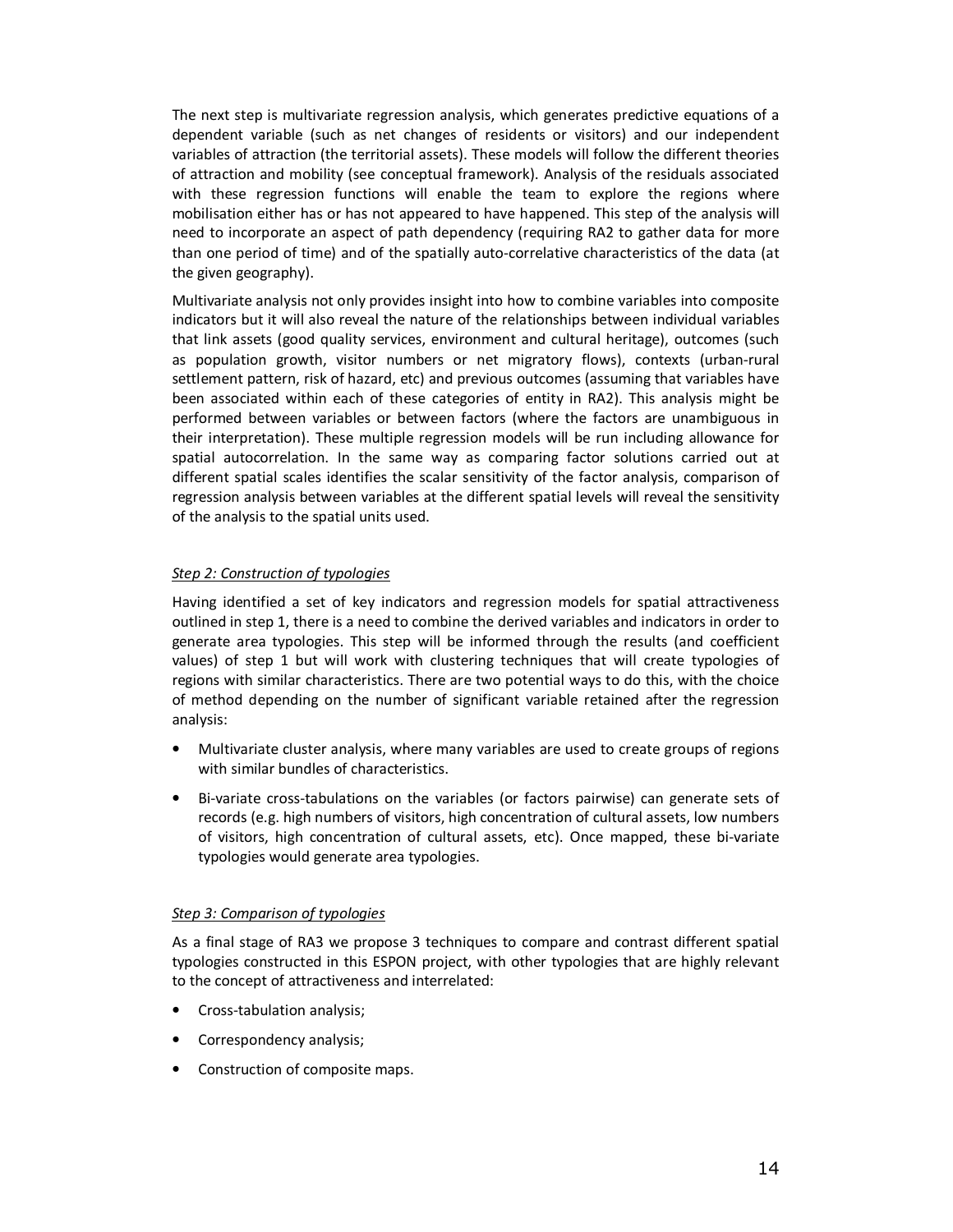The indicators, typologies and their cartographic representation will provide visual and analytic insights into the different dimensions of attractiveness of European regions considered in this project as a result of RA1 with reference to:

- The regional differentiation of the ESPON space with respect to dimensions of attractiveness, with the identification of specific typologies
- The analytic representation of dimensions of attractiveness (externalities and potential for cross-regional tensions, spatial clustering, emergence of polarities, etc.)
- The spatial relationships between the indicators (dimensions of attractiveness) with spatial typologies established in former ESPON projects (e.g. Functional Urban Areas ESPON 1.1.1, typologies of accessibility, urban-rural ESPON 1.1.2, typology of migratory balances by age cohort ESPON 1.1.4)

The analytic cartography section at this stage goes beyond a descriptive cartography of singular spatial patterns. Synthetic indicators of different dimensions of attractiveness could be mapped, but also combined in a composite typology of attractiveness (e.g. making use of cluster and/or factor analysis). Furthermore, typologies of attractiveness could be combined with other spatial subdivisions (e.g. other ESPON spatial typologies), to study the interplay (synergies, conflicts) between them. However, a constant trade-off will have to be made between the dimensional richness of the maps (concerning economic, socio-cultural, environmental, aspects of attractiveness, for different user groups), and readability/clarity of cartographic representation. This cartography will be accompanied by texts providing an insight on methods used, the illustration of specific facts and emerging trends, and setting the agenda for further and more detailed research on specific issues through the use of qualitative and qualitative methods to be identified.

# *2.4 RA4: Detailed analysis of regional attractiveness*

Having, in RA3, identified gaps in data and in our understanding of why some areas are more successful than others, despite appearing to be similar in terms of their 'factor endowments' in RA 4 we will carry out case studies at the sub-regional level to begin to fill in data gaps in situations where more detailed and richer data sources are available. In addition some of the case studies will be of a more qualitative nature to investigate what we have termed the mobilisation process, this will allow us to understand how the mobilisation of asserts that attract takes place. The focus here will be on a more in-depth analysis of attractiveness and governance and policy.

The work in RA4 will primarily be directed by the typologies and gaps identified in RA3 to allow us to gain a better understanding of dissonance between the concepts developed in RA1 and the analysis in RA3. The case studies will have a regional/city-region focus where in particular sub-regions data is more readily available and can be supported through case study analysis a series of questions will guide our focus:

- Are the typologies identified in RA3 valid for practitioners/stakeholders?
- Do the relationships identified in RA3 make sense to practitioners within attractive/less attractive regions?
- Do the relationships work at smaller spatial scales?
- Do the relationships work where there are richer data-sets?

This will entail two key tasks: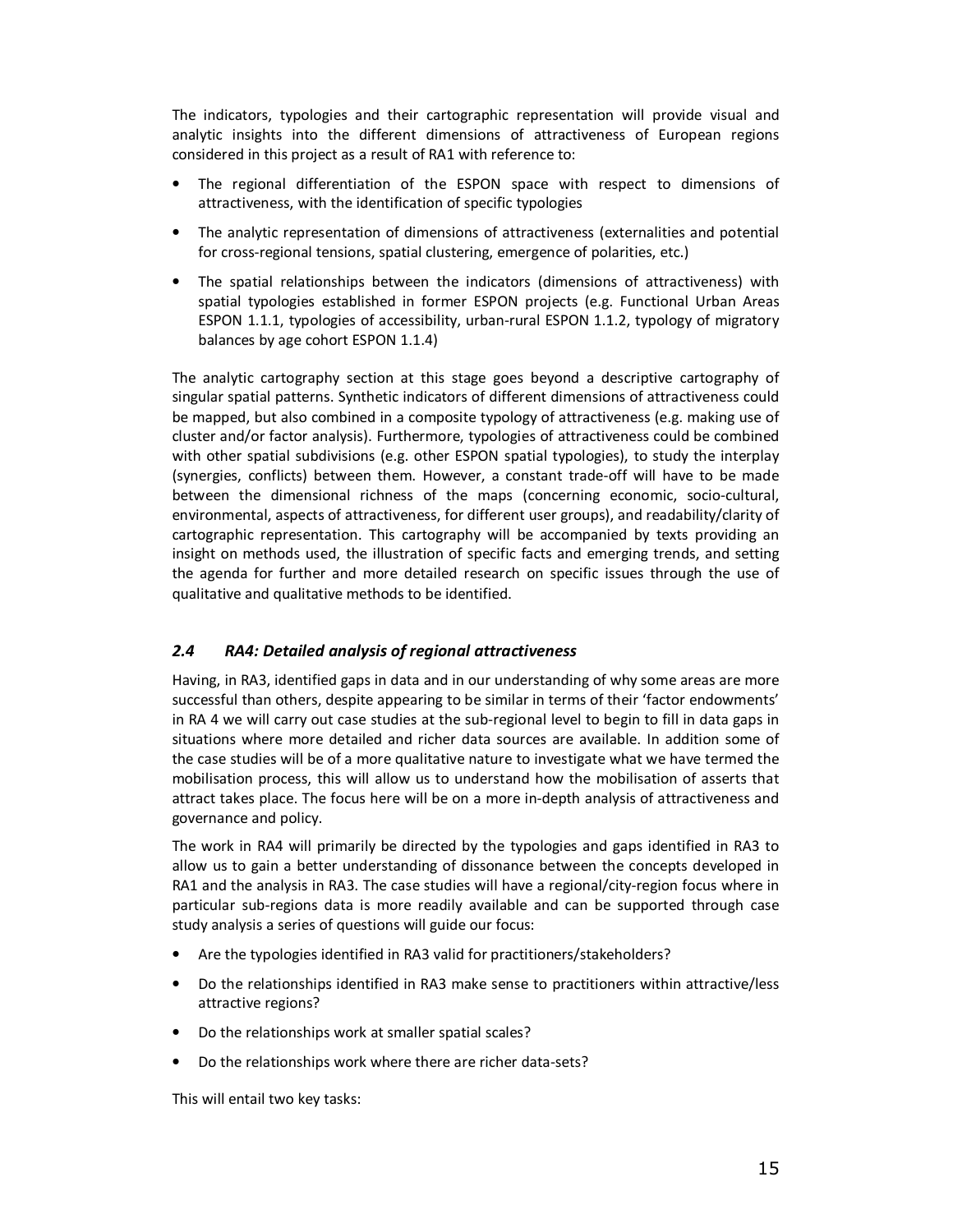- 1. Verification/validation of indicators based on typologies of regions developed in RA3. This will be done through case study work with stakeholders/practitioners in the different 'types' of territory/localities identified by area typology system developed in RA3. As part of this process we will also seek to understand the mobilisation process.
- 2. A more fine grained analysis of spatial phenomena in (around seven) regions where data homogeneity and availability allows a much more detailed exploration of the relationships established in RA3 both in terms of conceptual detail (more variables), data on flows (e.g. migration by provenance and destination) but also in finer spatial scale (e.g. sub-NUTS3 level).

The case studies will seek to empirically test the validity of relationships, typologies, indicators and models identified in RA3. Case studies will be used to validate these concepts as well as to develop new insights gained from more detailed data-sets that are currently unavailable on a (comparable) European level. To maximise the utility of information, an information-oriented case selection strategy will be used $6$ . In order to increase both coverage and relevance case studies will be selected that represent the typologies identified in RA3.

A case study protocol will be developed to make sure that the various case studies are comparable.<sup>7</sup> The research questions will be clearly specified allowing us to follow particular lines of inquiry by collecting and triangulating a variety of different forms of evidence. This protocol will specify among other things the objectives of the case study analysis, possible sources of data and the questions that act as guideline for data collection. Data will be collected by the various members of the research team on the indicators and determinants of attractiveness, though with more detailed information on how this relates to higher (e.g. national) and lower geographic levels (sub-NUTS3). Possible sources of data are policy reports, databases, panel discussions and interviews with key decision makers and informants in the selected regions. To improve the robustness of the case studies data will be collected from various sources and draft versions of case study reports will be sent to key informants. In addition, in order to overcome the problems of multiple case studies being carried out by multiple research teams have common orientation a topic template will be provided covering:

- 1. issues to be addressed
- 2. data to be collected, and
- 3. indicative guidance on the questions to be asked where interviews are used.

All of this will ensure that the different research teams will follow a similar field protocol.

If the relevant data is provided by RA2, RA4 will contain at least one case study from CEC countries in order to obtain information on processes of attraction in previously non-EU countries and examine how issues such as competitiveness and cohesion have been affected following EU accession.

Issues we expect to address in the case studies will include:

• the position of regions in larger (national or cross-border) urban systems (regarding their capacity to attract residents, companies, visitors and investors)

e<br>Flyvbjerg B. (2001). Making social science matter: why social inquiry fails and how it can succeed again. Cambridge University Press: Cambridge

 $^7$  Yin R.K. (2004). The case study anthology. Sage Publications, ltd.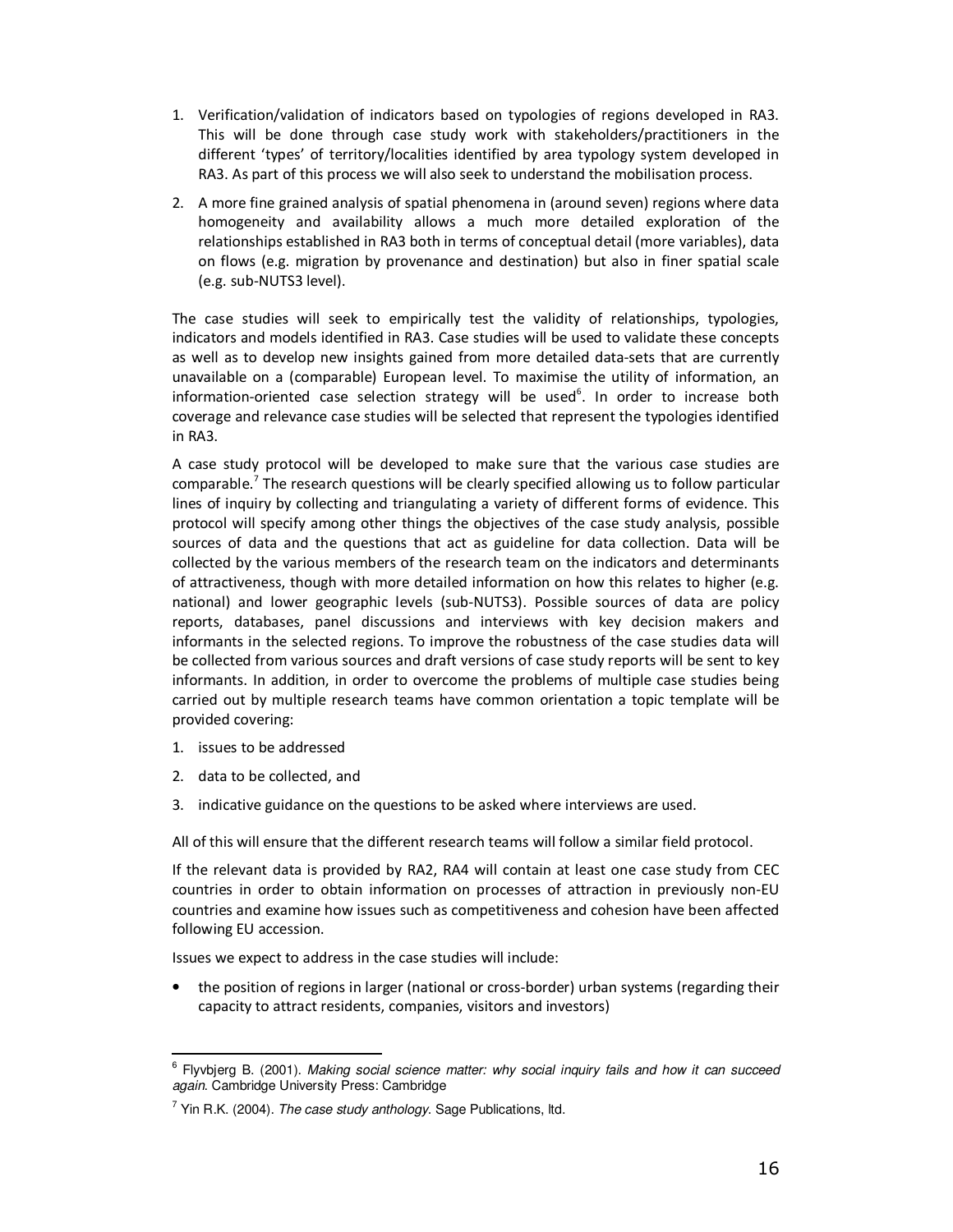- internal differences in attractiveness and their impact on higher-level indicators
- differences between objective indicators and determinants of attractiveness and subjective perceptions by various groups
- expectations concerning the future development of a region's attractiveness, considering possible political, environmental, demographic and socio-cultural changes
- the interaction, and trade-offs, between different forms of attractiveness vis-à-vis different users, e.g. residents, companies and visitors

The outputs from each case study will allow the project team to critically reflect on the relevant typology (developed in RA3) – confirming the typology, adding new insights or suggesting the need for revision. The case studies will thus function as a 'testing phase' (and feedback loop) that will allow for verification/correction and further elaboration of the typologies developed in RA3. These case studies will also allow us to further investigate the extent to which the development and exploitation of assets, and the consequent generation of attractiveness, are the result of relatively unplanned market processes or of conscious government interventions of various forms.

Moreover, the case studies will provide additional insights into the 'mobilisation process' visà-vis the existing assets located within a particular locality which will help inform the final policy conclusions (RA7). This will be important for policymakers concerned with promoting economic development and growth in given cities and regions given that for them a key question is how the competitive advantages (including capacities for creativity) of cities and regions emerge, and how they might be enhanced by public action.

# *2.5 RA5: Exploring possible futures for territorial attractiveness*

The last step of our analytic work is concerned with the relationships between assets and outcomes and how they may be mobilised in the future, addressing the potential trajectories and the strategies to be deployed by local and regional stakeholders. The foundation of this work will be the exploration of relationships between assets and outcomes identified in the previous RAs, including the case study work of RA4 (that concentrates on exploring the current relationships between assets and outcomes), and the results of the ESPON 3.2 project on territorial futures and its four development scenarios.

This project's contribution to scenario analysis will be their integration in a number of case study locations with particular reference to the local and regional policy conditions that might influence the mobilisation of assets that attract.

This analysis will start with a review of the ESPON 3.2 scenarios in the light of policy and contextual changes after 2006. This up-dating will be applied at the pan-European level. The research team will then need to set out a case study template/protocol that will ensure comparability across the studies. The next step will be to address the complex relationship between assets and outcomes, within a dynamic and systemic perspective, bringing to the fore structural elements of our model of territorial attractiveness that were 'embedded' in the short-term relations examined in the previous steps. We will thus target long-term processes and the forecasts for the future in the framework of a structural model of the interaction between the regional (quantity) economy and the territorial capital, also incorporating the dynamics of economic variables (consumption, jobs, prices, productivity, tourism activity, etc.).

While the final selection of case study locations will depend upon the typologies elaborated in RA3 and further analysed in RA4, as well as on the availability of complete databases for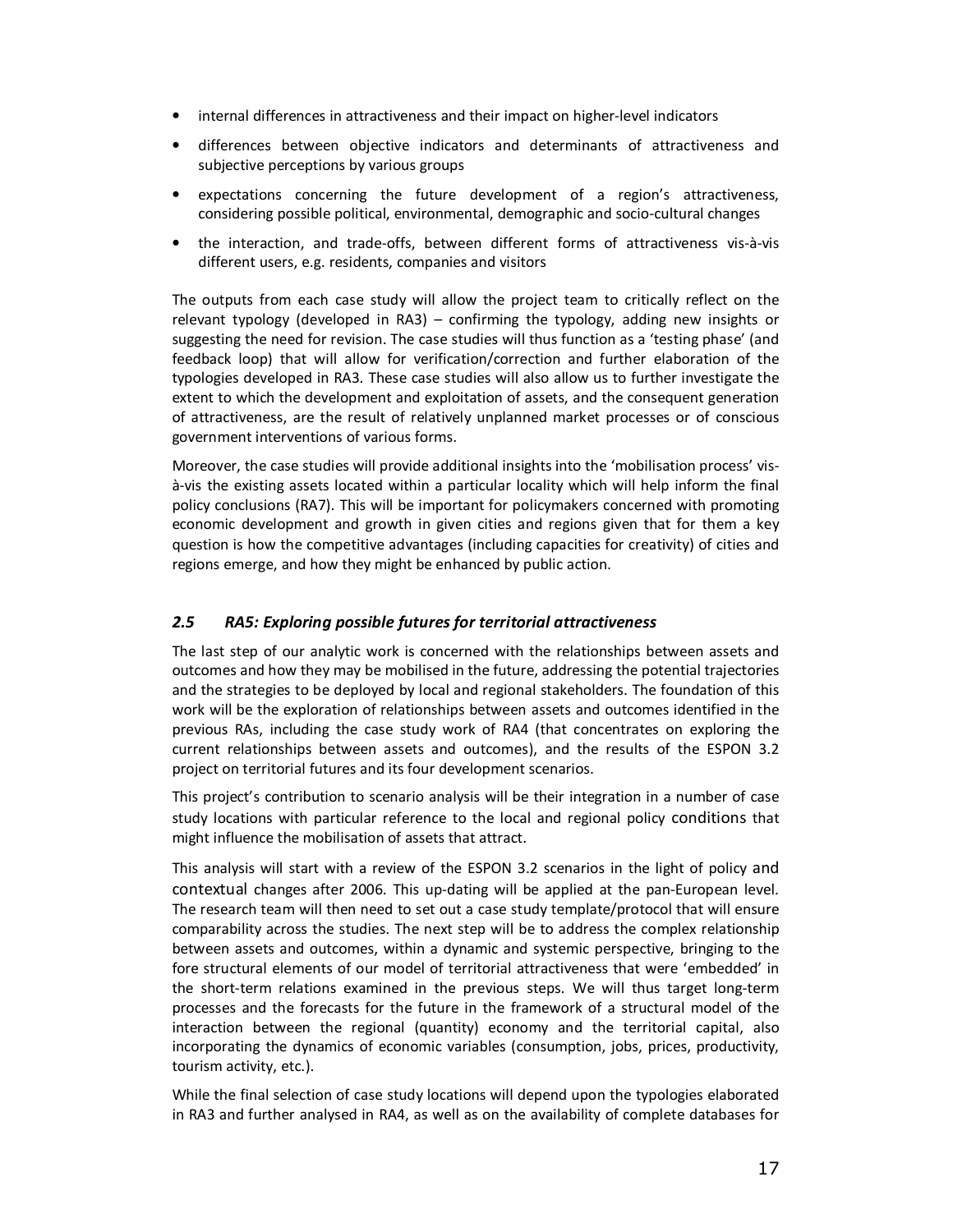all the model variables, it is likely that the cases will focus on issues such as peripherality, enabling the team to explore policy/trajectory issues in 'gateway locations' to the EU 'pentagon' area (such as the Barcelona and Copenhagen regions), or regional policy on the Schengen border (such as the border between Slovenia and Croatia) as well as within the European 'core' (such as Brussels). Equally the case studies will consider new accession states (such as Polish regions – either Warsaw or a rural region 'at risk' of de-population) to the EU15 area, and possibly also the situation of the new CEC countries or regions within them (for instance, Istanbul, a very large metropolitan area at the gates of the EU). These case studies will allow the research team to reflect on the differences in potentials and challenges in relation to demographic development, spatial and cultural policy, education and research, climate changes, family and integration policies, mobility and accessibility.

While quantitative analysis will allow us to identify certain possible developmental trends based upon predictable general and widely accepted tendencies of development we cannot assume that these trends will occur automatically or that they will unfold in an identical manner across the European space. Indeed, it is an underlying assumption of the research (established in RA1) that at regional/city level there is what we have termed a 'mobilisation process' which involves deliberate actions on the part of governance systems to enhance existing factors of attractiveness and develop new ones. Given this there is also a need to complement our quantitative analysis with work of a more in-depth qualitative nature. This will allow us assess how feasible local stakeholders consider predicted trajectories to be in relation to their city/region; assess how areas will react to these trajectories; gain insight on the 'mobilisation process' and policy strategies.

This TPG has already taken first steps to ensure the necessary collaboration by regional stakeholders in this activity. A 'Proposal to Italian Local Administrations to Participate as Case Studies in the ESPON-ATTREG Project on the Attractiveness of Cities and Regions in Europe' has been circulated, on initiative of the Italian ESPON National committee, inviting regional administrations to associate as 'case studies' to this project. This call, if successful, will give us the opportunity to perform an early 'reality check' on some of the main assumptions of the project regarding factors of attractiveness and mobilisation factors. We expect to involve other national ESPON committees at later stages of the project for a more comprehensive case study work tied to scenario analysis.

Once the case study work is completed the research team will then review the indicator set developed in RA3 to see the feasibility of developing indicators of future potential. The variety of possible future states will then be also represented cartographically.

### *2.6 RA6: Findings of the project and synthesis of territorial attractiveness*

RA6 will bring together the cumulative output from previous RAs through a synthetic process. A group of partners with a strong overview of the project's development will bring down the various stages' output to a series of outcomes related to the taxonomies and developmental trends identified by the research. This will allow us to produce the detailed illustration of a taxonomy of regional effects of attractiveness in all its complexity. Cartographic representation will be a key tool, and will provide visual and analytic insights into the different aspects of attractiveness of European regions.

The process of synthesis will of course be subject to internal discussion and verification within the TPG. However, in addition advice from the advisory committee will be important at this stage in terms of validating our analysis. Moreover, we believe that at this point it may well also be useful to look for additional external validation of the products from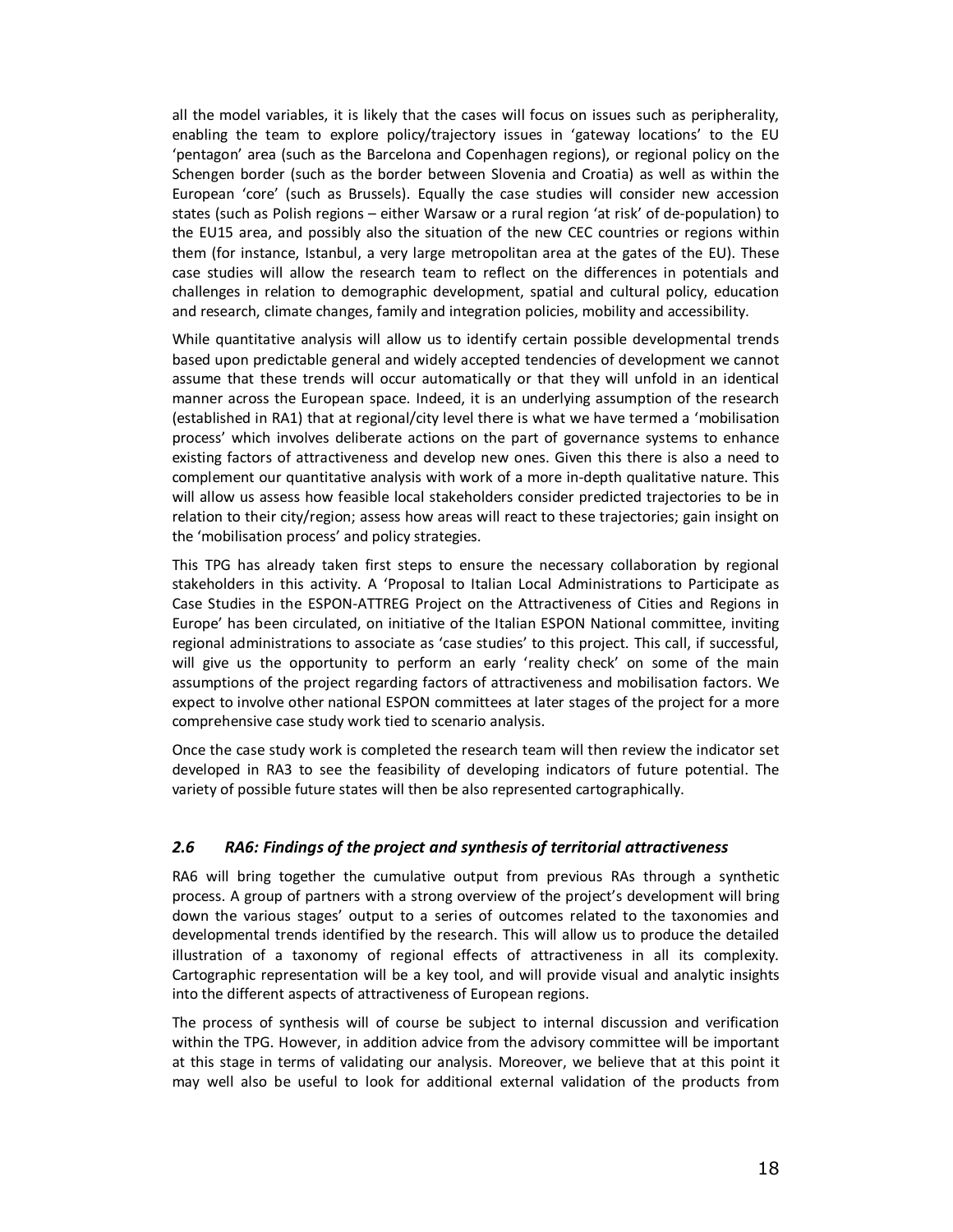sources beyond the research network and including European, national and local stakeholders.

The use of this mode of feedback and verification can serve the additional important purpose of a 'reality check' that will help us incorporate the 'political and policy' dimensions into our work. This could be done using a focus group composed of up to 10 participants who would be able to provide reactions from within the policy community. Such an input will be of particular significance as it would allow us to fine tune our outputs particularly with regard to the final RA on policy implications. The general overview will provide the basis for the next RA, focused on how these relevant factors can be mobilized to enhance attractiveness.

# *2.7 RA7: Policy-oriented conclusions and implications*

As we have noted above attractiveness is a complex and multifaceted concept, much depends upon how it is defined, the particular object of analysis addressed (e.g. the type of region) and the type of citizens targeted (e.g. high educated workers, low class labour forces, different forms of tourism, etc).

However, at this final stage, the previous RA's should have already shown another factor of complexity. As stated in the conceptual approach, the outcome of attractiveness, whatever the specific meaning(s) we take into consideration, is unlikely to precisely match the quantitative assessment of the assets of a place. A key aspect of the 'production' of attractiveness is based on the mobilization of assets and the political dimension. Two elements are important at this final stage: the public role and the associated policy of attractiveness and the differential capacities of stakeholders to mobilize assets in governance processes.

With regard to the political domain concerning the enhancement of urban and regional attractiveness the main focus will be on the possible role of the EU. The outputs from the 'analytic' stages of the ATTREG project (RA 3, 4 and 5), and their synthesis in (RA6), will be used in this final stage to evaluate the implications of territorial attractiveness, its spatial effects, its dynamics and its mobilisation vis-à-vis the main EU objectives as written down in policy documents.

A group of partners with good knowledge of the current European political and policy agendas will identify a number of policy-oriented, prescriptive conclusions linked to, and interrelating, the key ESPON issues (Gothenburg and Lisbon agendas, Territorial, Regional and Social Cohesion, Sustainable Development, etc.). In addition it will consider the project's implications for issues such as competitiveness, equity and balance and the spatial and areabased approach, with particular emphasis on the new strategy EU2020.

On this account, we will be able to either suggest new initiatives and approaches that could enhance the capacity to achieve current objectives, or propose that these should be modified. Moreover, based on our typologies (RA3), case studies (RA4) and scenario analysis (RA5), we will be able to develop more finely-tuned policy guidance related to specific types of regions and cities. This will also include a concern for the 'mobilisation' process and how this can impact upon attractiveness. In this sense we will provide a current assessment of policy, future directions for policy and more specific guidance on how to bring about positive change(s) at European, regional and city levels.

In synthesis, RA7 will:

• draw out the more overarching implications for Europe's development in terms of competitiveness, cohesion and a combination of the two, in relation to the main policy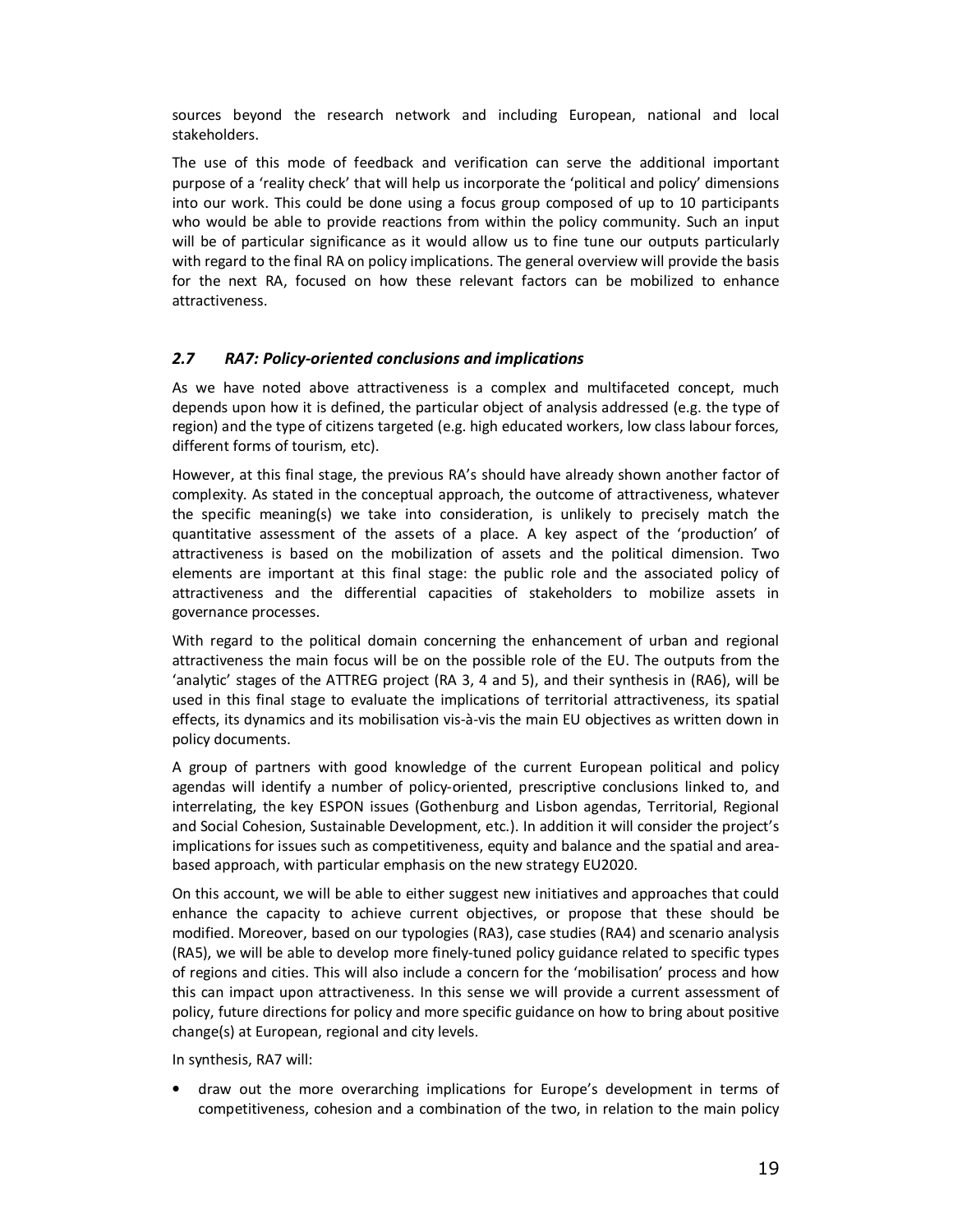options and trajectories included in key policy documents (especially the new strategy EU2020);

- elaborate more fine-tuned policy implications for different types of regions/cities, taking into account different motivations and objectives;
- provide cartographical presentations of the above in terms of future scenarios under different policy trajectories;
- draft a summary of our conclusions/policy implications for dissemination.

# **3 Review of the main literature, data sources, etc.**

In this chapter we address the milestone ESPON projects to introduce key spatial typologies and operational uses of attractiveness that serve as a foundation for our project. We leave an extensive survey of the literatures considered in the stage of defining and operationalising territorial attractiveness to a separated document (Annex D). A broader discussion of the origins and development of the concept of 'territorial attractiveness' from the scientific literature is included as Annex D to this Inception Report.

Possibly the more interesting contribution regarding how to integrate the concept of territorial attractiveness in the policy toolbox of the European Union comes from the first round of ESPON projects (2000-2006) in terms of classifying cities and regions and analysing regional development as generated and enabled by sources of capital, some of them of a nature not easily captured by earlier conceptualisation because of their intangible nature, with different degrees of 'territorial embedding', and articulated in complex local processes of attraction and accumulation that give rise to what in the ESPON terminology have been called 'spatial effects'. Among these milestone projects, we mention three.

*ESPON 1.1.1. 'Urban areas as nodes in a polycentric development'.* This project has produced an initial regional classification which was then largely used as a reference for the rest of the programme. This classification focused on city-regions as key hubs of an urban network driving development processes in the 'new Europe'. They main regional types are FUAs (Functional Urban Area)<sup>8</sup> and MEGAs (Metropolitan European Growth Area)<sup>9</sup>. Two additional concepts have been coined in order to analyse the territorial context of cities and the potentials for polycentric integration based on morphological proximity: PUSH (Potential Urban Strategic Horizon, including all municipalities of which at least 10 % of the area can be reached within 45 minutes from each FUA centre by car. There are as many PUSH areas as there are FUAs. PUSH areas of neighbouring FUAs can overlap) and PIA (Potential Polycentric Integration Area, constructed by merging the PUSH areas of neighbouring cities, if the, demographically speaking, smaller one shares at least 1/3 of its PUSH area with the larger one. Each PUSH area belongs to one PIA only, the largest neighbouring city being preferred when there are multiple overlaps. Multiple tiers of integration can occur within a single PIA. Neighbouring PIAs can overlap).

The project produced three typologies:

e<br>B For countries with more than 10 million inhabitants, a FUA is defined as having an urban core of at least 15,000 inhabitants and over 50,000 in total population. For smaller countries, a FUA should have an urban core of at least 15,000 inhabitants and more than 0.5% of the national population, as well as having functions of national or regional importance. 1595 FUAs with more than 20,000 inhabitants have been identified in Europe.

<sup>&</sup>lt;sup>9</sup> MEGAs correspond to FUAs with the highest average score with regard to Population, Transport, Manufacturing, Knowledge and Decision Making. 76 MEGAs have been identified in Europe.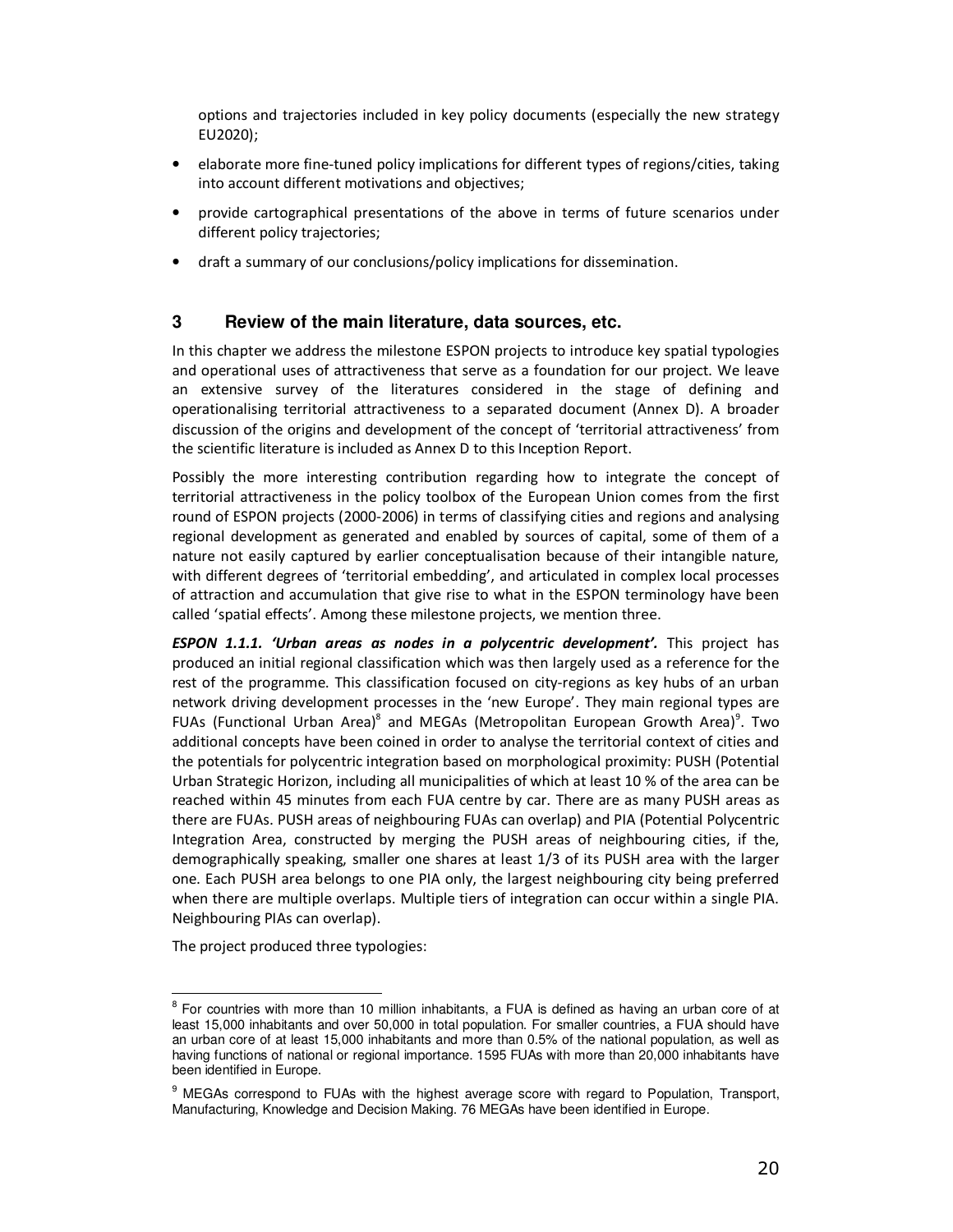- a typology of FUAs, in which the highest scorers were labelled MEGAs.
- a typology of MEGAs, divided into 5 categories, including a specific category for the two global nodes of London and Paris. The typology was based on the following indicators, calculated at NUTS 2 level: Mass, with two sub-indicators 'Population' and 'GDP'; Competitiveness, with two sub-indicators 'GDP per capita in PPS' and 'Location of TOP 500 European companies'; Connectivity, with two sub-indicators 'Number of passengers at airports' and 'Multimodal accessibility indicator'; Knowledge basis, with two subindicators 'Education level' and 'Share of employment in R&D'.
- a typology of intra-urban settlement structures, using different indicators like the Proportion of settlement areas in each PUSH area, the Number of settlement areas in each PUSH area; the Ratio between the size of the second largest and largest settlement areas, and others.

This project thus yielded a 'spatial analytic structure' which has been present in various successive projects, though per se it was affected by lack of data, and certain degree of subjectivity in categorisation whereas data were missing. It should be noted that in this first project, notions of attractiveness and, to certain degree, of 'audiences', are already present (p. 12, 23 and 102).

*ESPON project 1.1.3. 'Enlargement of the European Union and the wider European Perspective as regards its Polycentric Spatial Structure'***.** ESPON project 1.1.3 took up the particular effects of enlargement of the European Union and the wider European perspective with regard to the polycentric development of the territory. It adopted the typology toolbox elaborated in 1.1.1 and operationalises it to study the impact of European enlargement. The polycentric spatial structure was also examined in terms of the often conflicting goals of the European Spatial Development Perspective (ESDP), particularly balanced competitiveness, and territorial cohesion. Very different methodologies are used to paint a picture of the degree of cohesion and competition on various levels in the NMACs. It thus brought the debate on polycentricism, initiated in 1.1.1, to a more practical and 'dynamic' level and then bridges analysis of the status quo and policy, that is by suggesting a spatial and temporal policy strategy that would pursue the goals of cohesion and competition.

*ESPON 1.3.2. 'Territorial trends of the Management of the Natural Heritage'*. Espon 1.3.2 provides an analysis of the main territorial trends of natural heritage at the EU scale. Based on a diagnosis and further analyses, a number of territorial indicators and typologies are provided, supporting the process of prioritizing for a balanced and polycentric enlarged EU territory.

The project's main research question is about the influence of the management of natural heritage on spatial development, and it has been developed according to three strands and their interrelationships: natural heritage, territorial trends, and management. Natural heritage consists of many different elements and includes both the ordinary countryside and green areas in the city, and the outstanding or exceptional elements such as natural areas, places with natural value, ecological networks, biodiversity, etc. Territorial trends refer to the different spatial dynamics, among which the phenomena affecting urban areas (growth or decline) and their sub-delimitations, but also agriculture changes, infrastructure developments, tourism, etc. Management concerns the different managements of natural areas, from day-to-day management up to higher levels where decisions are taken about the acquisition of new lands in order to extend the areas designated for their heritage value.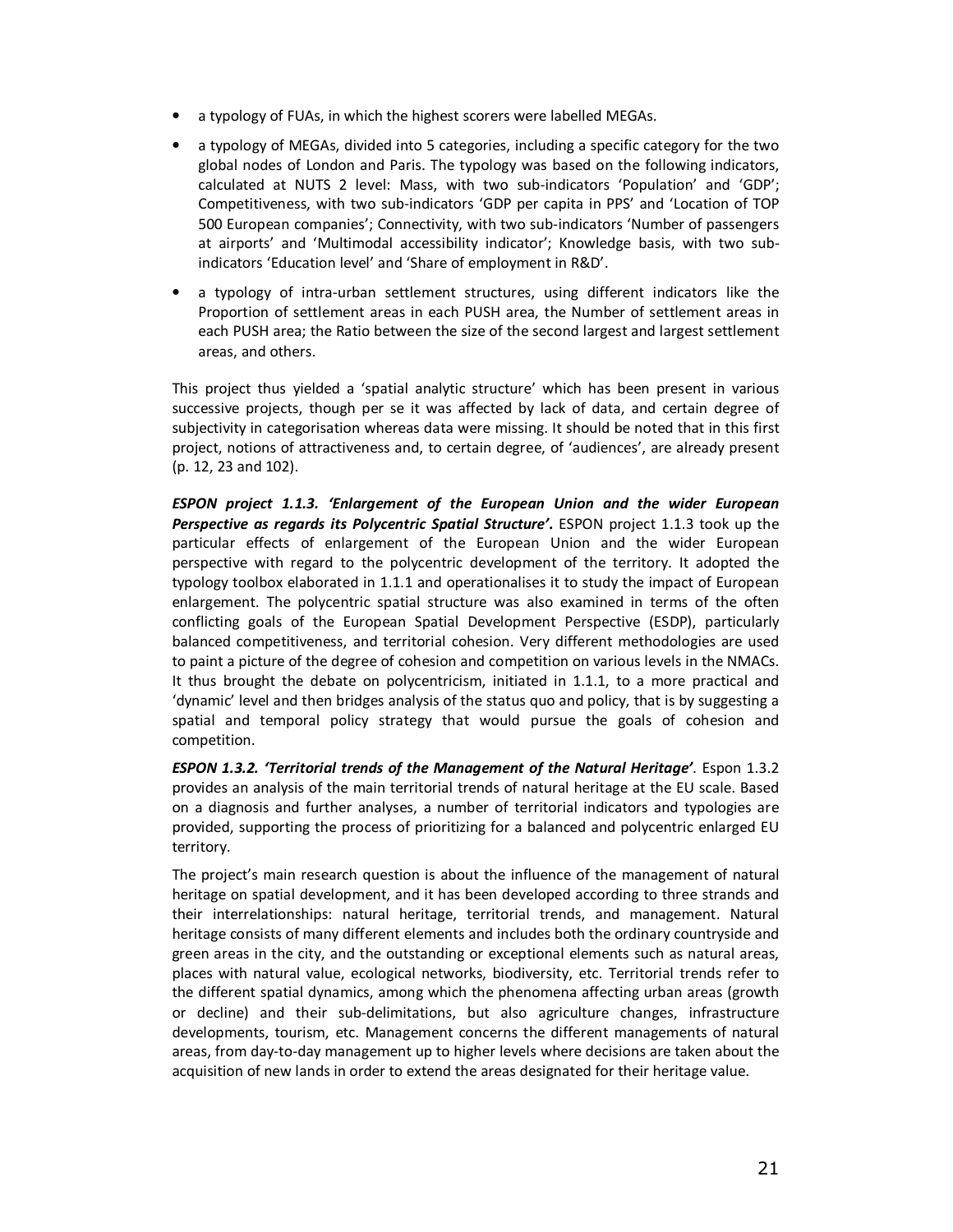In order to proceed to an evaluation of these aspects, different typologies have been defined, articulated in three levels: macro, meso and micro. Threats, potentials and policy recommendations have been elaborated according to these different levels.

*ESPON project 1.3.3. 'The role and spatial effects of Cultural heritage and identity'.* ESPON 1.3.3 saw the participation and leadership of many partners that are also present in this project. To some extent, ATTREG is to be seen as the 'natural follow-up' to 1.3.3 in terms of presenting cultural and landscape assets (among others) as pull factors for the attraction of flows of users in regions, and studying the spatial effects that these flows determine. In spite of severe data problems, mainly related to the differences in classifying cultural assets and storing cultural data at the national and in some case even at the regional level, 1.3.3 managed to build a comprehensive database of 'cultural dimensions' indicating the distribution patterns of several sources of cultural capital: from monuments and sites to protected landscapes, events, cultural industries, infrastructure, diversity of population by nationality, cultural 'output', etc. These data have been elaborated in indicators and used to obtain typologies. Three typologies were produced:

- a taxonomy of relationships between cultural assets and tourism, producing a classification of regions in 'properly valorised', 'at risk' for the excessive tourism pressure on cultural assets, and 'under-valorised'.
- a taxonomy of 'regional specialisations' of culture reflecting the relative endowments of assets (measured by indicators) focusing on functions of culture (*conservation*, *production* and *valorisation*).
- a taxonomy of relationships between cultural assets and economic development processes that cuts across typologies 1. and 2. and typologies developed by other ESPON 2006 projects, for instance focusing on the comparison between the dimensions of the cultural sector (measured by ISCO data on cultural professions) and per capita GNP or lagging regions (as from the typology developed in 2.1.1/3.1), highlighting situations in which the development of the cultural economy has produced or is producing opportunities for economic development, and those in which economic development could be seen as 'weak' and potentially volatile for not resting on a solid base of cultural capital.

We expect to be using these typologies also in the analysis performed by ATTREG.

1.4.5. 'Preparatory Study of Spatially Relevant Aspects of Tourism'. One of the tasks of ESPON 1.4.5 was to define tourism in a way that allows measurement and comparison between regions, starting from the current UNWTO definition of tourism as 'activities of persons travelling to and staying in places outside their usual environment for not more than one consecutive year for leisure, business and other purposes not related to the exercise of an activity remunerated from within the place visited'.

Concerning the concept of destination, in order to allow a comparative European study, it adopted a definition of a destination as a statistical unit: 'the administrative unit corresponding to the first level of territorial disaggregation of a country in terms of its political and administrative organisation'.

The projects highlighted the importance of three main aspects, namely tourism flows, economic contributions and sustainability impacts, when studying tourism and its impacts for regional development and spatial planning. To demonstrate different ways of analysing and visualising the spatial aspects of tourism at the various NUTS levels, one simple index (the Tourism Function Index, TFI) and a composite index (the Tourism Penetration Index, TPI) were developed. These have provided with snapshots of tourism's presence and impacts in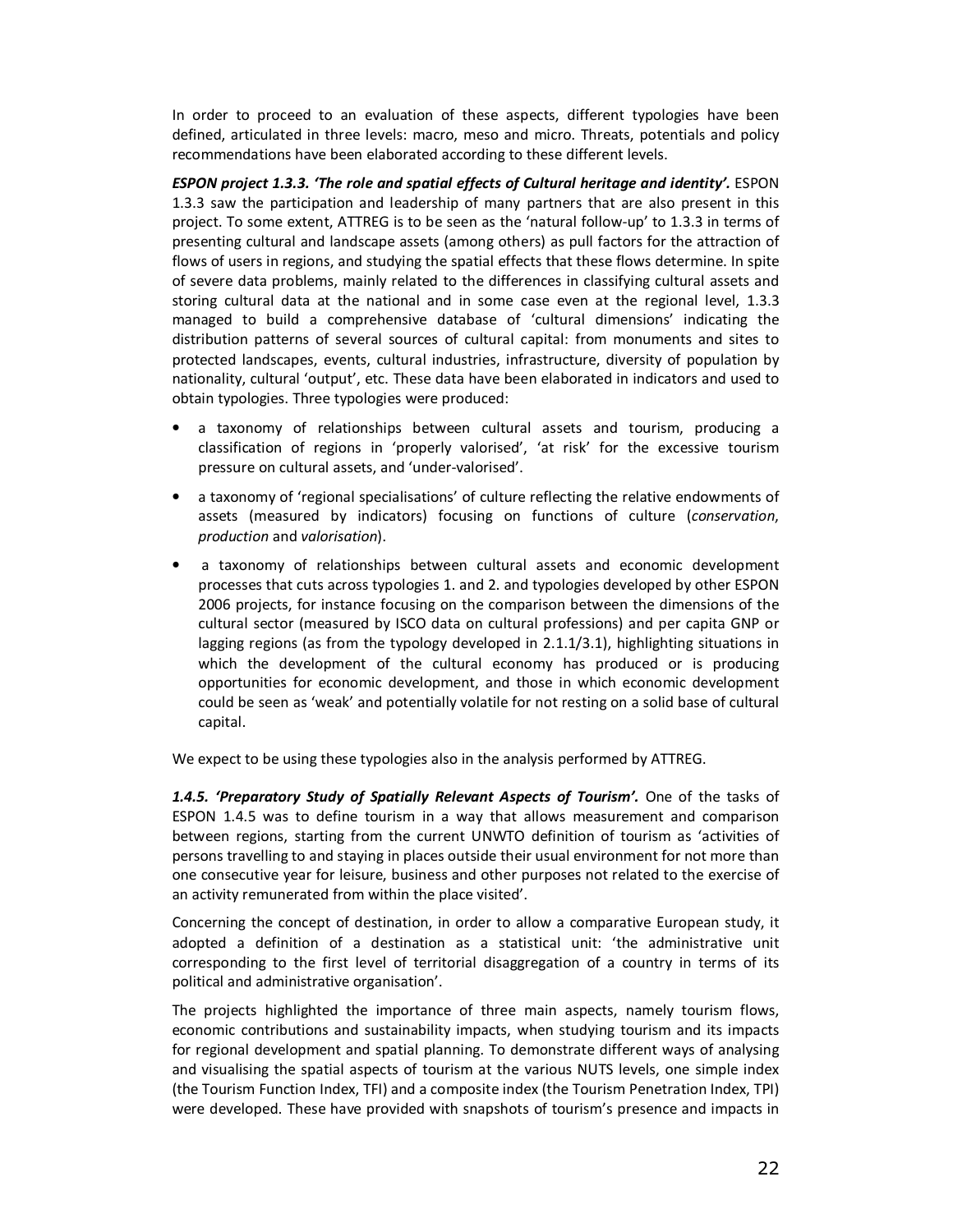the ESPON countries. However, the data availability can affect the effectiveness of the picture. Since regional data on tourism is very scarce, the Tourism Penetration Index remained at the national level. The TPI has been calculated at national level and based on figures for foreign visitors spending per population, average number of international visitors per 1000 population and hotel rooms per square kilometre.

*ESPON project 3.2. 'Scenarios of the territorial future of Europe'*. ESPON 3.2 introduced various scenarios of Europe's future development: approximately 20 thematic scenarios dealing with some of the main driving forces in 9 different thematic fields, and four 'integrated scenarios' (a baseline scenario showing the probable evolution of the European territory in a situation of no major changes (political or external); 2 prospective policy scenarios exploring the effects of EU policy: in the cohesion-oriented scenario policies are formulated with the goal of social, economic and territorial cohesion as top priority, in the competitiveness-oriented scenario the overall global competitiveness of the European economy is the major objective and policies are aligned to this objective; and finally, a proactive scenario provides an attempt at translating current policy goals into an image of how Europe should look like territorially in 2030 and outlining how this image might be reached) (p.14).

The projected futures of these scenarios (in 2030) have been constructed, among other, in terms of attractiveness (especially of metropolitan areas), the potential for tourism, retirement and international migration (all clearly processes of attraction) and also the risk of rural marginalisation (a 'push' force in migration processes). These scenarios were all developed at the Pan-European level because 'the complexity of the issues had made it impossible to deliver the same level of integrated knowledge at the […] level of regions' (ESPON 3.2 final project report summary 2006, p. 22).

We also looked at projects that despite to coming from the ESPON programme, are contemporary to it and mostly deal with similar preoccupations.

Among these, *INTERREG III B project: Regional Polycentric Urban System (RePUS)* is a project running under the framework of the European Union Community Initiative INTERREG III B of the Central Adriatic Danubian South Eastern European Space (CADSES). The project addresses the problems of a more balanced and sustainable urban development, with the wide objective of building a Regional Polycentric Urban System (RePUS) that could contribute to strengthening an emerging Potential Economic Integrating Zone (PEIZ) in Central and Eastern Europe. Focus is given to the role of medium- and small cities, and how to create a critical mass to sustain regional development and competitiveness. In this project, an important consideration has been made on the best scale of analysis for regional development processes; bases of the fact that each individual national urban system has own specificities related to the size, population density, and urban settlement pattern, each country analysis in the RePUS project might adapt the thresholds to its own dimensions, whilst keeping in mind the comparison at the EU level. The basic spatial unit taken for data collection is then the municipality (NUTS 5, now LU 2) aggregated at the LLS (»local labour system«) level, followed by identification of FUAs.

A RePUS 'Urban Hierarchy' has been therefore achieved as a result of the ranking of LLS according to key selected indicators, with the scope of identifying the roles occupied by different urban areas within the national urban systems. The hypothesis that lies behind this statement is that medium-sized cities and small towns play particular roles and are differently integrated into the national urban systems and the national economy, depending on the specificities of each country and the specific phase of development, historical and institutional background. The list of specific indicators for LLS ranking includes dimensions of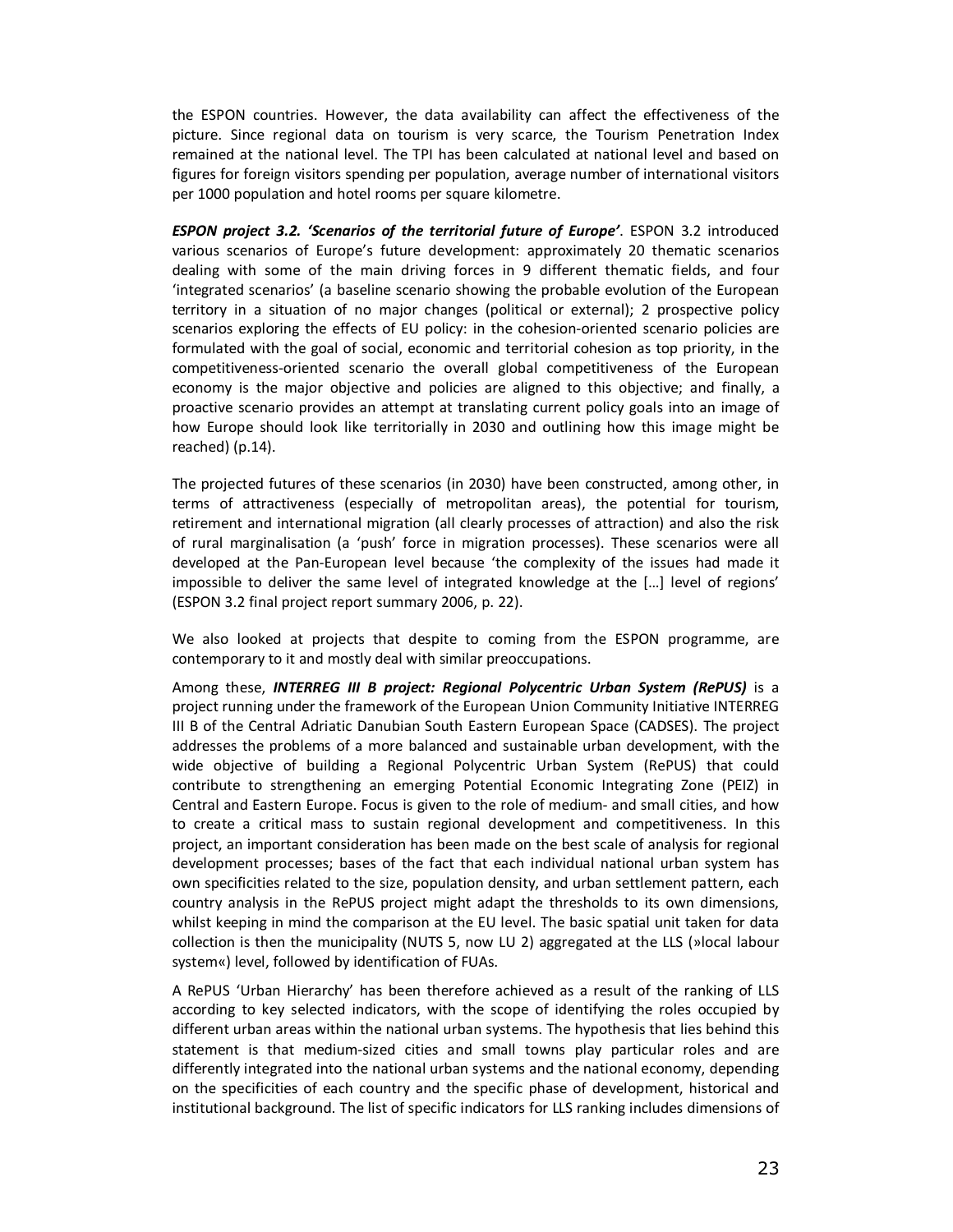population structure and change, economy, human capital, knowledge, accessibility, and institutional factors.

# **4 Use of existing ESPON results relevant for this project**

While the various projects discussed in the previous section will serve as useful sources, none of them deals explicitly with a 'populations' perspective – which is the angle our project addresses. A preliminary scoping of the ESPON 2007 database attempted to pin down datasets and typologies developed in the various ESPON projects that are likely to be of use in our project, although the database reflects the situation in 2006 and it is possible that the key datasets will have to be upgraded before using them (and also to establish dynamic relations between assets and migratory flows).

We focused on blocks of variables related with the following dimensions:

- A. geographic typologies (land use, environment, settlement types, etc.)
- B. polycentricity and other spatial typologies
- C. population structure, change and migration, also including structure by professions and working status
- D. economic structure and performance
- E. innovation and knowledge economy
- F. accessibility
- G. cultural assets and infrastructure
- H. tourism
- I. governance indicators

Within all these blocks of variables, produced by different ESPON projects, there are various datasets that correspond with the categories that we intend to use in our analysis:

- 'asset' variables (especially in blocks A, D, E, F, G)
- 'outcome' variables (blocks C and H)
- 'mobilising factors' (block I and to some extent E)
- spatial typologies to be compared / contrasted with ATTREG typologies (mostly in A and B)

As mentioned in Section 2.2., a collective process of data verification, validation and 'sifting' will select the variables, indicators and typologies better suited to the needs of our analysis which we will integrate into an ATTREG database (conveniently harmonising spatial units). The related datasets that are not present in the ESPON database 2007 (in CEC countries) will also be collected. New data from different (non-ESPON) sources will also be integrated with the appropriate validation and harmonisation procedure.

The ATTREG project, however, also looks at the new round of ESPON projects 2013. The ToR require to focus attention on the following projects, that are running in parallel to this: DEMIFER, EDORA, FOCI, CAFÉ, EUROISLANDS, TeDi.

Regarding these projects, and the EUROSTAT data recently circulated as scientific support tools to Lead Partners (generated by the ESPON DB 2013 project), another scoping exercise has been conducted, highlighting data series that are probably going to be used in our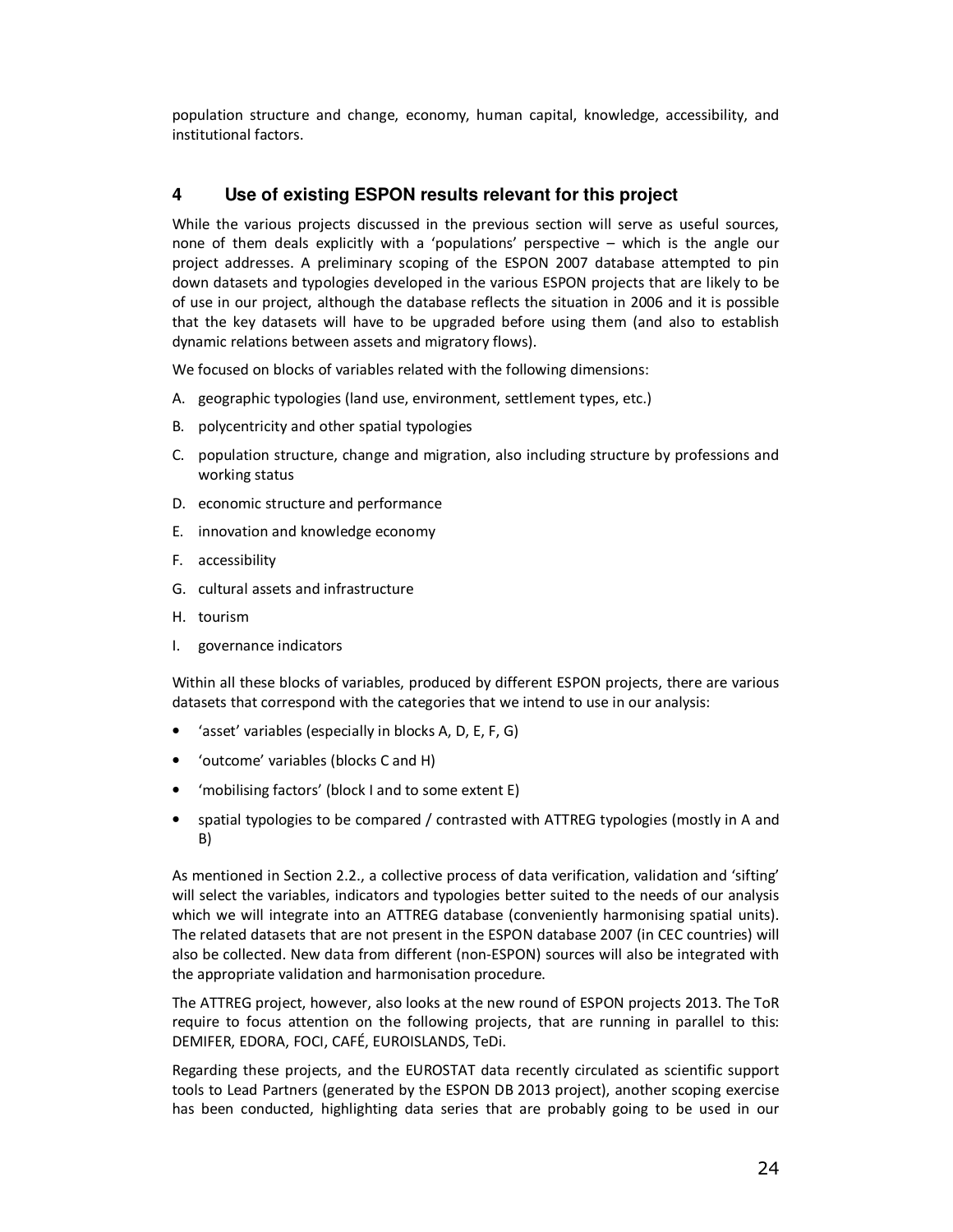project, and their availability at different spatial scales. Among new EUROSTAT data, we look with interest as specific datasets within demographic statistics, economic accounts - ESA95, education statistics, science and technology statistics, health statistics, tourism statistics, transport statistics, labour market statistics, labour costs statistics, information society statistics, migration statistics, accessibility by road and rail, and land use data

Among data generated within the DEMIFER project, we will consider: Labour Force Data, Directed Migration Data, Population Change Data (technical), Population Change Data (nat.+tech.), and related regional typologies (typology of the demographic status in 2005, Euro Standard, Challenge of Labour Force, Challenge of Ageing, Challenge of Decline, Young Potentials).

We also consider that the SPAN-3 project ('Spatial Scenarios: New Tools for Local-Regional Territories'), currently in its final stages, could represent an interesting lead to this project for what regards the construction of scenarios using sub-regional data and consulting regional stakeholders, which is our ambition within the scenario analysis of RA5.

The TPG will also liaise with other projects which have yet to produce results, and in particular with the project on 'Services of general interest', insofar as it explores the role and contribution of services in territorial development, competitiveness and cohesion; and with the recently launched 'Secondary growth poles in territorial development' project (SGPTD), in so far as it explores the role of urban and regional typologies in activating local development processes.

# **5 Distribution of work packages among partners, the break down of the project's budget on the individual partners per budget line**

The various stages of the project are regulated by a planning framework specifying a clear subdivision of tasks between partners. This is formalized in this partnership agreement. The planning framework and the work structure of the project have been agreed by all partners and are as included in the Annex approved proposal, redrafted after receiving requests for amendments by the ESPON CU and annexed to the Subsidy Contract.

Table ii provides a synthetic outlook of the approximate number of working hours that each partner will contribute in the three work packages, distinguishing coordination duties and execution of tasks.

In WP1, the LP will coordinate the overall management of the project; each partner is then expected to use a number of hours to execute administrative and reporting duties. Hours and costs spent in management meetings are also included in this work package.

WP2 involves research activities and research meetings. The coordination of research activities is shared between 5 project partners (LP-Spain, PP3-Italy, PP4-Belgium, PP6- Denmark, and PP9-UK), with a varying number of hours detailed in the Table A.i of Annex A. Each partner is then involved in the execution of a certain number of research tasks (reflecting the structure of WP2 into seven Research Activities (RA) and tasks), for a number of hours that is described in Table A.i and according to a timing that is described in the workplan of Annex C. The exact definition of tasks to be executed by each partner reflects the approved application and will be the object of thorough preliminary discussion at TPG meetings and of continuous consultations with the Lead Partner and the PP responsible for the coordination of research activities during the life span of the project.

Within WP2, partners are expected to participate in all research meetings at their own expenses. Some partners will organise six-monthly TPG meetings, taking on them all the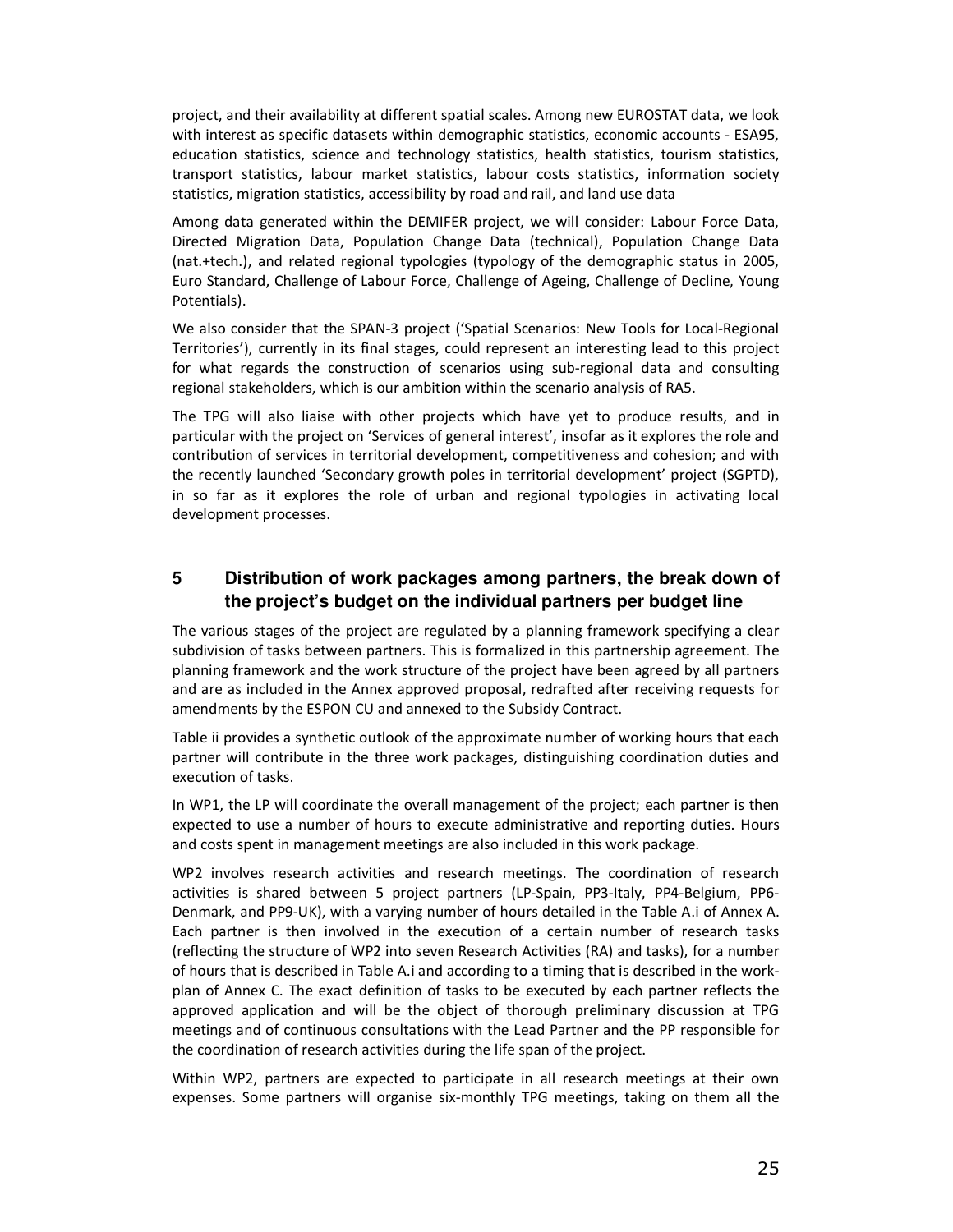costs involved. Two of those TPG meetings (one in 2010 and one in 2011) will also include an ATTREG International Workshop where the project intermediate and final results will be presented and discussed with invited members of the ESPON community and other key scholars in the field (at the organisers' expense).

|                   | WP <sub>1</sub> |              | WP <sub>2</sub> |              | WP <sub>3</sub> |              | Organisation of meeting |               |  |
|-------------------|-----------------|--------------|-----------------|--------------|-----------------|--------------|-------------------------|---------------|--|
|                   | coordination    | execution of | coordination    | execution of | coordination    | execution of | TPG meeting             | <b>ATTREG</b> |  |
|                   |                 | activities   |                 | activities   |                 | activities   |                         | International |  |
|                   |                 |              |                 |              |                 |              |                         | workshop      |  |
| LP (SPAIN)        | .342            | 120          | 280.0           | 1,709.7      | 50.0            | 72.0         | X                       | х             |  |
| PP2 (NETHERLANDS) |                 | 120          | 146.0           | 763.0        |                 | 42.0         |                         |               |  |
| PP3 (ITALY)       |                 | 120          | 355.0           | 661.5        |                 | 54.0         | x                       |               |  |
| PP4 (BELGIUM)     |                 | 120          | 424.0           | 1,450.6      |                 | 40.0         | X                       | x             |  |
| PP5 (PORTUGAL)    |                 | 120          |                 | 288.6        |                 | 60.0         |                         |               |  |
| PP6 (DENMARK)     |                 | 120          | 327.5           | 725.4        |                 | 41.0         | x                       |               |  |
| PP7 (POLAND)      |                 | 120          |                 | 1,403.5      |                 | 229.0        |                         |               |  |
| PP8 (SLOVENIA)    |                 | 120          |                 | 769.5        |                 | 71.0         |                         |               |  |
| PP9 (UK)          |                 | 120          | 472.5           | 1,397.0      |                 | 39.0         |                         |               |  |
| TOTAL             | .342            | 080.         | 2.005.0         | 9.168.8      | 50.0            | 648.0        |                         |               |  |

**Table ii** - Approximate number of working hours contributed by each ATTREG partner in the coordination and execution of project activities throughout the life span of the project, and other duties.

The detail of the responsibilities for the organisation of workshops is detailed in Table ii above, whereas the timing of TPG meetings and ATTREG workshops is illustrated in the Annex C.

WP3 is about the dissemination of the project results and it is again supervised by the LP, receiving inputs from the PSC, but dissemination activities are distributed between all partners. Details of the involvement of partners in WP3 are also given in Table ii.

This distribution of tasks is reflected by the detailed budget for each Project Partner (breakdown per budget line, see Tables A.ii and A.iii in Annex A). It takes into account declared work costs, the timing of expenditures, and the estimated cost of the various other tasks.

Changes in this budget structure (per budget line and per partner) proposed by the Project Partners will be monitored in the course of the project life, and negotiated with the Lead Partner (as stated in § 12 of the Partnership Agreement) before submitting an official request of budget alteration to the ESPON CU.

# **6 Project specific part**

The following points were mentioned in Annex III to ATTREG Subsidy Contract:

*a) Further elaboration of methodological approach. The methodological approach to implement the project along the lines of the project specification requires a better and more detailed elaboration. The individual research activities need to be better interlinked among one another and should also be connected to a set of well-defined deliveries by the project. Generally, the red thread of the foreseen research activities needs to be better defined.*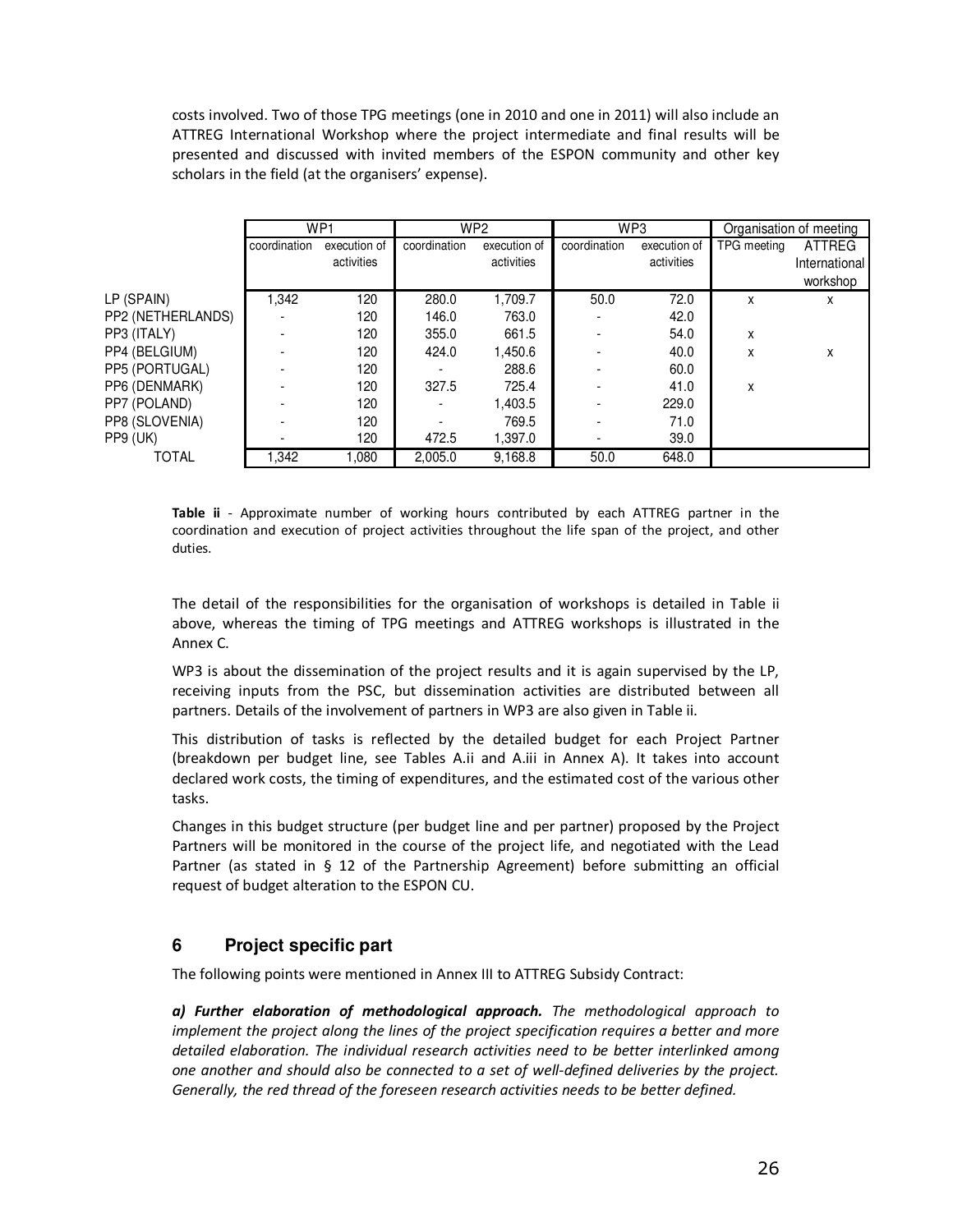This Inception Report develops an integrated methodological approach to the project (reflected in Ch. 1 and 2), which also clarifies the connection between the different research activities and tasks.

*b) Demonstration of link between research and resulting policy options. The LP ensures that the Inception Report includes a better demonstration of how the individual research activities will result in the formulation of policy options for policy makers.*

This Inception Report highlighted how the outputs from the 'analytic' stages of the ATTREG project, and their synthesis, will allow to identify the implications of our work vis-à-vis the main EU objectives as written down in policy documents and especially the new strategy EU2020. On this account, this project will be able to either suggest new initiatives and approaches that could enhance the capacity to achieve current objectives, or propose that these should be modified; and to provide a fine-grained assessment of current local situations, future directions for policy and more specific guidance on how to bring about positive change(s) at European, regional and city levels.

*c) Need for more prospective dimension in the research. The prospective dimension of the analytical work needs to be further developed; in this respect, the team should particularly consider how attractiveness contributes to economic performance and how it can improve the latter.* 

This aspect has been taken up in this Inception Report of the project, especially in the parts where the conceptual model behind the analysis is introduced (Ch. 1) and in the development of an integrated methodological approach (Ch. 2).

*d) Coverage of different types of territories. The proposal is strongly focused on urban areas. The LP is requested to ensure that different types of territories will be looked at throughout the project and will develop this point further in the Inception Report.* 

Chapter 1 of this Inception Report corrects this bias.

# **7 Overview of more detailed deliveries and outputs envisaged by the project**

# *7.1 Work-package 1 (project coordination)*

WP1 includes all the management activities of the ATTREG project. It is organised in a hierarchical way, with the LP ensuring that all PPs comply with the project requirements as stipulated by the Subsidy Contract and Partnership Agreement, especially as afar as reporting is concerned. In fact the only deliverable directly related to WP1 are semestral Progress Reports, including Financial Reports validated through the FLFC system, which will be submitted by the LP within four months from the end of each financial period of which the project life consists. The progress reports will thus be submitted at 31/12/2010, 30/06/2011, 31/12/2011, 30/06/2012, 31/12/2012 and 31/05/2013 at the latest.

# *7.2 Work-package 2 (reserach)*

As discussed in Chpts. 1-2, WP2 is organised in series of 7 Research Activities. The deliverables are organised in Inception Report (the present document, with submission deadline: 30/6/2010), Interim Report (submission deadline 31/12/2010), possibly a revised Interim Report, a Draft Final Report (submission deadline 1/12/2011) and Revised Final Report (due 30/4&2012).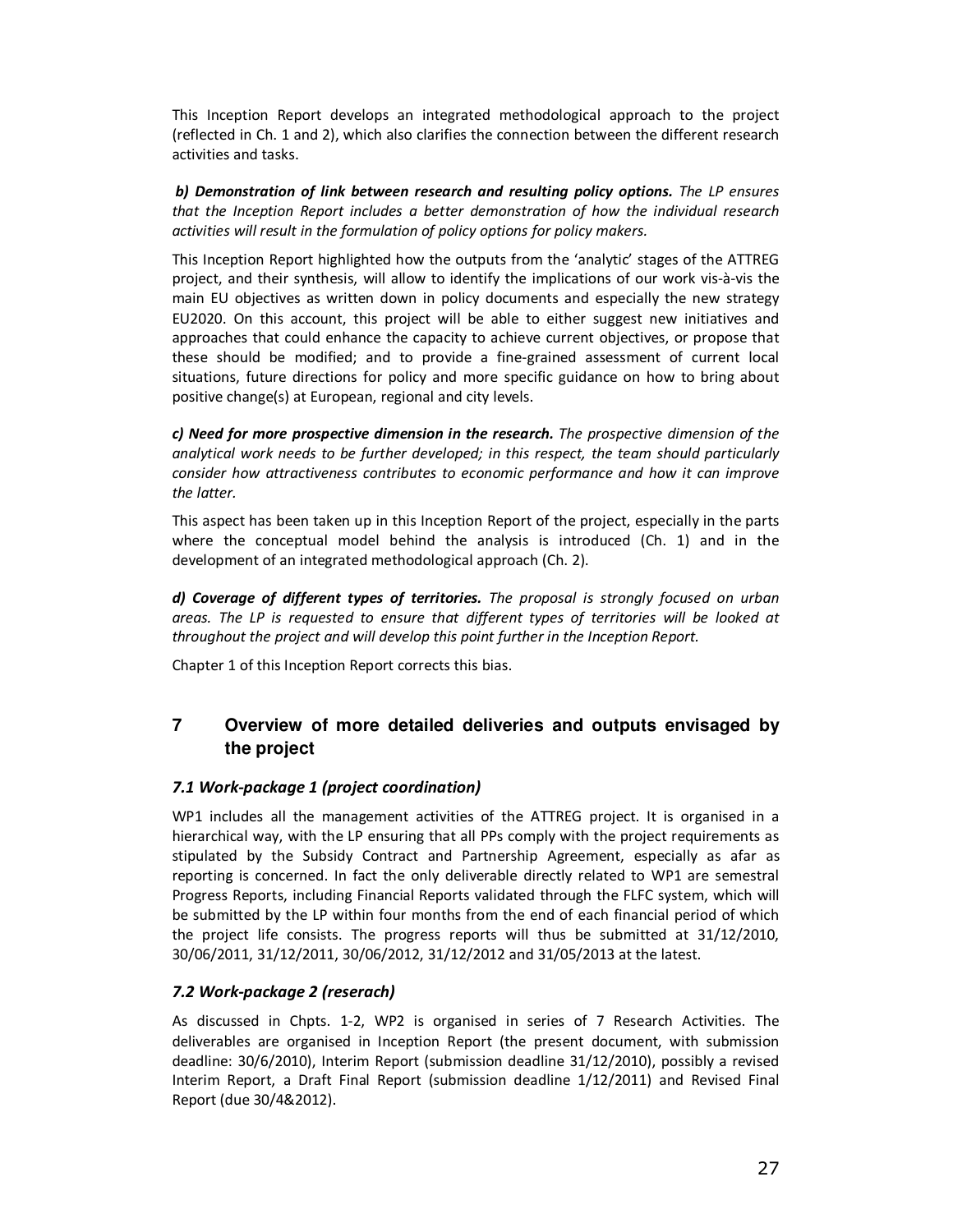Each research activity produces a number of outputs, including:

- scientific texts detailing the various stages of the research (from the introduction of theoretical concepts to the illustration of analysis and estimations performed, and the comments and illustration of results);
- data series (raw variables, indicators or class typologies)
- cartographic output describing and analysing the regional distribution of variables, indicators and typologies in space, also with regard to existing ESPON typologies and other important geographical aspects, or being used to create brand new regional typologies through cartographic techniques

These results and outputs are also presented and discussed at TPG meetings (which are conveniently timed to take place at crucial stages of the project lifecycle). TPG meetings will be the main venues for integrating results from different research streams and tasks into coherent pieces of works. They will also be presented at ATTREG international workshop, to seek for feedback from the scientific community (from the invitation of key experts from the ESPON network and others) on the work done in this project and the potential developments of the research work, at each stage, also in relation with the ongoing work conducted in other projects or networks. These meetings are per se an important delivery of our project beyond their dissemination value; details of the debate that will take place in those occasions will be incorporated in reports.

Research Activities as planned in this document are going to produce a number of such outputs. Specifically:

**RA1** (running from April to June 2010) has as its key output the conceptualisation and methodological development of 'territorial attractiveness', the clarification of project objectives and hypotheses, and the redaction of a detailed work plan/research plan for project, which are indeed included in this Inception Report. This delivery reflects the ample debate initiated during the  $1<sup>st</sup>$  TPG meeting in Venice (8-10 April 2010) and subsequent work in sub-groups.

**RA2** (running in three stages: from June to October 2010, from March to April 2011, and in January 2012, following the 'looped' structure of our work-plan) delivers:

- Three 'clean' data-bases with variables relating to 'assets' of attractiveness and 'outcomes' of attraction consistently geo-referenced – each collected at a different territorial level (NUTS level 2, NUTS level 3 and LUZ level) in a common standard format (such as MS Access/Geodatabase). Assembled in line with recommendations contained in ESPON 3.2 – data navigator 2 report (2006)
- Report on data quality and data gaps (extent of coverage across EU27) including a statement of where data coverage is insufficient to operationalise concepts identified in RA1.
- Meta data for selected variables.

This information will be included in the Interim Report, including draft dataseries that are used in subsequent steps of the analysis, but only at the end of the project the final version of the database will be delivered in the correct format to the ESPON CU.

**RA3** (running in two stages: from June 2010 to April 2011, and from February to March 2012) will produce:

• The identification and calculus of attractiveness typologies/indicators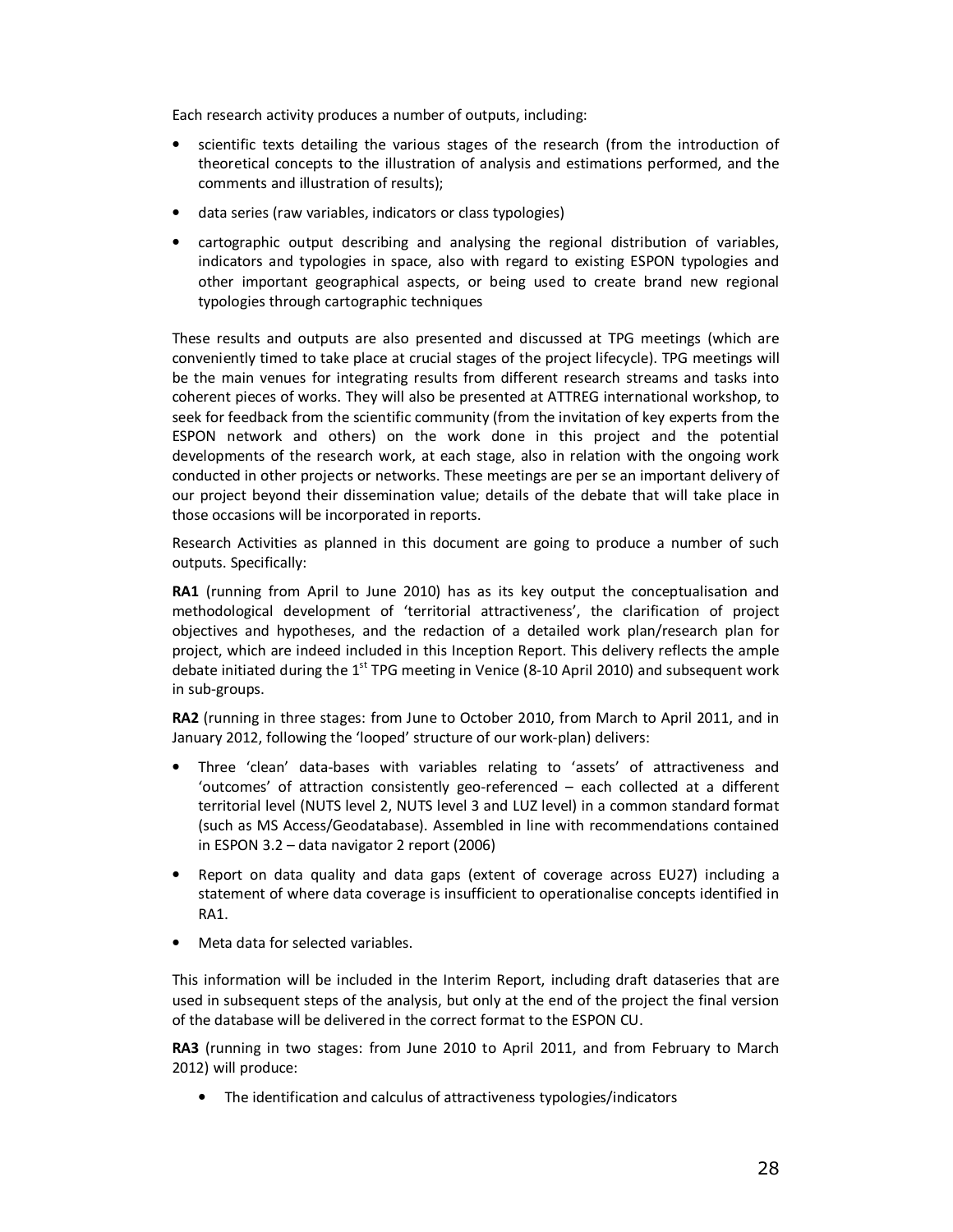- the identification of potentially interesting regions for further case study work (RA4 and RA5)
- Maps of assets, outcomes and territorial typologies
- Model relationships between the different indictors and conceptual groupings

Preliminary results (mostly limited to the visualisation of spatial distributions of assets and migratory/tourism flows, basic estimations and related cartography, and a tentative typology) will be included in the Interim Report. They will also be presented and discussed in the TPG in occasion of the  $2^{nd}$  TPG Meeting (Leuven, tentative dates: 11-13 November 2010, t.b.c.) and in that occasion they will also be discussed with invited experts in the First ATTREG International Workshop. Advanced results from RA2 (after validation with experts and the sounding board) will be presented at the  $3<sup>rd</sup>$  TPG meeting (Bornholm, April-May 2011) and included in the Draft Final Report.

The interim report will also include a first dissemination output oriented to the policy community, including a simplified summary of the conceptual framework and of the first results from the project. This will allow us to begin the process of alerting and informing this key audience of our project's progress. By doing this we hope to both feed into the existing policy debates and stimulate interest within the policy community with regard to our work and its future outputs.

**RA4** (running in two stages: from February to April 2011, and in February 2012) will yield:

- Case study reports
- Theme reports based on finer scale data work within regions demonstrating data homogeneity and richer data sets
- Recommendations for data inclusion to support measuring attractiveness in the EU27 area

This output will be presented and discussed at the  $3<sup>rd</sup>$  TPG meeting (Bornholm, April-May 2011), serving as a key input for subsequent stages of the research; case study reports and their synthesis, also including theme reports and recommendations, will be included in the Draft Final Report.

**RA5** (running in two stages: from December 2010 to April 2011, and from February to March 2012) will yield:

- Case study reports, including a brief review of methods for scenario generation
- Identification of regional/local policy levers that are likely to influence attractiveness between 2010 and 2030
- Cartographic representation of multiple possible future states of regional attractiveness, based upon the evolution of indicators and relationship with typologies elaborated in RA3.

While the conceptual and methodological lines of RA5 will already be introduced and discussed at the  $2^{nd}$  TPG meeting in Leuven (November 2010), preliminary results will be presented at the  $3<sup>rd</sup>$  TPG meeting (Bornholm, April-May 2011), serving as a key input for subsequent stages of the research; more advanced outputs will be presented and discussed at the 4<sup>th</sup> and final TPG meeting and Second ATTREG International Workshop, to be held in Tarragona in November-December 2011, and will be included in the Draft Final Report after thorough revision by experts and the Sounding Board.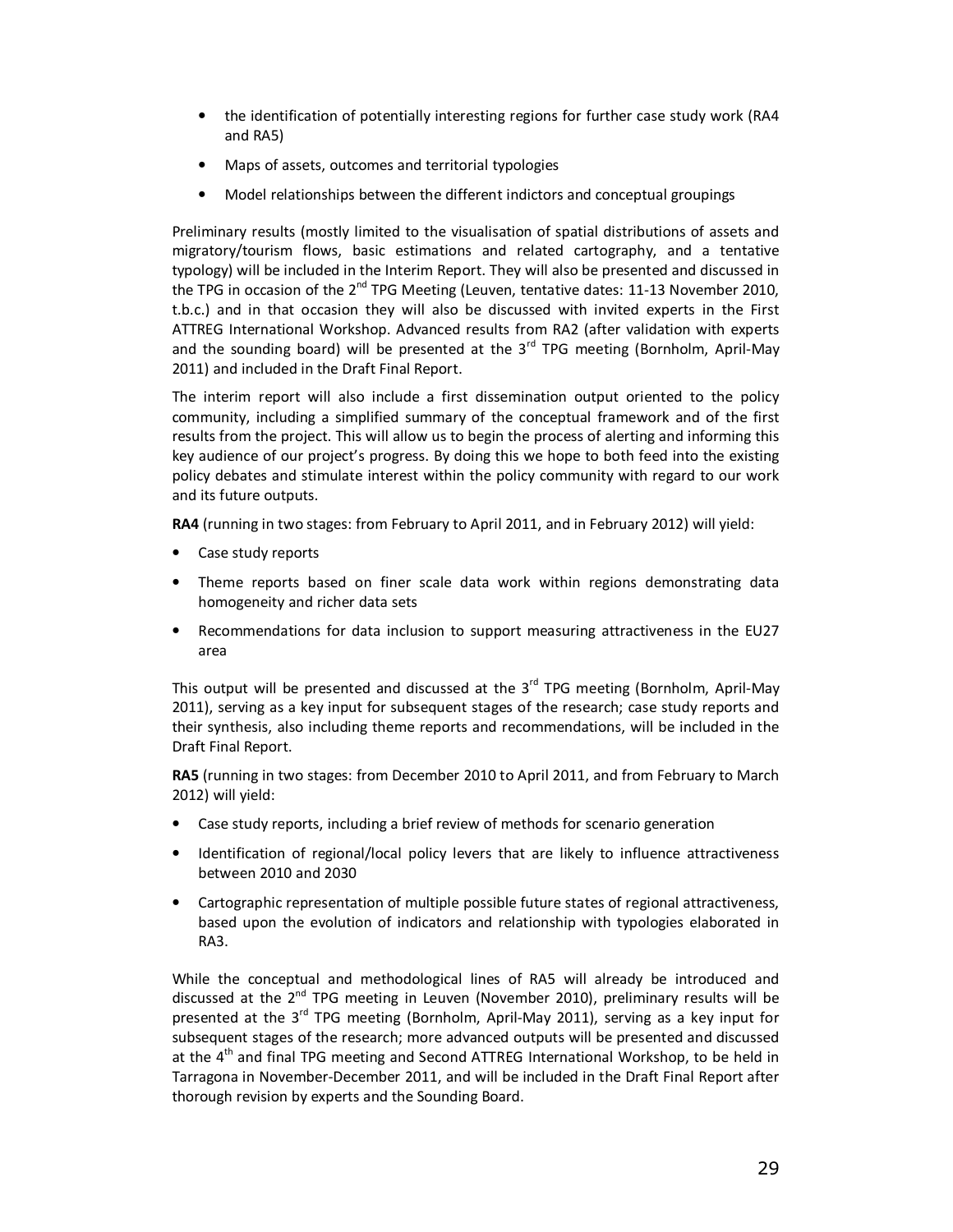Again, the final report will include a 'dissemination report' oriented to the policy community.

**RA6** (running in two stages: from July to October 2011, and from February to March 2012) will produce:

- A synthesis of the analysis
- The articulation of the concept of attractiveness, according to different regional typologies and different citizens (residents and visitors)
- Maps presenting a taxonomy of regional effects of attractiveness

While the preliminary operational framework for the delivery of this synthesis will be introduced and discussed at the  $3<sup>rd</sup>$  TPG meeting (Bornholm, April-May 2011), outputs will be presented and discussed at the  $4<sup>th</sup>$  and final TPG meeting and Second ATTREG International Workshop, to be held in Tarragona in November-December 2011, and will be included in the Draft Final Report after thorough revision by experts and the Sounding Board.

**RA7** (running in two stages: from April to October 2011, and from February to March 2012) will produce:

- A 'policy reflections and recommendations' document
- The cartographical elaboration of the policy prescriptions

While the preliminary operational framework for the delivery of policy recommendations will be introduced and discussed at the  $3^{rd}$  TPG meeting (Bornholm, April-May 2011), outputs will be presented and discussed at the  $4<sup>th</sup>$  and final TPG meeting and Second ATTREG International Workshop, to be held in Tarragona in November-December 2011, and will be included in the Draft Final Report after thorough revision by experts and the Sounding Board.

# *7.3 WP3: Dissemination*

While the two ATTREG International Workshops mentioned in the previous section have to some degree a 'disseminative' nature, they are mostly focused on the discussion, revision and integration of intermediate output than on the diffusion of the project's final results. WP3 instead focuses on such dissemination which is accomplished to some extent during the project (when results have indeed the quality of being validated by analysis) but especially at its end.

As far as the diffusion of the preliminary and final results of the research is concerned, the two principal target groups are the scientific community, both inside and outside ESPON, and the relevant policy communities at different levels across Europe.

In relation to the ESPON community, the dissemination activities are dictated by the specs to this project. The TPG indeed believes in a strong interaction throughout the project with the ESPON research network and structures as the means to ensure the maximum validity and relevance of the project outcomes. We will especially care to involve all those responsible of transversal scientific tools delivered to the networks (database managers and scenario analysts). Thematic ESPON 2013 workshops will be attended by the TPG representatives (members of the SG according to the themes involved) on invitation. Not only will these constitute important occasions to liaise throughout the network and integrate preliminary and final results within the wider ESPON scientific framework, aligning methods and concepts, and establishing platforms for collaboration. Also, these will function as important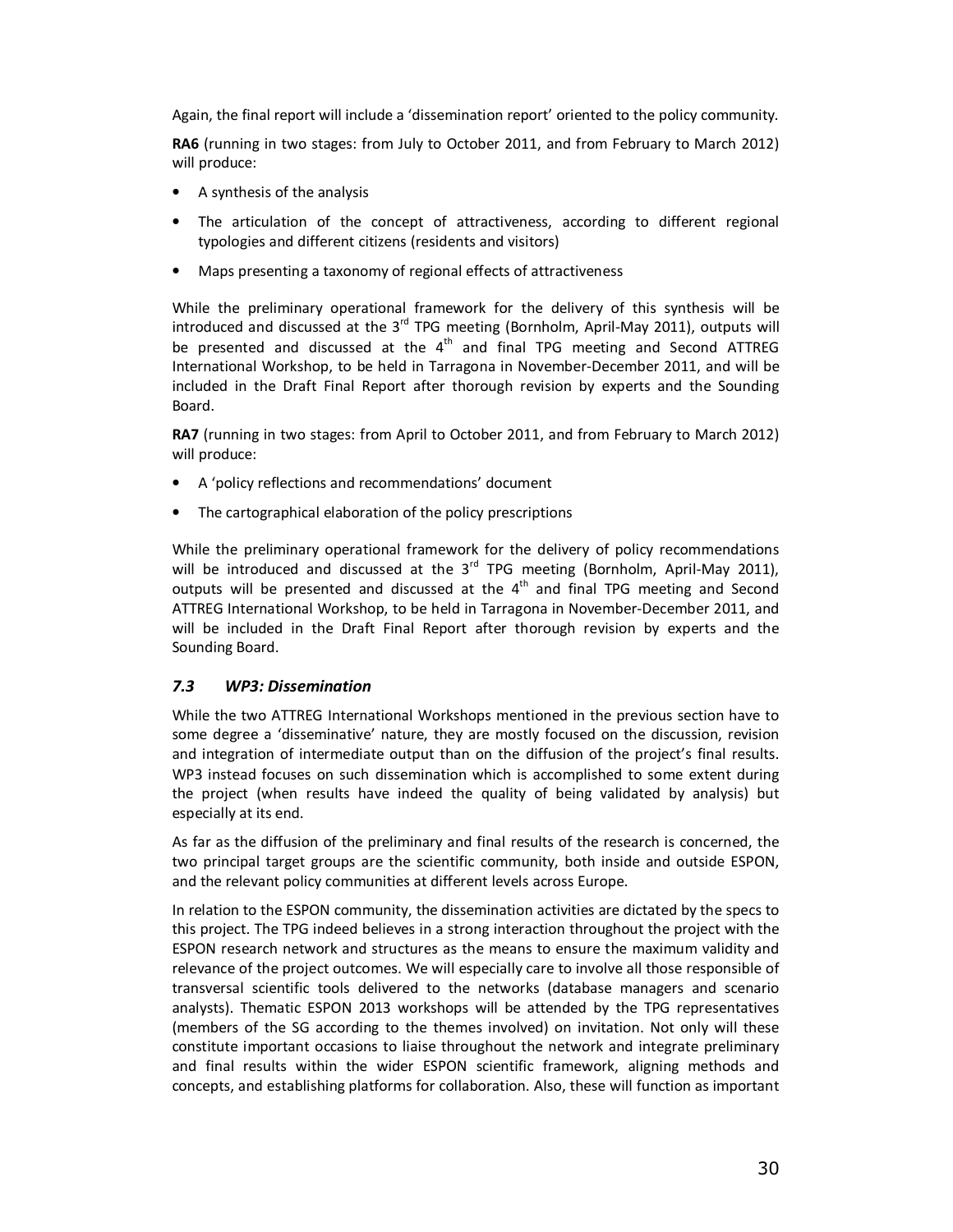stages to disseminate the project findings through the ESPON network and achieve precious feedback.

As far as the outreach to the wider scientific community is concerned, the multidisciplinary character of this project guarantees that regional economists, geographers, sociologists, planners, and political scientists might be interested in sharing the fundamental research that will be the backbone of the project. The means of diffusion are therefore relatively traditional:

- Seminars within or outside thematic workshops, participation to conferences, dedicated sessions in important meetings;
- Publications such as working papers, articles in scientific journals, and edited books;
- A dedicated Internet site including a message board and a repository of relevant scientific material, with open access to the scientific community.

Through the membership of individual TPG partners, links will be established between the major networks (European Economic Association, European Regional Science Association, Regional Science Association International, International Geographical Union, The Association of European Schools of Planning, the European Sociology Association, etc.) which may enhance the impact of the research programme on other scientific research. Moreover, the ESPON network and its visibility will be a powerful vehicle. Hence, the project offers visibility to ESPON and in its turn ESPON to the project.

The project budget will allow all members of the TPG to travel and disseminate their specific work within the project or more integral findings of the project within these scientific networks, throughout the project duration and in the last few months after the completion of research activities and during the wrap-up of the project. These congresses will also function as a window of the project deliverables.

As far as the diffusion of the policy-oriented results is concerned, it is not only the scientific community that we will seek to engage through the traditional ESPON channels, but also practitioners and policy makers at all the relevant levels: from the European to local level. In particular, planners, urban and regional development agencies, administrators, politicians, investors, real estate managers, might be interested in the role of attractiveness for the future of regions.

Means of diffusion are either traditional or more innovative:

- Seminars within or outside thematic workshops, conferences, dedicated sessions in meetings;
- Publications such and policy reports and edited books oriented to a policy audience;
- The project website, including blogs and forums;
- DVDs and other multi-medial communication tools.

Again a range of major policy networks will be targeted for the diffusion of the results. Networks such as INTA, the European Urban Knowledge Network (EUKN), EUROCITIES, URBACT, the Council of European Municipalities and Regions (CEMR), the Council of Europe's Congress of Local and Regional Authorities, the Urban Land Institute as well as DG Regio and relevant European Parliamentary Committees and of course the usual ESPON networks, will serve as a useful mode of wider dissemination throughout the project.

As part of this process we will produce short, readable, summaries of our key research findings that can be disseminated through these networks and other appropriate web sites.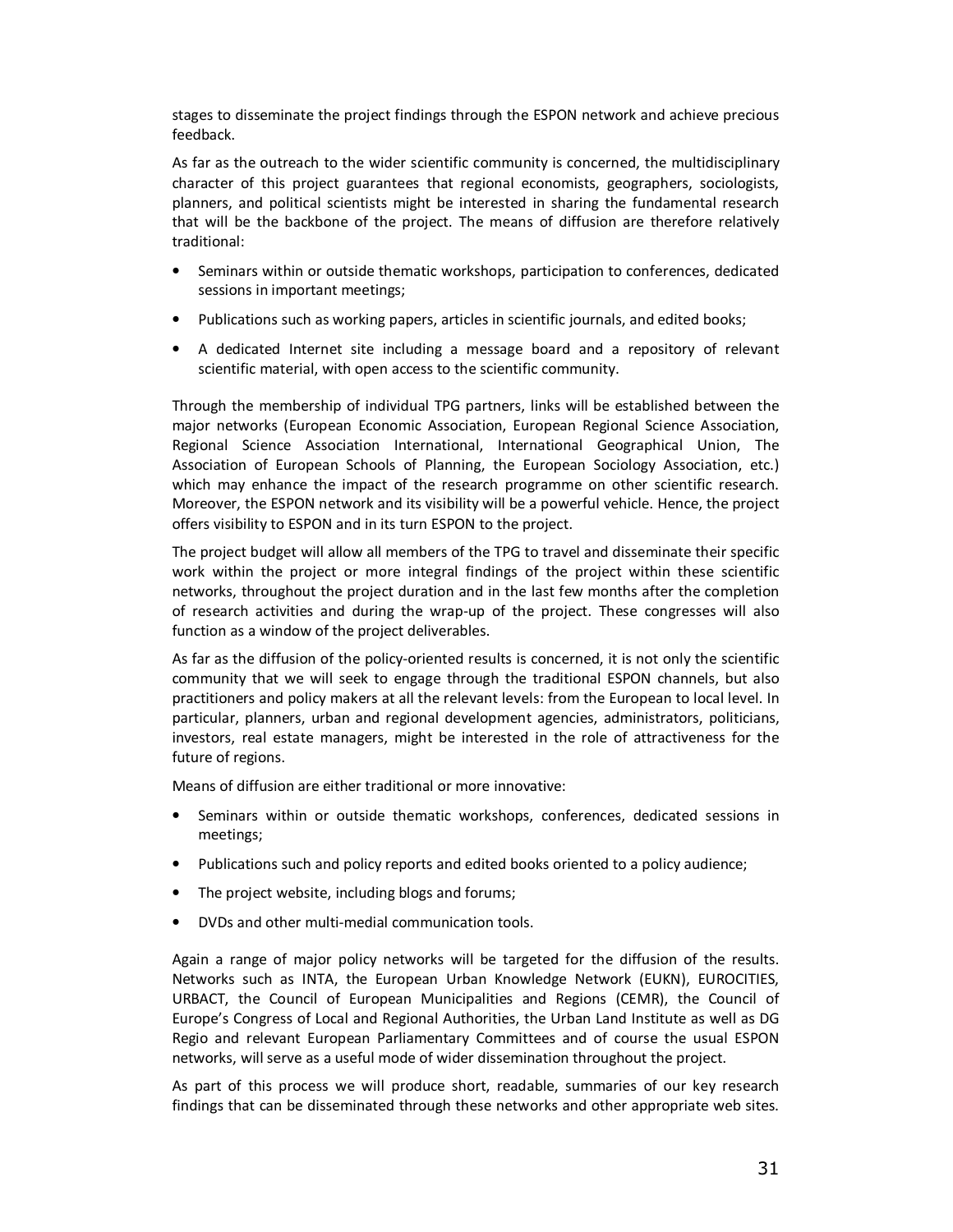These will be supplemented by short reports summarising the policy implications of our work. In addition we will utilise national ESPON contact points to disseminate these summaries within countries. It was already mentioned throughout this document that all deliverables from the ATTREG project (except the Inception Report) will include a 'dissemination report' oriented to the policy community; and that even at this early stage of the project, an effort is being done to involve the policy community through a call for participation in the 'scenario' case studies to be developed in RA5.

The various deliverables in WP1, 2 and 3 follow the timeline detailed in Annex B.

# **8 Indication of likely barriers that the project implementation might face**

Overall the main problems are likely to be threefold:

# • *A of degree of dissonance between our conceptual framework and the data available to operationalise and measure the relevant concepts*.

However, this is a normal part of any research process and will require us to find the 'best fit' between concepts and data, an activity which the members of consortium are used to dealing with based on past experience of European and National projects (e.g. previous ESPON projects, FP5 and 6).

# • *Problems of data availability, coverage and quality.*

Given that this project is not primarily a 'data collection' exercise, but is largely intended to build on existing data sources (both within and outside ESPON) we will not be able to address and fill in all data gaps, but where possible we will collect new, relevant data. Moreover, the case studies will allow us to develop more detailed data sets at sub regional levels and carry out more fine grained analysis in the selected case study areas.

In the case of CEC countries, data collection has been subcontracted to a research organisation, and though a preliminary check on the availability of data at least in Turkey has given positive results, the outcome will only be appreciated at the end of RA2 (November 2010).

It is thus likely that a data sifting exercise will remove the great majority of the variables selected from the research team consultation. However a review of the variable assessment sheets will reveal the level of sophistication that might be applied to the variables that remain. A priori the requirement for outcome data for at least two time periods around the date for the 'asset' data may require some re-conceptualisation of the analytical framework (that initially contains a time dimension). This feedback may also require the 'loosening' of the initial data quality criteria. The database needs to contain variables that make conceptual sense and whose statistical character/behaviour is unlikely to generate instabilities in the later analysis. However the research team will need to balance these issues against the need for data to analyse.

Another area of uncertainty is the quality and cover of sub-regional data that will be necessary to develop a scenario analysis as sketched out in RA5. We have already verified that data at the municipal level are available in specific countries (e.g. Denmark); at the moment we do not have more precise information on other countries, though we are confident that in a small number of countries that will be possible.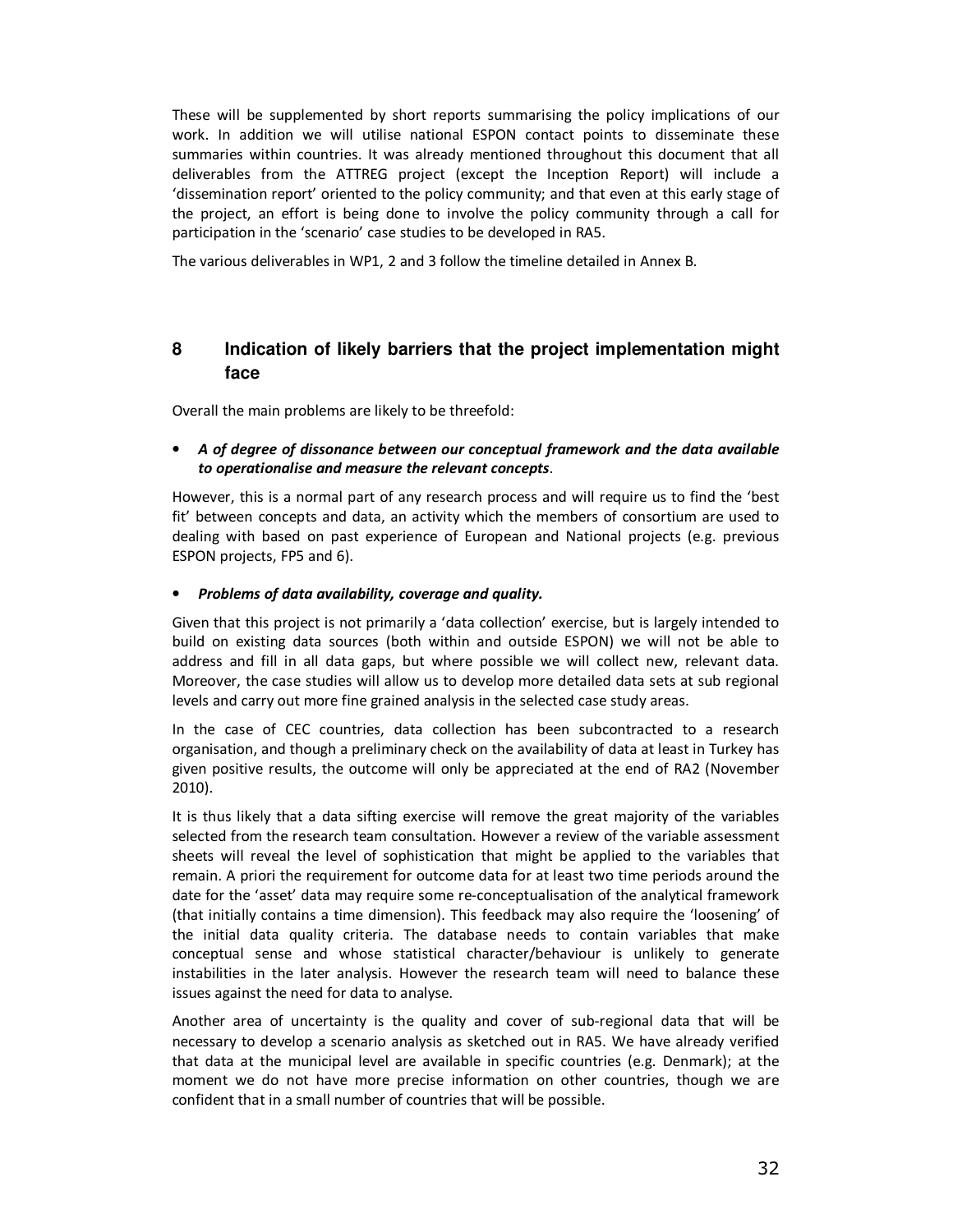### • *Dissemination of the results, particularly to policy communities.*

This has been a problem for previous ESPON projects and we hope to get round this problem by being proactive through a dissemination strategy that does not rely on end-users going to the ESPON web site and having to read lengthy reports. As noted above we will do this by providing summaries of our key findings and policy implications and targeting specific representative organisations in the relevant European policy communities.

# **9 Orientation of the project previewed towards the Interim report**

The 1st TPG meeting and the following months up to the delivery of this Inception Report have been mainly focussed on the discussion of the concept of territorial attractiveness, the elaboration of an analytic framework for the project, the discussion of methods to be deployed at each stage of the project, and the initiation of a process of data availability verification with an evaluation of datasets included in the ESPON 2007 database and of the new datasets circulated recently.

According to our work-plan, the next few months until the delivery of the Interim Report will be dedicated to the compilation and integration of a project database, as detailed in Ch. 2.2 of this document, and to the further discussion and refinement of analytic techniques, which proceeds in parallel with the development of the database, leading to methodologies becoming more sophisticated as better data (with reference to regional scale, area cover, and time dimension) are gathered. The TPG will also be engaged in a data sifting exercise that will lead to the dropping of datasets that do not meet our requirements in terms of coverage and quality.

After the delivery of this IR, the next important steps in the research activities are represented by the feedback on this work that we will receive from the ESPON MC and the Sounding Board, and by the preparation of the next TPG meeting, that will also include the First ATTREG Workshop; invited experts will be carefully selected from within and outside the ESPON community so as to bring in relevant discussion points on the work done until that moment and open perspectives for future work.

This next stage will also see the consolidation of the management structure of the network, the key test being the submission of the First Progress Report (including the first round of FLF Controls).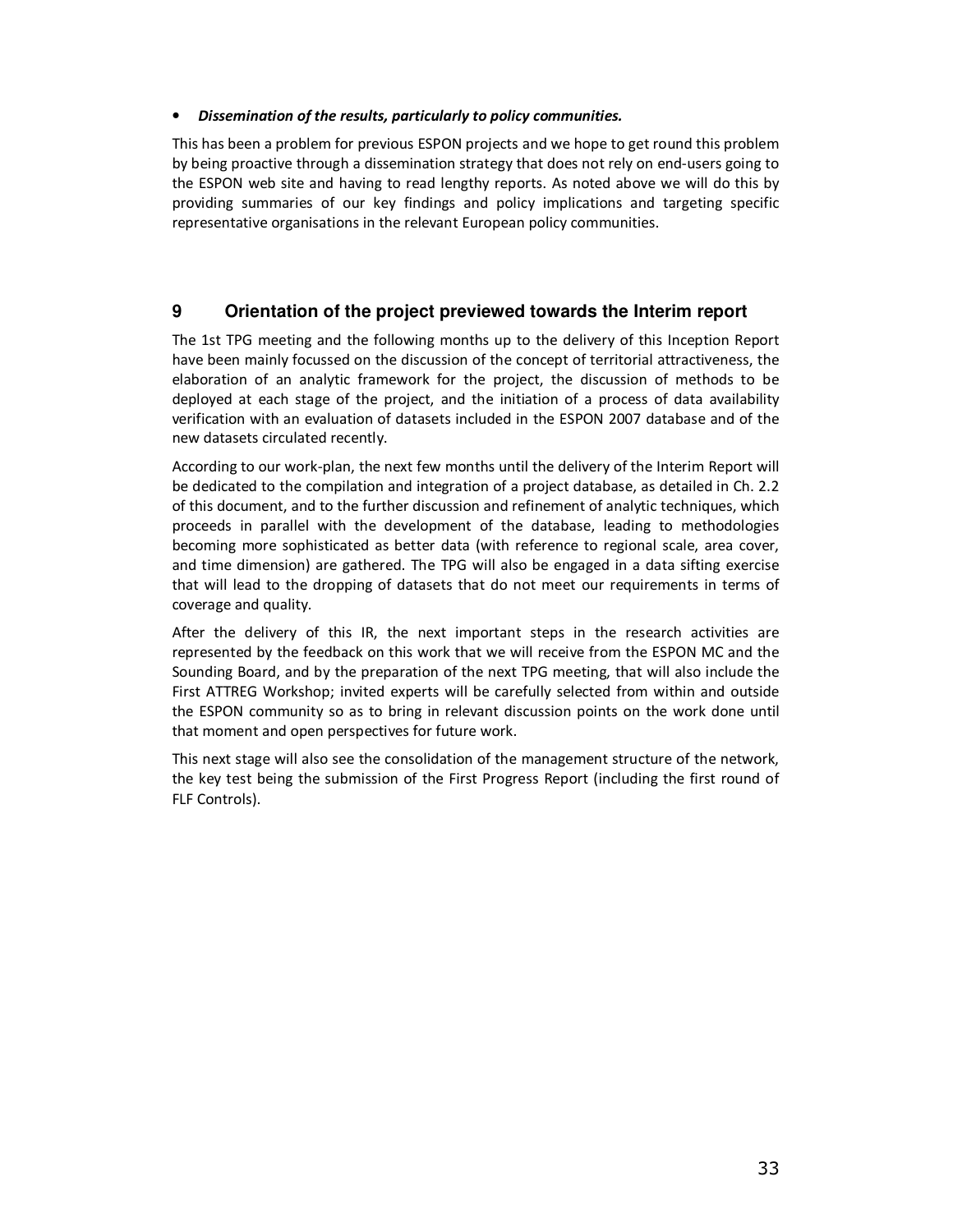# **ANNEX A – Subdivision of workload and budget per Project Partner**

# **Table A.i - Contribution of partners to each Research Activity within WP2**

|                                                                  | MMdS) dT | NETHERLANDS)<br>r | <b>PP3 (ITALY)</b> | PP4 (BELGIUM) | PPS (PORTUGAL) | <b>PROMINERS</b> | PPT (POLAND) | WINEINOTS) 8dc | bin) Gdd | HOURS<br>WORK-<br><b>TOTAL</b> |
|------------------------------------------------------------------|----------|-------------------|--------------------|---------------|----------------|------------------|--------------|----------------|----------|--------------------------------|
| RA 1: Setting the scene                                          |          |                   |                    |               |                |                  |              |                |          |                                |
| Coordination                                                     | 60.0     | 0.0               | 15.0               | 15.0          | 0.0            | 15.0             | 0.0          | 0.0            | 15.0     | 120.0                          |
| 1.1. Discussion and                                              |          |                   |                    |               |                |                  |              |                |          |                                |
| operationalisation of the concept<br>of attractiveness           | 47.0     | 50.0              | 60.0               | 40.0          | 45.0           | 60.0             | 61.0         | 64.0           | 60.0     | 487.0                          |
| 1.2. Modelling and theoretical                                   |          |                   |                    |               |                |                  |              |                |          |                                |
| framework                                                        | 40.0     | 0.0               | 0.0                | 45.0          | 0.0            | 45.0             | 61.0         | 40.0           | 45.0     | 276.0                          |
| 1.3. Data availability exploration                               | 0.0      | 0.0               | 0.0                | 0.0           | 9.6            | 0.0              | 0.0          | 40.0           | 0.0      | 49.6                           |
| 1.4. Production of detailed work<br>plan and research objectives | 40.0     | 0.0               | 0.0                | 35.0          | 0.0            | 0.0              | 0.0          | 0.0            | 0.0      | 75.0                           |
| RA 2: Data assemblage,                                           |          |                   |                    |               |                |                  |              |                |          |                                |
| evaluation and management                                        |          |                   |                    |               |                |                  |              |                |          |                                |
| Coordination                                                     | 22.5     | 0.0               | 234.0              | 21.0          | 0.0            | 22.5             | 0.0          | 0.0            | 22.5     | 322.5                          |
| 2.1. Verification of alternative<br>sources                      | 35.0     | 0.0               | 55.0               | 25.0          | 0.0            | 0.0              | 0.0          | 40.0           | 0.0      | 155.0                          |
| 2.2. Data gathering                                              | 0.0      | 0.0               | 78.0               | 0.0           | 0.0            | 41.5             | 0.0          | 80.0           | 60.0     | 259.5                          |
| 2.3. Harmonisation and                                           |          |                   |                    |               |                |                  |              |                |          |                                |
| integration of existing databases                                | 0.0      | 50.0              | 0.0                | 0.0           | 0.0            | 0.0              | 68.0         | 40.0           | 0.0      |                                |
| and new sources<br>2.4. Harmonisation and                        |          |                   |                    |               |                |                  |              |                |          | 158.0                          |
| integration of cartographic                                      | 130.0    | 0.0               | 0.0                | 36.0          | 0.0            | 0.0              | 48.0         | 0.0            | 0.0      |                                |
| resources                                                        |          |                   |                    |               |                |                  |              |                |          | 214.0                          |
| 2.5. Production of ATTREG                                        | 75.0     | 0.0               | 97.5               | 0.0           | 0.0            | 0.0              | 0.0          | 0.0            | 0.0      |                                |
| database<br>RA 3: Data analysis                                  |          |                   |                    |               |                |                  |              |                |          | 172.5                          |
| Coordination                                                     | 30.0     | 0.0               | 30.0               | 31.0          | 0.0            | 30.0             | 0.0          | 0.0            | 352.5    | 473.5                          |
| 3.1. Elaboration of indicators                                   | 0.0      | 0.0               | 0.0                | 75.0          | 0.0            | 67.5             | 0.0          | 32.0           | 145.0    | 319.5                          |
| 3.2. Descriptive cartography                                     | 153.0    | 0.0               | 0.0                | 25.0          | 0.0            | 0.0              | 48.0         | 0.0            | 0.0      | 226.0                          |
| 3.3. Cross-analysis of spatial                                   |          |                   |                    |               |                |                  |              |                |          |                                |
| phenomena and testing of                                         | 0.0      | 0.0               | 0.0                | 0.0           | 0.0            | 41.9             | 200.0        | 0.0            | 145.0    | 386.9                          |
| models<br>3.4. Typology of regions                               | 80.0     | 106.0             | 0.0                | 0.0           | 0.0            | 0.0              | 0.0          | 32.0           | 90.0     | 308.0                          |
| 3.5. Analytic cartography                                        | 329.2    | 0.0               | 0.0                | 65.0          | 0.0            | 0.0              | 90.0         | 0.0            | 0.0      | 484.2                          |
| RA4: Detailed analysis of                                        |          |                   |                    |               |                |                  |              |                |          |                                |
| regional attractiveness                                          |          |                   |                    |               |                |                  |              |                |          |                                |
| Coordination                                                     | 22.5     | 146.0             | 22.0               | 23.0          | 0.0            | 22.5             | 0.0          | 0.0            | 22.5     | 258.5                          |
| 4.1. Verification of indicators<br>based on types of regions     | 0.0      | 170.0             | 0.0                | 59.0          | 0.0            | 0.0              | 80.0         | 0.0            | 90.0     | 399.0                          |
| 4.2. Case studies analysis                                       | 62.5     | 0.0               | 145.0              | 153.0         | 0.0            | 0.0              | 195.0        | 217.0          | 0.0      | 772.5                          |
| 4.3. Fine-scaled analysis of                                     |          |                   |                    |               |                |                  |              |                |          |                                |
| spatial phenomena in a variety of                                | 45.0     | 160.0             | 0.0                | 0.0           | 60.0           | 0.0              | 0.0          | 40.0           | 100.0    |                                |
| regional types<br>RA 5: Exploring possible                       |          |                   |                    |               |                |                  |              |                |          | 405.0                          |
| futures for territorial                                          |          |                   |                    |               |                |                  |              |                |          |                                |
| attractiveness                                                   |          |                   |                    |               |                |                  |              |                |          |                                |
| Coordination                                                     | 22.5     | 0.0               | 19.5               | 23.0          | 0.0            | 200.0            | 0.0          | 0.0            | 22.5     | 287.5                          |
| 5.1. Scenario methodology and<br>driving forces                  | 0.0      | 0.0               | 0.0                | 75.0          | 0.0            | 96.0             | 0.0          | 40.0           | 30.0     | 241.0                          |
| 5.2. Future attractiveness and                                   |          |                   |                    |               |                |                  |              |                | 177.0    |                                |
| policy lever case studies                                        | 0.0      | 0.0               | 0.0                | 168.5         | 0.0            | 0.0              | 0.0          | 0.0            |          | 345.5                          |
| 5.3. Scenario analysis based on                                  | 0.0      | 0.0               | 0.0                | 0.0           | 0.0            | 230.0            | 295.0        | 0.0            | 0.0      |                                |
| qualitative indicators and trends                                |          |                   |                    |               |                |                  |              |                |          | 525.0                          |
| 5.4. Synthesis and production of                                 | 237.5    | 0.0               | 0.0                | 44.0          | 0.0            | 45.0             | 118.0        | 0.0            | 0.0      |                                |
| a scenario cartography<br>RA 6: Findings of the project          |          |                   |                    |               |                |                  |              |                |          | 444.5                          |
| and synthesis of territorial                                     |          |                   |                    |               |                |                  |              |                |          |                                |
| attractivenessof the analysis                                    |          |                   |                    |               |                |                  |              |                |          |                                |
| Coordination                                                     | 100.0    | 0.0               | 12.0               | 16.0          | 0.0            | 15.0             | 0.0          | 0.0            | 15.0     | 158.0                          |
| 6.1. Synthesis of the analysis                                   | 72.5     | 67.5              | 107.0              | 113.0         | 70.0           | 59.0             | 83.5         | 48.0           | 115.0    | 735.5                          |
| 6.2. Production and detailed<br>cartography and a taxonomy of    |          |                   |                    |               |                |                  |              |                |          |                                |
| regional effects of attractiveness                               | 113.5    | 54.0              | 0.0                | 153.1         | 0.0            | 0.0              | 0.0          | 0.0            | 120.0    | 440.6                          |
| RA 7: Policy-oriented                                            |          |                   |                    |               |                |                  |              |                |          |                                |
| conclusions                                                      |          |                   |                    |               |                |                  |              |                |          |                                |
| Coordination<br>7.1. Emerging policy issues and                  | 22.5     | 0.0               | 22.5               | 295.0         | 0.0            | 22.5             | 0.0          | 0.0            | 22.5     | 385.0                          |
| orientations                                                     | 0.0      | 52.5              | 0.0                | 140.0         | 58.0           | 0.0              | 0.0          | 56.5           | 30.0     | 337.0                          |
| 7.2. General conclusion and                                      | 126.5    | 53.0              | 119.0              | 139.0         | 46.0           | 39.5             | 56.0         | 0.0            | 190.0    |                                |
| follow up<br>7.3. Cartographical elaboration of                  |          |                   |                    |               |                |                  |              |                |          | 769.0                          |
| the policy prescriptions                                         | 123.0    | 0.0               | 0.0                | 60.0          | 0.0            | 0.0              | 0.0          | 0.0            | 0.0      | 183.0                          |
| <b>TOTAL WORK HOURS</b>                                          | 1989.7   | 909.0             | 1016.5             | 1874.6        | 288.6          | 1052.9           | 1403.5       | 769.5          | 1869.5   | 11173.8                        |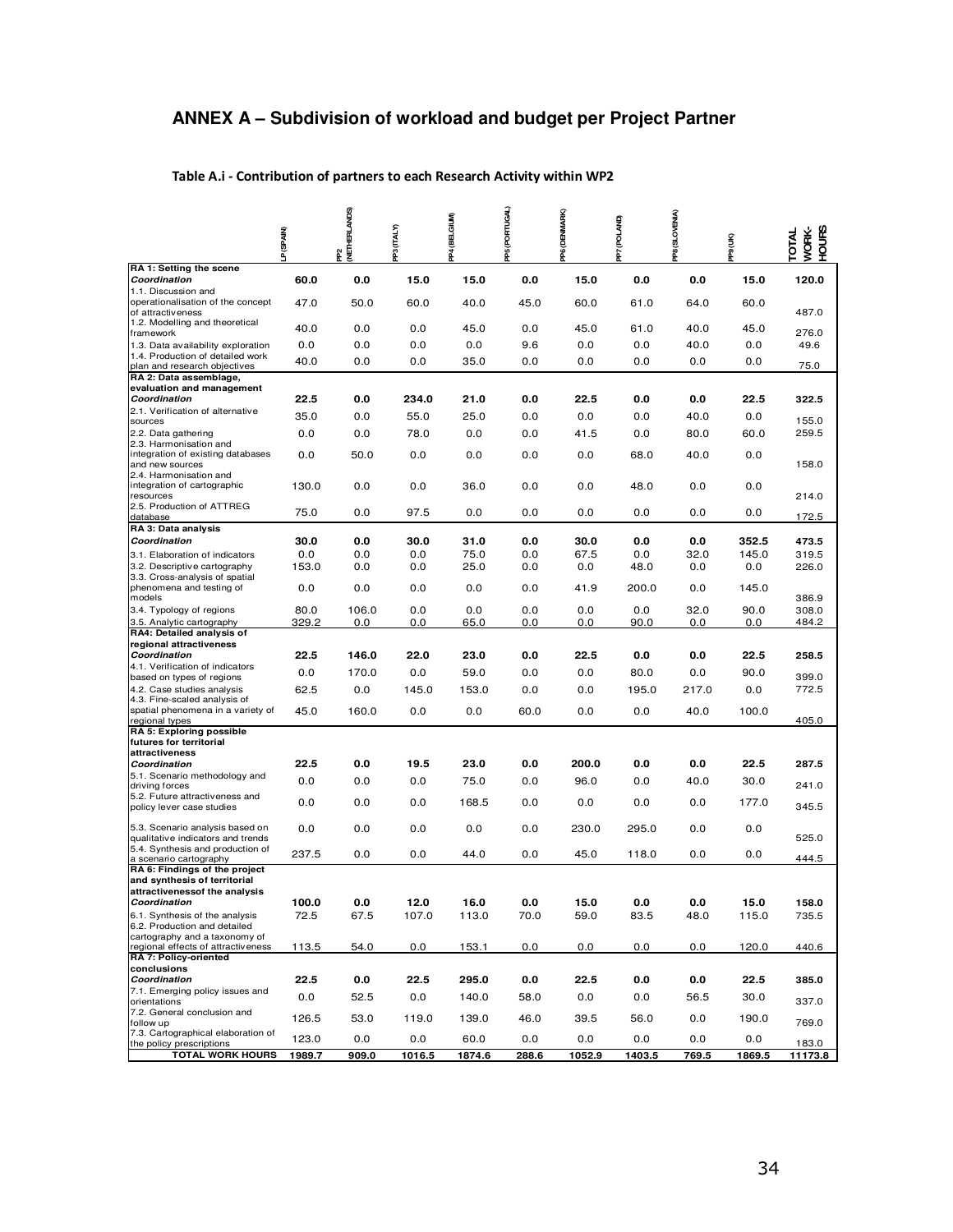# **Table A.ii - Project budget per partner / per budget line**

|                                           | LP                               | PP <sub>2</sub>         | PP <sub>3</sub>                  | PP <sub>4</sub>     | PP <sub>5</sub>                                      | PP <sub>6</sub> | PP <sub>7</sub> | PP8                                               | PP <sub>9</sub> |                     |
|-------------------------------------------|----------------------------------|-------------------------|----------------------------------|---------------------|------------------------------------------------------|-----------------|-----------------|---------------------------------------------------|-----------------|---------------------|
|                                           | Univ. Rovira i<br>Virgili, Spain | EURICUR.<br>Netherlands | Ca' Foscari<br>University, Italy | Catholic University | University of<br>Leuven, Belgium   Coimbra, Portugal | CRT. Denmark    | IGSO, Poland    | Univ. of Liubliana, Univ. of the West<br>Slovenia | of England, UK  | <b>TOTAL BUDGET</b> |
| work costs                                | 85.454.7                         | 57.667.6                | 42.138.4                         | 96,956.4            | 16.128.0                                             | 60.922.4        | 23.139.6        | 23.929.5                                          | 91,937.5        | 498.274.2           |
| administration (overheads + direct costs) | 21,363.7                         | 14.291.9                | 10,409.6                         | 24.114.1            | 3,907.0                                              | 15.105.6        | 5,509.9         | 5,982.4                                           | 22,859.4        | 123.543.5           |
| travel and accommodation                  | 14,050.0                         | 8,000.0                 | 8,600.0                          | 11,350.0            | 7,600.0                                              | 17,300.0        | 10,700.0        | 7,300.0                                           | 10,400.0        | 95,300.0            |
| equipment                                 | 3,000.0                          | 2,000.0                 | 2,000.0                          | 2,000.0             | 2.000.0                                              | 2,000.0         | 2,000.0         | 2,000.0                                           | 2,000.0         | 19.000.0            |
| external expertise and services           | 26,500.0                         | 9,000.0                 | 8.000.0                          | 6,750.0             | 21.500.0                                             | 15.925.0        | 3,000.0         | 8.075.0                                           | 5,200.0         | 103.950.0           |
| ITOTAL BUDGET                             | 150.368.4                        | 90.959.4                | 71.148.0                         | 141.170.5           | 51.135.0                                             | 111.253.0       | 44.349.6        | 47.286.9                                          | 132.396.9       | 840.067.7           |

# **Table A.iii - Project budget per partner / per work-package / per budget line**

|                                            | LP.                              | PP <sub>2</sub>         | PP3                              | PP4                 | PP <sub>5</sub>                                      | PP <sub>6</sub> | PP7          | PP8                                               | PP9            |                     |
|--------------------------------------------|----------------------------------|-------------------------|----------------------------------|---------------------|------------------------------------------------------|-----------------|--------------|---------------------------------------------------|----------------|---------------------|
|                                            | Univ. Rovira i<br>Virgili, Spain | EURICUR,<br>Netherlands | Ca' Foscari<br>University, Italy | Catholic University | University of<br>Leuven, Belgium   Coimbra, Portugal | CRT. Denmark    | IGSO, Poland | Univ. of Ljubljana, Univ. of the West<br>Slovenia | of England, UK | <b>TOTAL BUDGET</b> |
| <b>WORKPACKAGE 1 (COORDINATION)</b>        | 52,250.0                         | 15,025.0                | 10,125.0                         | 8,275.0             | 9,225.0                                              | 12,625.0        | 8,325.0      | 6,700.0                                           | 9,525.0        | 132,075.0           |
| work costs                                 | 33,800.0                         | 5,000.0                 | 5,000.0                          | 5,000.0             | 5,000.0                                              | 5,000.0         | 5,000.0      | 2,000.0                                           | 5,000.0        | 70,800.0            |
| administration (overheads + direct costs)  | 8,450.0                          | 1,125.0                 | 1,125.0                          | 1,125.0             | 1,125.0                                              | 1,125.0         | 1,125.0      | 500.0                                             | 1,125.0        | 16,825.0            |
| travel and accommodation                   | 4,000.0                          | 900.0                   | 2,000.0                          | 1,150.0             | 1,100.0                                              | 2,500.0         | 1,200.0      | 1,200.0                                           | 1,200.0        | 15,250.0            |
| equipment                                  |                                  |                         |                                  |                     |                                                      |                 |              |                                                   |                |                     |
| external expertise and services            | 6,000.0                          | 8,000.0                 | 2,000.0                          | 1,000.0             | 2,000.0                                              | 4,000.0         | 1,000.0      | 3,000.0                                           | 2,200.0        | 29,200.0            |
| <b>WORKPACKAGE 2 (RESEARCH ACTIVITIES)</b> | 81,443.4                         | 71,084.4                | 53,773.0                         | 121,158.0           | 38,160.0                                             | 91,203.0        | 31,549.6     | 36,336.9                                          | 117,959.4      | 642,667.7           |
| work costs                                 | 48,354.7                         | 50,467.6                | 35,338.4                         | 90,206.4            | 9,328.0                                              | 54,022.4        | 15,639.6     | 20,029.5                                          | 85,087.5       | 408,474.2           |
| administration (overheads + direct costs)  | 12,088.7                         | 12,616.9                | 8,834.6                          | 22,551.6            | 2,332.0                                              | 13,505.6        | 3,909.9      | 5,007.4                                           | 21,271.9       | 102,118.5           |
| travel and accommodation                   | 5,000.0                          | 6,000.0                 | 4,600.0                          | 6,400.0             | 6,000.0                                              | 13,000.0        | 9,000.0      | 5,100.0                                           | 7,600.0        | 62,700.0            |
| equipment                                  |                                  | 2,000.0                 | 2,000.0                          | 2,000.0             | 2,000.0                                              | 2,000.0         | 2,000.0      | 2,000.0                                           | 2,000.0        | 16,000.0            |
| external expertise and services            | 16,000.0                         |                         | 3,000.0                          |                     | 18,500.0                                             | 8,675.0         | 1,000.0      | 4,200.0                                           | 2,000.0        | 53,375.0            |
| <b>WORKPACKAGE 3 (DISSEMINATION)</b>       | 16,675.0                         | 4,850.0                 | 7,250.0                          | 11,737.5            | 3,750.0                                              | 7,425.0         | 4,475.0      | 4,250.0                                           | 4,912.5        | 65,325.0            |
| work costs                                 | 3,300.0                          | 2,200.0                 | 1,800.0                          | 1,750.0             | 1,800.0                                              | 1,900.0         | 2,500.0      | 1,900.0                                           | 1,850.0        | 19,000.0            |
| administration (overheads + direct costs)  | 825.0                            | 550.0                   | 450.0                            | 437.5               | 450.0                                                | 475.0           | 475.0        | 475.0                                             | 462.5          | 4,600.0             |
| travel and accommodation                   | 5,050.0                          | 1,100.0                 | 2,000.0                          | 3,800.0             | 500.0                                                | 1,800.0         | 500.0        | 1,000.0                                           | 1,600.0        | 17,350.0            |
| equipment                                  | 3,000.0                          |                         |                                  |                     |                                                      |                 |              |                                                   |                | 3,000.0             |
| external expertise and services            | 4,500.0                          | 1,000.0                 | 3,000.0                          | 5,750.0             | 1,000.0                                              | 3,250.0         | 1,000.0      | 875.0                                             | 1,000.0        | 21,375.0            |
| <b>TOTAL BUDGET</b>                        | 150,368.4                        | 90,959.4                | 71,148.0                         | 141,170.5           | 51,135.0                                             | 111,253.0       | 44,349.6     | 47,286.9                                          | 132,396.9      | 840,067.7           |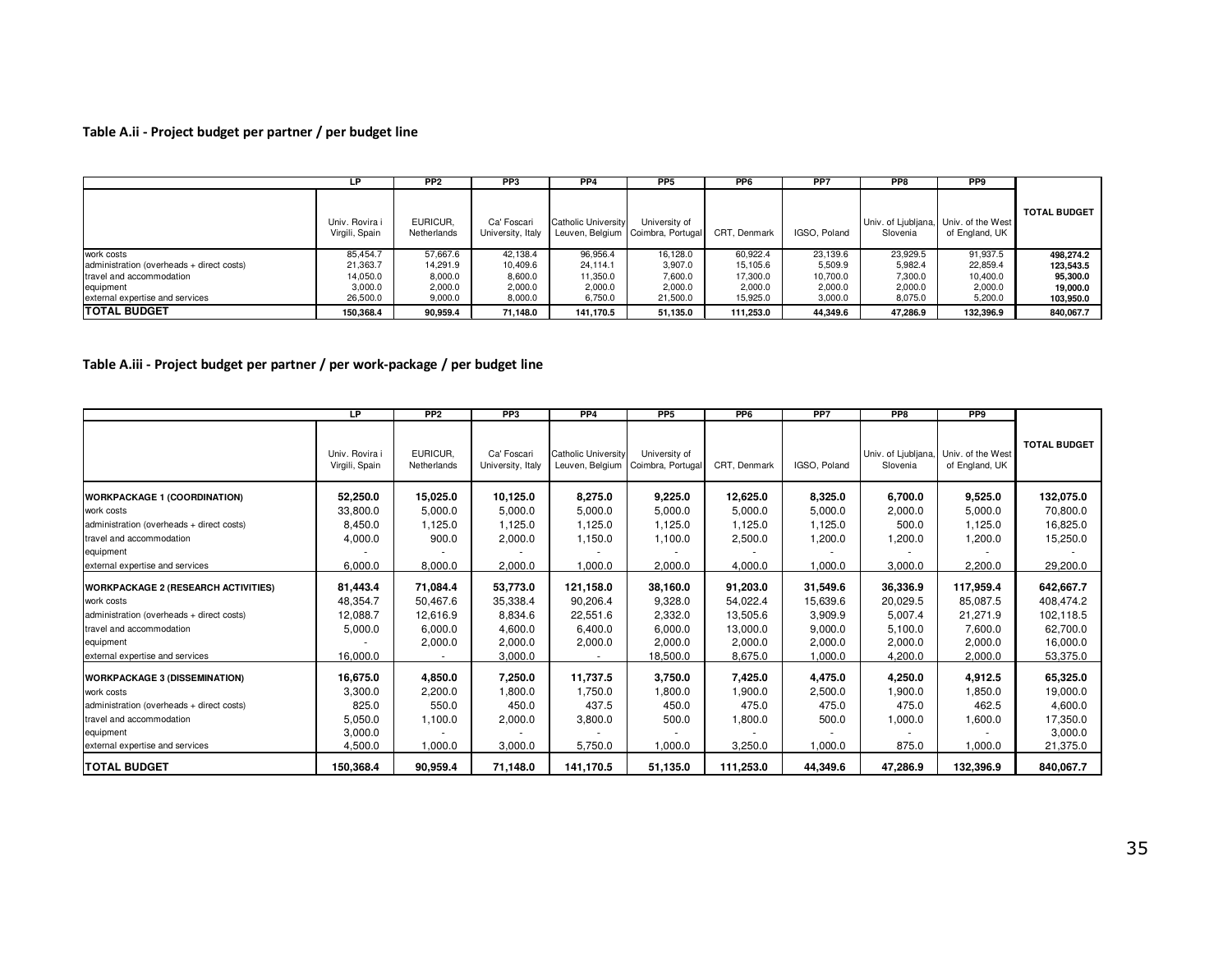|                    | <b>FINANCIAL</b>        |                                         |                    | <b>SCIENTIFIC</b>                         | MEETINGS AND DISSEMINATION                                                              |
|--------------------|-------------------------|-----------------------------------------|--------------------|-------------------------------------------|-----------------------------------------------------------------------------------------|
| sep-09             | preparation             |                                         |                    |                                           |                                                                                         |
| oct-09             | stage                   |                                         |                    |                                           |                                                                                         |
| nov-09             |                         |                                         |                    |                                           |                                                                                         |
| dic-09             |                         |                                         |                    |                                           |                                                                                         |
| ene-10             |                         |                                         |                    |                                           |                                                                                         |
| $feb-10$           |                         |                                         |                    |                                           |                                                                                         |
| $mar-10$           |                         |                                         |                    |                                           | Kickoff meeting (Luxembourg)                                                            |
| $abr-10$           | 1st financial<br>period |                                         |                    |                                           | 1st TPG meeting (Venice)                                                                |
| $may-10$           | $(16.2.10 -$            |                                         |                    |                                           |                                                                                         |
| jun-10             | 31.8.10)                |                                         |                    |                                           | 30.6.2010 - delivery of Inception Report International ESPON seminar (Alcalá 9.6.10)    |
| jul-10             |                         |                                         |                    |                                           |                                                                                         |
| ago-10             |                         |                                         |                    |                                           |                                                                                         |
| $sep-10$           |                         |                                         |                    |                                           |                                                                                         |
| oct-10             |                         | preparation of 1st<br>financial reports |                    |                                           | 2nd TPG meeting and ATTREG workshop (Leuven)                                            |
| $nov-10$           | 2nd<br>financial        | and FLFC                                |                    |                                           | International ESPON seminar (Liege); meeting with SB                                    |
|                    | period                  | delivery of 1st                         |                    | 31.12.2010 - delivery of Interim Report   |                                                                                         |
| $dic-10$<br>ene-11 | (1.9.10<br>28.2.11)     | progress report                         |                    |                                           |                                                                                         |
| $feb-11$           |                         |                                         | 1st reimboursement |                                           |                                                                                         |
| $mar-11$           |                         |                                         |                    |                                           |                                                                                         |
| $abr-11$           |                         | preparation of<br>2nd financial         |                    |                                           |                                                                                         |
|                    | 3rd<br>financial        | reports and FLFC                        |                    |                                           | 3rd TPG meeting (Bornholm)                                                              |
| $may-11$           | period                  | delivery of 2nd                         |                    |                                           |                                                                                         |
| jun-11             | $(1.3.11 -$<br>31.8.11) | progress report                         |                    |                                           | International ESPON seminar                                                             |
| jul-11             |                         |                                         | 2nd reimboursement |                                           |                                                                                         |
| $ago-11$           |                         |                                         |                    |                                           |                                                                                         |
| $sep-11$           |                         | preparation of 3rd<br>financial reports |                    |                                           |                                                                                         |
| $oct-11$           | 4th<br>financial        | and FLFC                                |                    |                                           | 4th TPG meeting and ATTREG workshop (Tarragona)                                         |
| $nov-11$           | period-<br>$(1.9.11 -$  | delivery of 3rd"                        |                    |                                           | 1.12.2011 - delivery of draft final report International ESPON seminar; meeting with SB |
| $dic-11$           |                         | progress report                         |                    |                                           |                                                                                         |
| $ene-12$           |                         |                                         | 3rd reimboursement |                                           |                                                                                         |
| $feb-12$           |                         |                                         |                    |                                           |                                                                                         |
| $mar-12$           |                         | preparation of 4th<br>financial reports |                    |                                           |                                                                                         |
| $abr-12$           | 5th.<br>financial       | and FLFC-                               |                    | 30.4.2012 - delivery of rev. final report |                                                                                         |
| $may-12$           | period                  | delivery of 4th                         |                    |                                           |                                                                                         |
| jun-12             | $(1.3.12 -$<br>31.8.12) | progress report                         |                    |                                           |                                                                                         |
| jul-12             |                         |                                         | 4th reimboursement |                                           | DISSEMINATION ACTIVITIES                                                                |
| $ago-12$           |                         |                                         |                    |                                           |                                                                                         |
| $sep-12$           | 6th                     | preparation of 5th<br>financial reports |                    |                                           |                                                                                         |
| oct-12             | financial<br>period     | and FLFC                                |                    |                                           |                                                                                         |
| $nov-12$           | $(1.9.12 -$<br>30.1.13) | delivery of 5th                         |                    |                                           |                                                                                         |
| $dic-12$           |                         | progress report                         |                    |                                           |                                                                                         |
| $ene-13$           |                         | preparation of 6th<br>financial reports | 5th reimboursement |                                           |                                                                                         |
| $feb-13$           |                         | and FLFC                                |                    |                                           |                                                                                         |
| $mar-13$           |                         | delivery of 6th                         |                    |                                           |                                                                                         |
| $abr-13$           |                         | progress report                         |                    |                                           |                                                                                         |
| $may-13$           |                         |                                         | 6th reimboursement |                                           |                                                                                         |
| jun-13             |                         |                                         |                    |                                           |                                                                                         |

# **ANNEX B – Project flowchart with WP1, WP2 and WP 3 deliverables**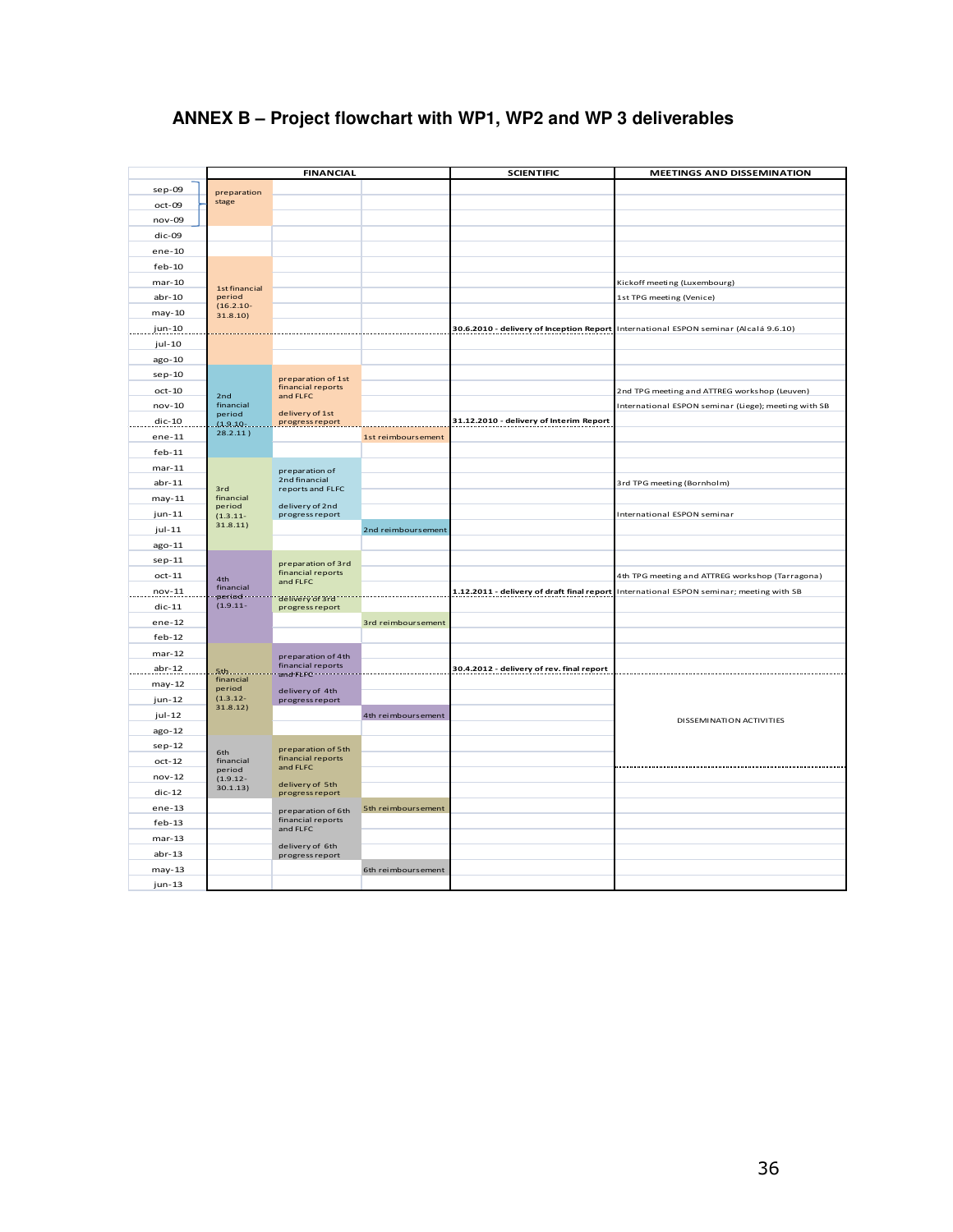# **ANNEX C – Project time-line and main research events**

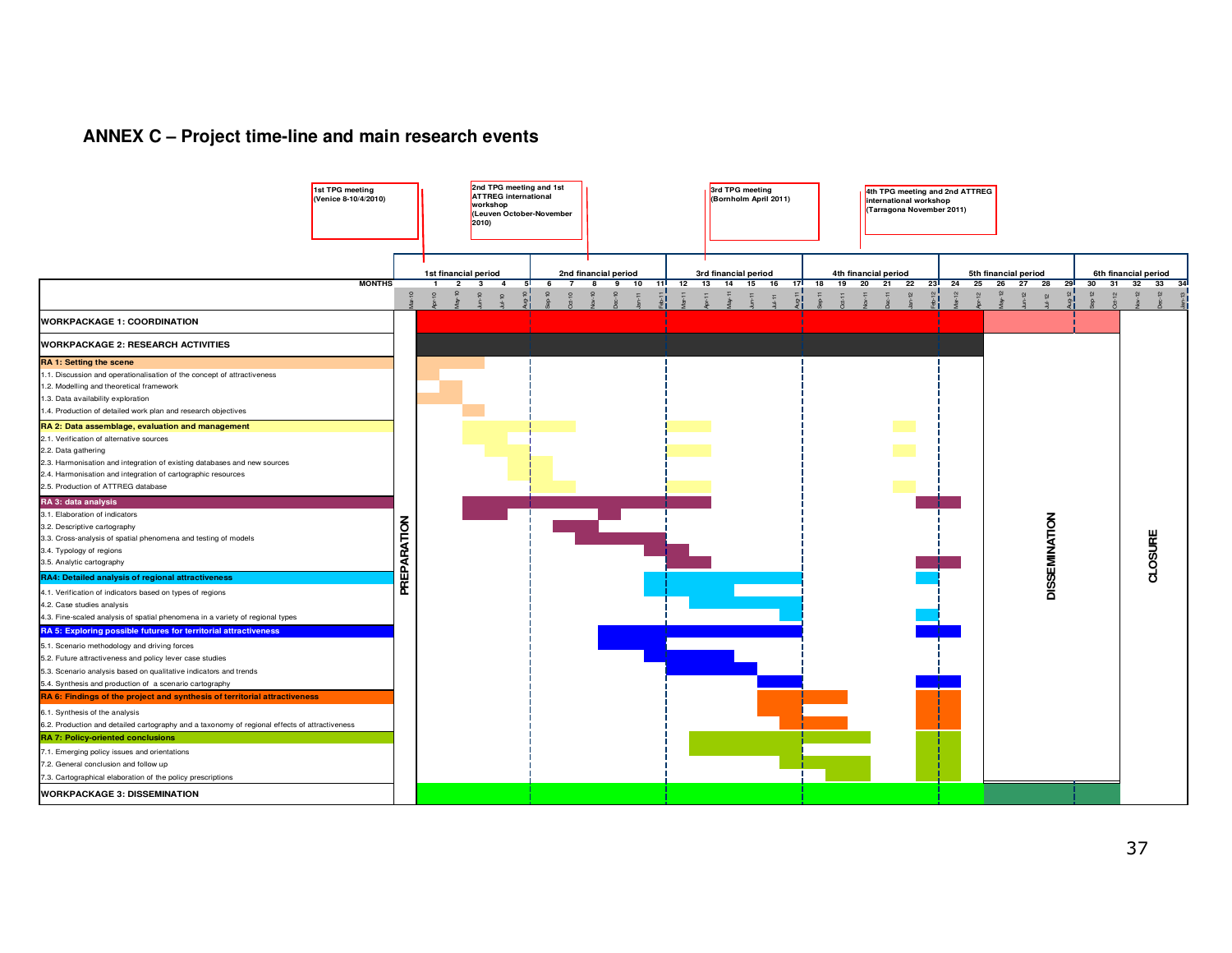# **ANNEX D – The concept of territorial attractiveness: insights from the literature and research challenges**

### *1. Attractiveness as an EU policy concept*

Spatial and non-spatial policies, particularly those of the EU, may have a significant role in enhancing the attractiveness of places and regions, by changing endogenous factors (determined mostly by geographical, cultural and historical factors) and producing shifts visà-vis the relative "positioning" of regions. It is therefore important to understand what constitutes the attractiveness of European cities and regions and the implications of this for the development of policies to enhance the impact of European Spatial Directives, at a variety of scales: the continental, the urban, the neighbourhood and locality, as well as highlighting the importance of sectoral (non-spatial) policies.

The concept of attractiveness and its implications for policy raises two main issues, outlined in the following subsections, which provide the operational framework for our discussion. First we highlight the increasing significance of the spatial dimension in EU development policy, with specific attention on the production of policy documents. Secondly, the different policy purposes associated with the concept are explored, in particular with reference to the (potential) duality between competitiveness and cohesion policies, and their different policy implications.

#### *The increasing significance of the spatial dimension in EU development policy*

The concept of attractiveness refers to how a place is perceived and what types of assets it has to offer to (different types of) residents and visitors. The growing importance of these issues has coincided with an increasing emphasis on spatial issues, in particular concerning European development policy. Over the last two decades, an emerging message in the EU policy debate has been that territory matters (ESPON, 2006b). Yet the extent to which this has actually been absorbed into and structured sectoral policies is debatable.

Numerous initiatives undertaken by the European Commission have increasingly been characterized by an attention to spatial dynamics, a clear signal of a growing awareness of the importance of the territorial dimension for the EU political agenda. In the 1990s, the publication of the studies Europe 2000 and Europe 2000+ represented the first attempts to analyse and describe territorial development trends at the EU scale. Since then, attractive, competitive and dynamic regions and cities have become a major issue for the development of a range of policies (see CEC, 2005). A clear example of this is that policies for regional development are an integral part of the Lisbon Treaty, and a territorial approach with deeper horizontal policy integration has gradually emerged over this period. Most recently the "Barca Report" (Barca, 2009) has explicitly highlighted the need for a place-based reform of EU regional and cohesion policy.

A place-based approach means paying attention to the specific spatial aspects of places, and it has implications both for the policy approach adopted and for policy sectors; this requires the development of policy integration and governance processes (in their vertical, horizontal and territorial forms). Moreover, this needs to be accompanied by the development of a European cross-sectoral strategy for the European territory. An initial, and hesitant, first step was taken by EU Member States who in 1999 developed and approved the European Spatial Development Perspective (CEC, 1999) (containing, among other things, an attempt to develop a set of integrated policy guidelines) which emphasised the need to support regions and cities in becoming more competitive and attractive.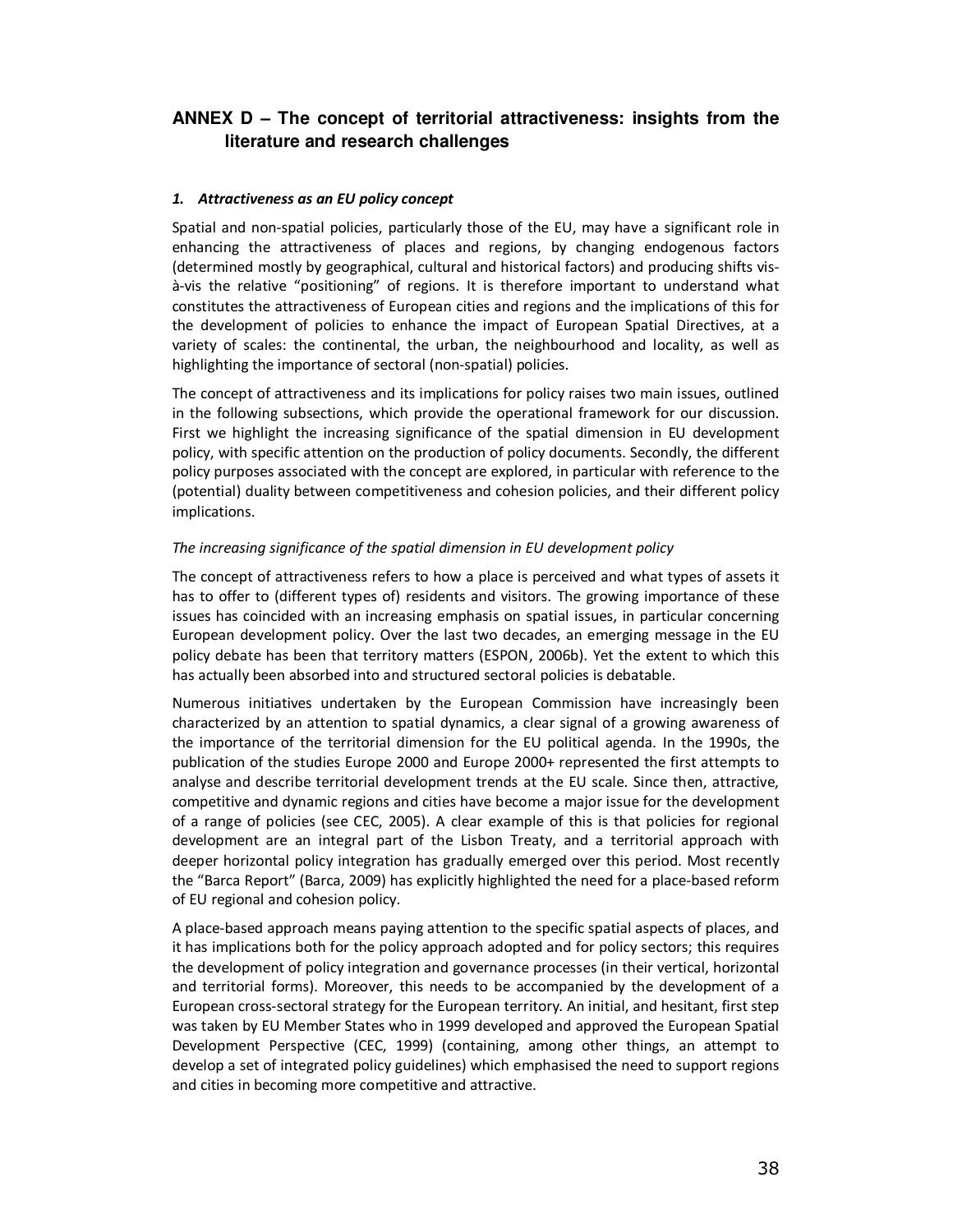More recently the intergovernmental process has experienced a new surge in interest, as all 27 Member States of the Union adopted a Territorial Agenda for the European Union in 2007. Ministers have modernised the policy orientations of the ESDP and added a stronger emphasis on (1) the competitiveness of regions and cities (including creation of innovative clusters), (2) climate change concerns and (3) territorial cooperation and multilevel governance. At the same time, the Territorial Agenda of the EU has built upon these notions and linked them to the need to secure better living conditions and quality of life with equal opportunities irrespective of where people live. The most recent example of this growing cultural attention to spatial aspects took place in 2008 with the publication of the Green Paper on Territorial Cohesion (CEC, 2008), now officially recognised as one of the main aims of the EU in the Lisbon Treaty. This document places a territorial perspective at the heart of economic and social cohesion, creating the objective of a more balanced and harmonious development of the European territory, establishing the vision of territorial cohesion as more than simply a matter of regional balance. It pays particular attention to regions with specific geographical features, focusing on the use of territorial assets as vital aspects of territorial development and key factors for the long-term and sustainable growth of Europe. Almost simultaneously the Leipzig Charter (German Presidency, 2007) and subsequent initiatives by other EU presidencies (e.g. French Presidency 2008a and 2008b) have sought to identify an integrated methodology and series of guidelines to support "sustainable urban development". While these is a lack of "integration" between these various developments all have implications for and are closely connected to policy and research on the attractiveness of places.

#### *Attractiveness and differential policy implications*

The attention to spatial planning and territorial development at the EU level has its origin in the challenge represented by disparities in development capacity that has accompanied EU enlargement throughout its history. At the heart of all the policy documents identified above is the consideration that multi-level and multi-sectoral governance processes and policy should focus on the prevention of (negative) spatial differentiation based on territorial assets.

The last enlargement of the EU and the subsequent negative macroeconomic trends affecting most new Member States created new and significant social, economic and spatial challenges for several strategic policy sectors, providing a highly challenging context for the territorial cohesion objective of the EU. Partly for this reason, whilst the pursuit of territorial cohesion and balanced and/or sustainable development continues to be central to the EU policy agenda, the period from the turn of the millennium has been characterised by an emphasis on "regional competitiveness and employment", as the Sapir Report (Sapir et al, 2003) clearly demonstrated in 2003. Nevertheless, the aim of transforming Europe into the most competitive and dynamic knowledge-based economy in the World by 2010 has been combined with a clear commitment to sustainable development and territorial cohesion.

The continuing emphasis on "balanced and sustainable competitiveness", in relation to cohesion, can be seen as the other face of the political message. It is echoed in all the latest territorial reference documents developed at the EU level; for example the Territorial Agenda and its "integrated urban development" complement (the Leipzig Charter) both focus on the "global competitiveness and sustainability" of European cities and regions. The concept of attractiveness must be seen in terms of its relationship with these main aims of the EU.

However, if we take a closer look at the concept of cohesion as contained in policy documents and articulated in its three main connotations (social, economic and territorial cohesion) important differences emerge with regard to the implications of the concept of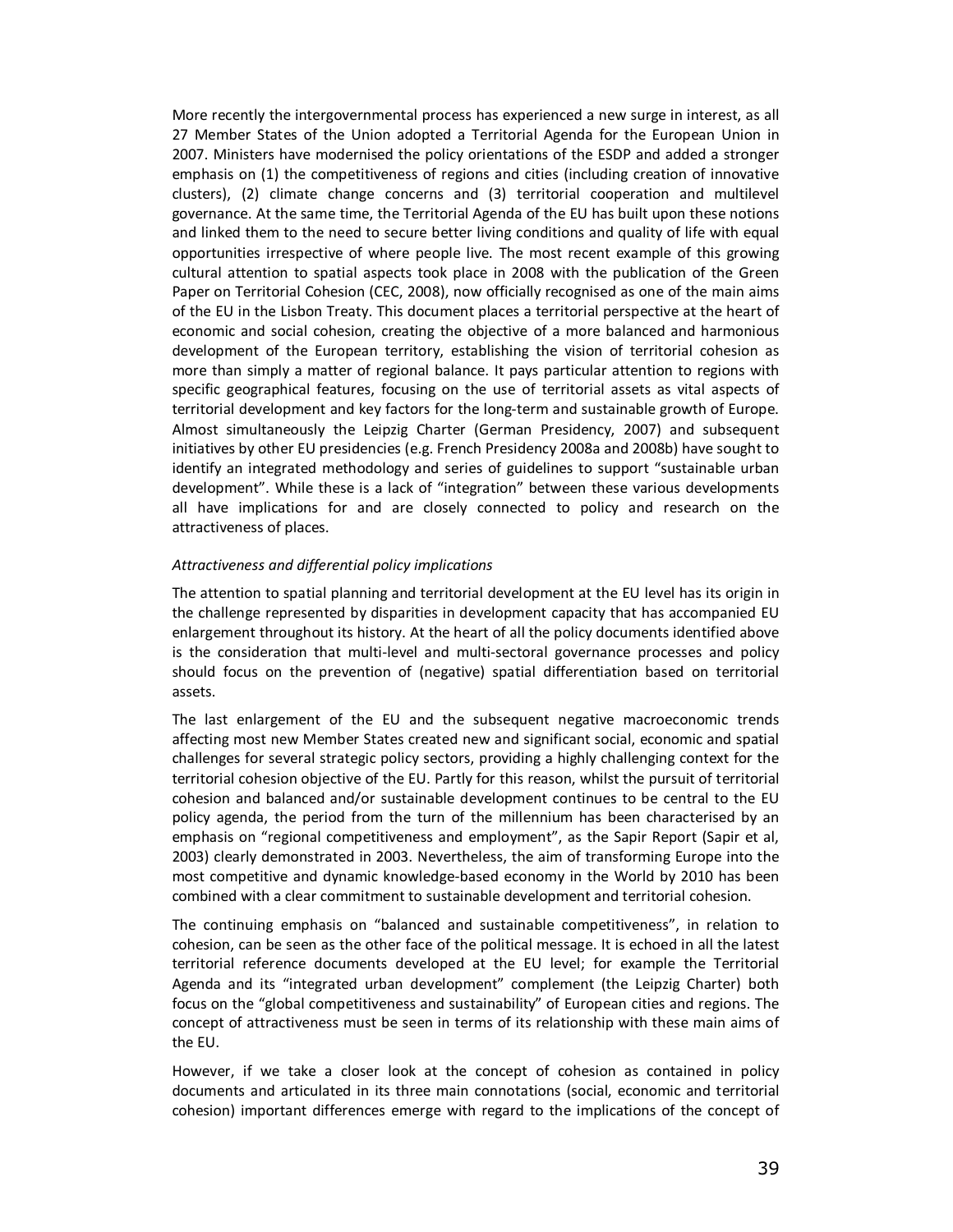attractiveness of cities and regions. Different overarching narratives and their associated macro policy approaches have spawned a range of policy discourses, e.g. the differential emphasis accorded to competitiveness, equity and balance and the spatial and area-based orientation (ESPON, 2006a and 2006b). Depending on the reference point the meaning of "spatial attractiveness" changes considerably. Each of these aims can highlight different facets of the role of territories, and more specifically, the way their attractiveness is conceived and the resulting policy approaches.

Different "discourses" have been stressed by different EU policy orientations, leading to different strategic policy options depending upon the particular objectives assigned to cities and regions. Here, several variables may influence the concept of attractiveness of places and its political applicability. First, the role of spatial elements is critical, as for instance is shown in the contrast between cities as engines of growth (e.g. CEC, 2005) and cities as places where the strongest opportunities and the greatest disparities co-exist, where in the first case a strong emphasis in on the role of economic driving forces while in second case concerted efforts should be made to address social exclusion and create sustainable communities (UK Presidency, 2005).

More specifically with regard to the elements that define the concept of attractiveness, a second point can be highlighted. An example of this is the role of  $SG(E)$ I (services of general [economic] interest), the subject of a Commission White Paper, CEC 2004) which lie at the heart of the social cohesion policy and of the EU welfare system and are closely related to the concept of attractiveness, particularly for local needs. From this perspective, attractiveness can be conceived as the presence of services, either for residents (e.g. focus on social cohesion), or for specific types of enterprises, as competitive localisation factors (e.g. focus on economic growth). At the same time, it can lead to a stronger emphasis on the role of culture and knowledge (e.g. as in the work of Richard Florida, 2002 and 2008), where a wider range of possible approaches implies various policy options.

From a general perspective, those approaches are not always compatible. Policies for transport and infrastructure, for instance, make some regions more accessible than others, but sometimes less "attractive" in terms of the quality of their landscape and environment, producing ambiguous effects locally; agricultural policies may be relevant to maintaining the attractiveness of rural areas; urban and cultural programmes enhance the attractiveness of regions for existing residents (and possibly new ones) but also for tourists, which may produce adverse effects for the quality of life of citizens.

What this discussion highlights is the complexity and variable meanings associated with attractiveness in the policy discourses of the EU. In the following section we turn our attention directly to the concept of attractiveness and investigate its, variable, geometry and implications.

#### *2. The Quality of Places and the New Cultural-Economic Paradigm*

The previous section illustrates the use of "attractiveness" in EU policy documents and statements, revealing that it remains an ambiguous and multifaceted concept, without a generally accepted definition. Moreover, while European and local policymakers have enthusiastically, and somewhat simplistically, embraced the concept, many scholars are less enthusiastic about it. In part this is due to its association with aesthetics: if attractiveness is considered as a matter of design, it is by definition a subjective notion1. Petersen (2004)

 $\overline{\phantom{a}}$ 1 e.g. Bradley et al. (2002) argue that Birmingham has been less successful than Manchester and Glasgow in changing its image because the city is aesthetically less attractive.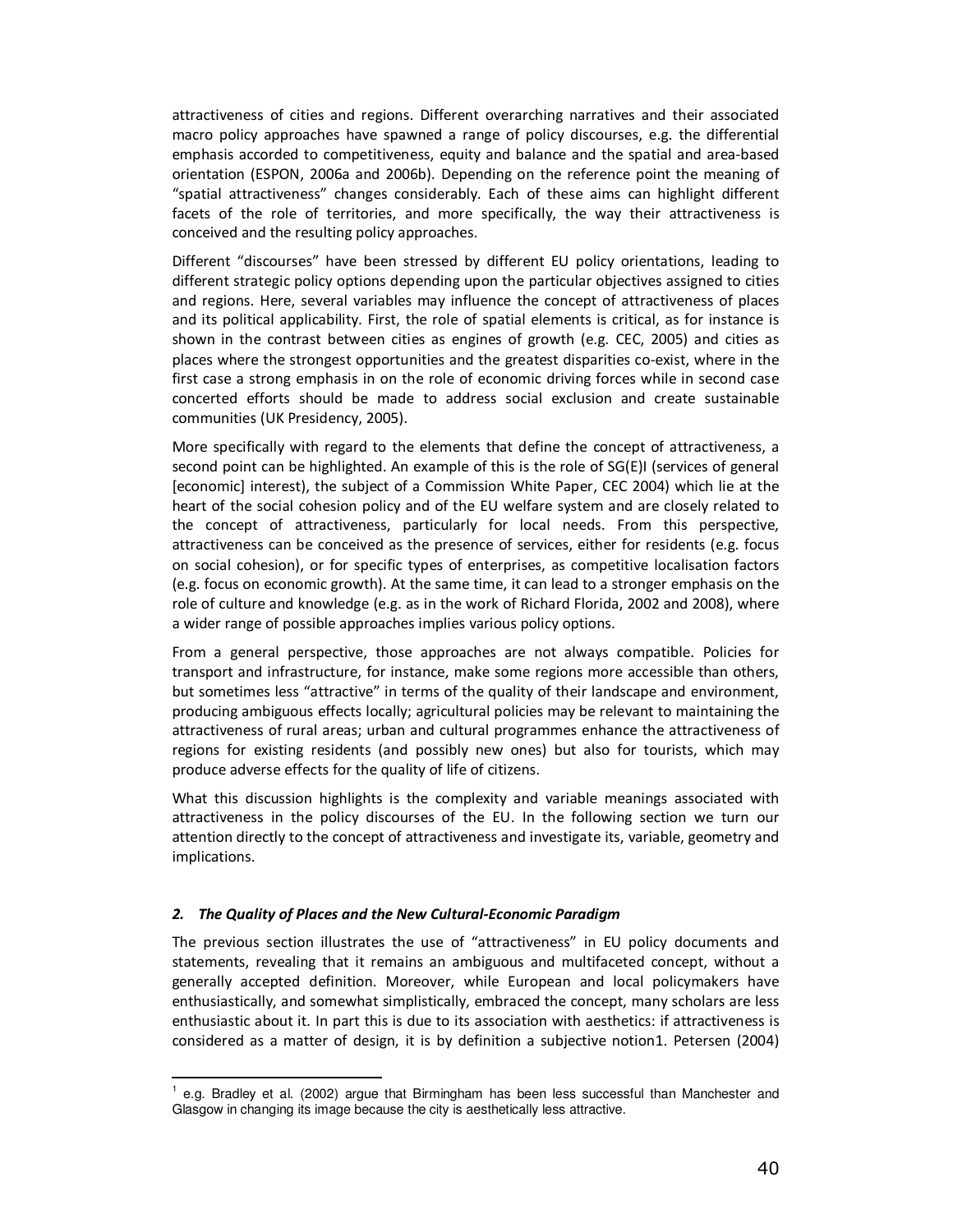argues that the term "attractiveness" is subjective and the ranking of cities according to their attractiveness is thus highly vulnerable to manipulation. Therefore, it is more common among scholars to define attractiveness as the ability to attract. The question is: to attract what or whom?

Given these problems with the concept in this section we seek to establish a "generic" notion of attractiveness that captures its key elements and how it impacts (positively and negatively) on places and will allow us to bring out its policy implications. Thus we explore it from two main points of view:

First we discuss the "ability to attract" as depending on the quality of the environment and its implications for living, business and visitors. Cities and regions can be considered attractive if they have sufficient urban amenities to offset agglomeration disadvantages such as high housing and land prices (Glaeser et al, 2001; Glaeser and Gottlieb, 2006). The quality of place, however, is far from being an easy notion to quantify, since several aspects can contribute to its perception.

Over the last decade or so the notion of quality of place has taken on an increasing importance in the debates surrounding urban and regional competitiveness. These debates have drawn on a wide ranging literature developed since the 1960s, focusing on aspects of quality of life (a concept defined in various ways), and referring to the level of urban amenities and other characteristics. Since the 1970s these studies have paid increasing attention to "soft," subjective measures (Pacione, 1982), frequently associated with economic competition (Trip, 2007). However, most attention has been given to their impact on economic development (e.g. how they affect the locational decisions of firms), rather than people (e.g., Festervand et al., 1988; Rogerson, 1999; McCann, 2004). By contrast, for instance Foster (1977) emphasized the importance of investments in social infrastructure for people rather than only for firms, while others (Clark et al., 2002; Dziembowska-Kowalska & Funck, 2000) highlighted the importance of public and lifestyle amenities in cities to attract talented high-tech staff, and Portney (2003) related the level of environmental quality that individuals experience to a city's economic growth.

The discourse has progressively shifted from "quality of the economic environment" to "quality of places", bringing to the fore the spatial specificities of place, in particular related to the urban context. Symmetrically, the issue of assessing empirically the attractiveness of regions has been addressed in two ways: either through the measurement of what are believed to be the most important aspects of a region's factor endowments, or through an evaluation of the outcome of these endowments in terms of actual economic performance. Most studies, however, regardless of whether they see regional development as primarily driven by endogenous or exogenous processes, focus on factor endowments: the more endowed a region is, the greater are its chances of prospering in a context of increasing global competition over development opportunities.

For at least two decades the primary focus, as far as the type of assets considered is concerned, has been on the so-called knowledge society. According to this view, the leading edge of growth and innovation in the contemporary economy is constituted by sectors such as the high-technology industry, neo-artisanal manufacturing, business and financial services, cultural and creative industries. Together these sectors constitute a sort of "new economy" (Trip, 2007) that is strongly reliant on the creation of new symbolic meaning, something which is closely associated with situated knowledge and its articulation with global cultural and information flows. While cultural industries themselves have grown considerably in the last decade, along with their importance for the economy as a whole (KEA, 2006; Russo and Van der Borg, 2010), a whole new "economic order" has emerged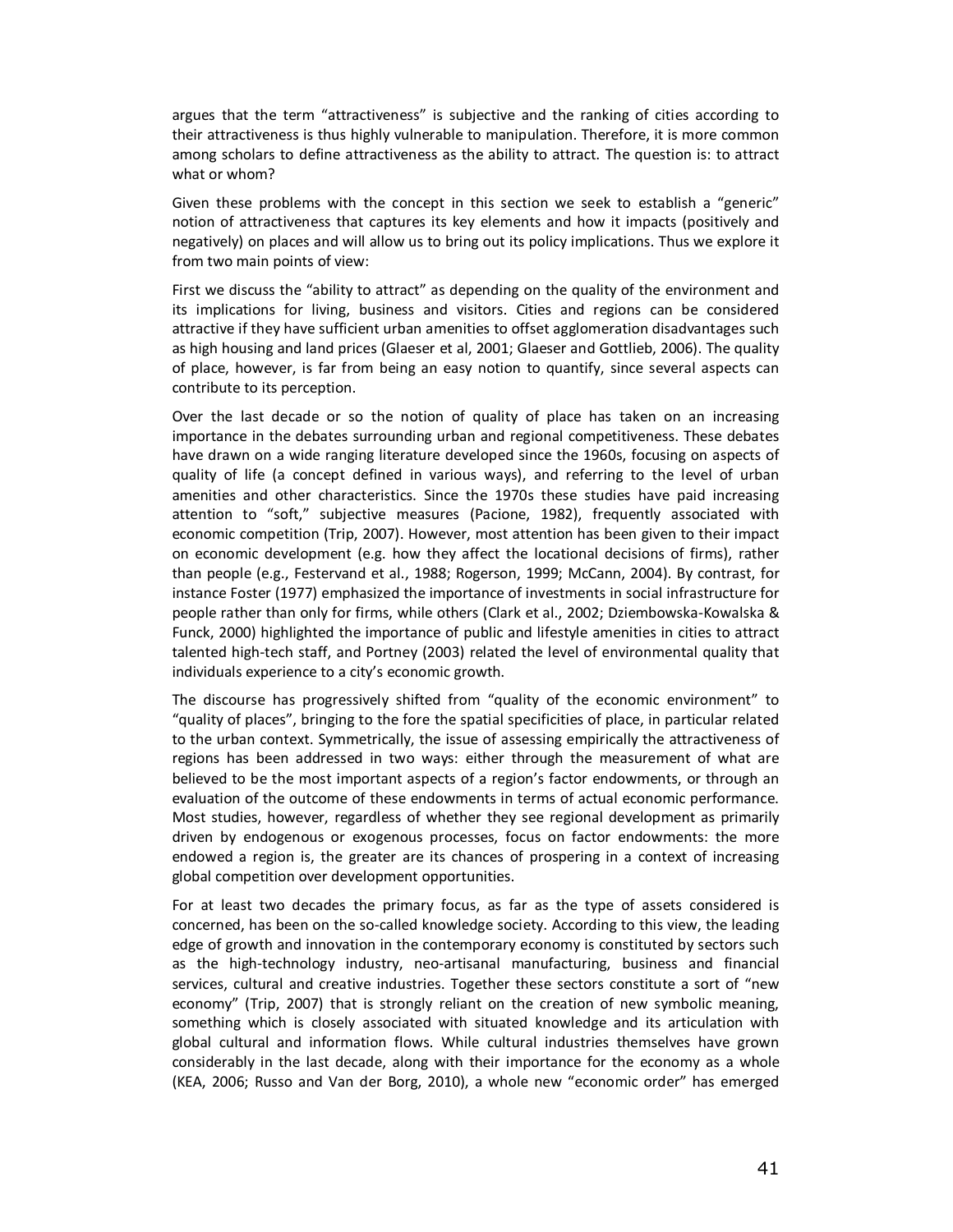(Hall, 1998; Simmie, 2005) that assigns culture and information a key role in regional and urban economies.

The growing profile of this "cultural-economic paradigm" (Amin and Thrift, 2007) not only affects the economic morphology of cities, but, increasingly, also the physical (built) and social landscape<sup>2</sup>. The face which the "successful" contemporary city presents to the external world tends to be organised around the living (and consuming) environments of the high-end segments of the job market, including up-scale streetscapes, state-of-the-art educational facilities, expensive shopping and catering facilities and high quality residential enclaves, as well as a wealth of cultural amenities (museums, art galleries, concert halls, multi-media entertainment districts).

A corollary of this is that the capacity of cities to access, process and creatively use information and knowledge to produce competitively and innovatively is at stake, and is strongly linked to the characteristics of their social capital and their consumption landscape. On this basis cities seek to actively engage in an "upscaling process" whereby they attempt to become central nodes in the global knowledge economy by nurturing the appropriate conditions (e.g. "openness" of deregulated forms of governance and appropriate forms of social control). By doing this they hope to increase their chances of attracting mobile human capital which is considered to be the main engine of innovative and competitive economies. The ability to do this is thought to create a "virtuous circle" whereby success breeds success related to the synchronisation of urban spatial dynamics with global trends<sup>3</sup>.

These arguments have been addressed and shifted from a more conceptual dimension to a more practical, policy-oriented discourse by Richard Florida (2002, 2003, and 2008). Florida's work has exerted considerable influence in the policy debate. It explicitly relates to urban economic development and the behaviour of a wide range of "creative" workers, rather than firms or managers, addressing the conditions that collectively make a city an attractive place of residence and work for the so called "creative class". The relevant attributes are considered to be economic and spatial diversity, specific leisure and cultural amenities that fit the interest of the creative class, a mixed population, the chance of informal meetings in so-called "third spaces", safety, vibrancy, as well as indefinable aspects such as authenticity, tolerance, street life, buzz, and urbanity.

Florida developed a measurement method for the quality of places in a series of studies on the quality of U.S. cities (Florida, 2000, 2002; Florida & Gates, 2001), and some years later, in some European countries (Florida & Tinagli, 2004). These analyses were based on a set of indicators for technology, talent and tolerance (the 3Ts). Florida's work does point to the

 2 Among the complex attributes of this new economic order, Scott (2006) highlights three aspects of special importance concerning the production forces: the "flexible specialization" of networks of firms; extremely fluid and competitive labour markets associated with these sectors, with many individuals being engaged in part-time, temporary, and freelance forms of work, where most creative fractions of the labour forces are organized in temporary project-oriented teams; many sectors have a marked propensity to assume geographic expression in the form of specialized locational clusters. Examples of this phenomenon abound: Silicon Valley, Hollywood, the City of London, le Sentier in Paris, the industrial districts of the Third Italy, the leisure economy of a booming tourist destination as Barcelona, etc. Clusters of these sorts are by no means confined to the more economically advanced countries.

 $3$  In terms of spatial organisation we can highlight three key issues. First, cities tends to become simultaneously complementary to one another, in the sense that they are caught up in mutual exchanges of specialized products and strongly competitive with one another, securing their own collective interests in a world of finite resources (Camagni 2002). Second, with the extension of markets due to globalization, trends toward urban agglomeration are actually intensifying across much of the new economy, because growth of output allows divisions of labour at the point of production to deepen and widen, just as it leads to the amplification of external economies of scale and scope. And third, there are also many small and specialized creative agglomerations, as exemplified by places such as Limoges with its porcelain industry, or the craft communities of the Third Italy (Becattini 1987).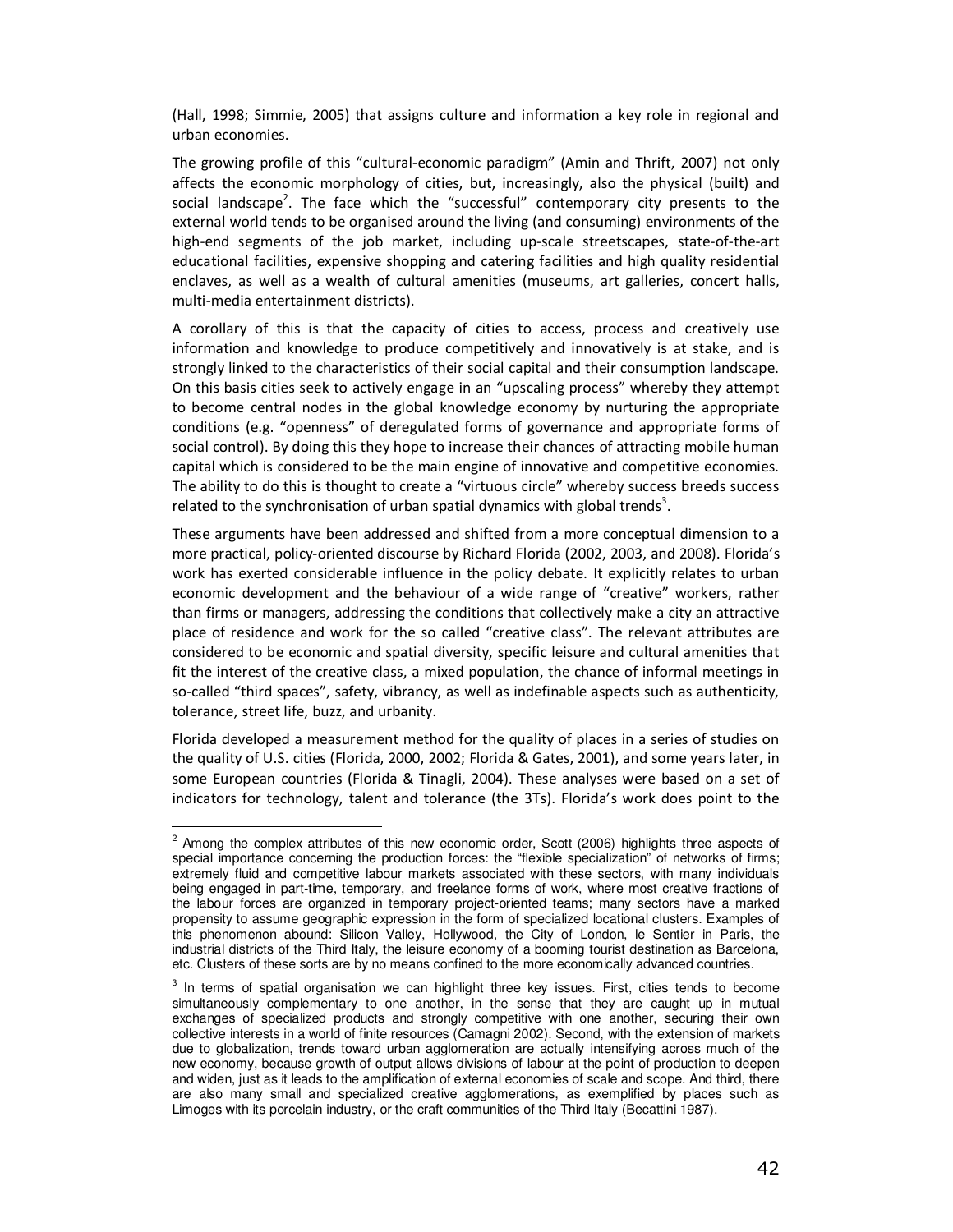importance of criteria such as creativity and talent, diversity, tolerance and safety, and in particular to the presence of specific amenities as attractive factors. His main research objective is to understand why successful and innovative high tech companies cluster together, and the answer given is "…companies cluster in order to draw from concentrations of talented people who power innovation and economic growth." (Florida, 2003, p. 5). In this theory, companies follow people and not vice versa; in specific places, the 3Ts interact with one another in a synergistic (one might almost say "mystical") manner. The next question is how and why do clusters of such people (the creative class) emerge and develop? According to Florida it is because what they are looking for "… are abundant high-quality experiences, an openness to diversity of all kinds, and above all else, the opportunity to validate their identities as creative people." (ibid, p. 9). Thus, cities that are richly endowed in place amenities catalyse the best "creative talent", which should lead to higher economic performance.

In spite of its popularity among policymakers, Florida's work has nevertheless been heavily criticised for a number of shortcomings. Among these is that he treats the "creative class" as an undifferentiated mass (Markusen, 2006) and fails to recognise significant economic, social and political differences between the various groups he lumps together and the very different roles they may play. From this perspective the "creative class" is anything but a class, it is rather an artificially created category designed to support a theory. Furthermore Scott (2006, p. 11; see also Scott, 2008, pp. 80-83) argues that Florida "fails…to articulate the necessary and sufficient conditions under which skilled, qualified, and creative individuals will actually congregate together in particular places and remain there over any reasonably long-run period of time." Moreover, the process by which pools of creative talent leads place economies to be competitive remains a "black box": most critics argue that when policy makers go beyond the attractive rhetoric of Florida's work there is little of substance to guide actions (e.g. Markusen, 2006).

Thus, while insights from Florida's work are certainly relevant particularly with regard to "quality of place", more attention needs to be paid to the process elements which coalesce to create attractive *and* competitive locations. From this point of view one has to question whether Florida's 3T's and retention policies for the creative class are sufficient to guarantee the success of local development strategies. A critical element in this process appears to be ability of a city to accommodate and involve a broad range of stakeholders in these processes. Any city or region that lacks a system of employment able to provide all of its residents, and not just the "creative class", with appropriate and enduring means of earning a living and access to necessary services is unlikely to be in a position to attract significant numbers of people to take up permanent residence. Moreover, it is too simplistic to assume that simply attracting the "right people" is a guarantee of sustainable success (Russo and van der Borg, 2010).

In fact, today while large cities may harbour unprecedented creative capabilities, they are also places where striking social, cultural, and economic inequalities prevail (Kazepov, 2005). In this situation the construction of the "creative city" is unlikely to be sustainable where these problems persist (Fainstein, 2005; Markusen, 2006; Scott, 2008). This is particularly the case in major metropolitan areas and cities where new-economy sectors have flourished and an associated basic division in the labour forces causes social inequality with regard to incomes and access to services and other amenities. Moreover, it involves basic issues of citizenship and democracy, and the full involvement of all social strata into the socioeconomic processes of cities and regions, not just for their own sake but also as a means of giving free rein to the creative powers of the citizenry at large. Martinotti's conceptualisation of a sustainable and competitive city argues that it should accommodate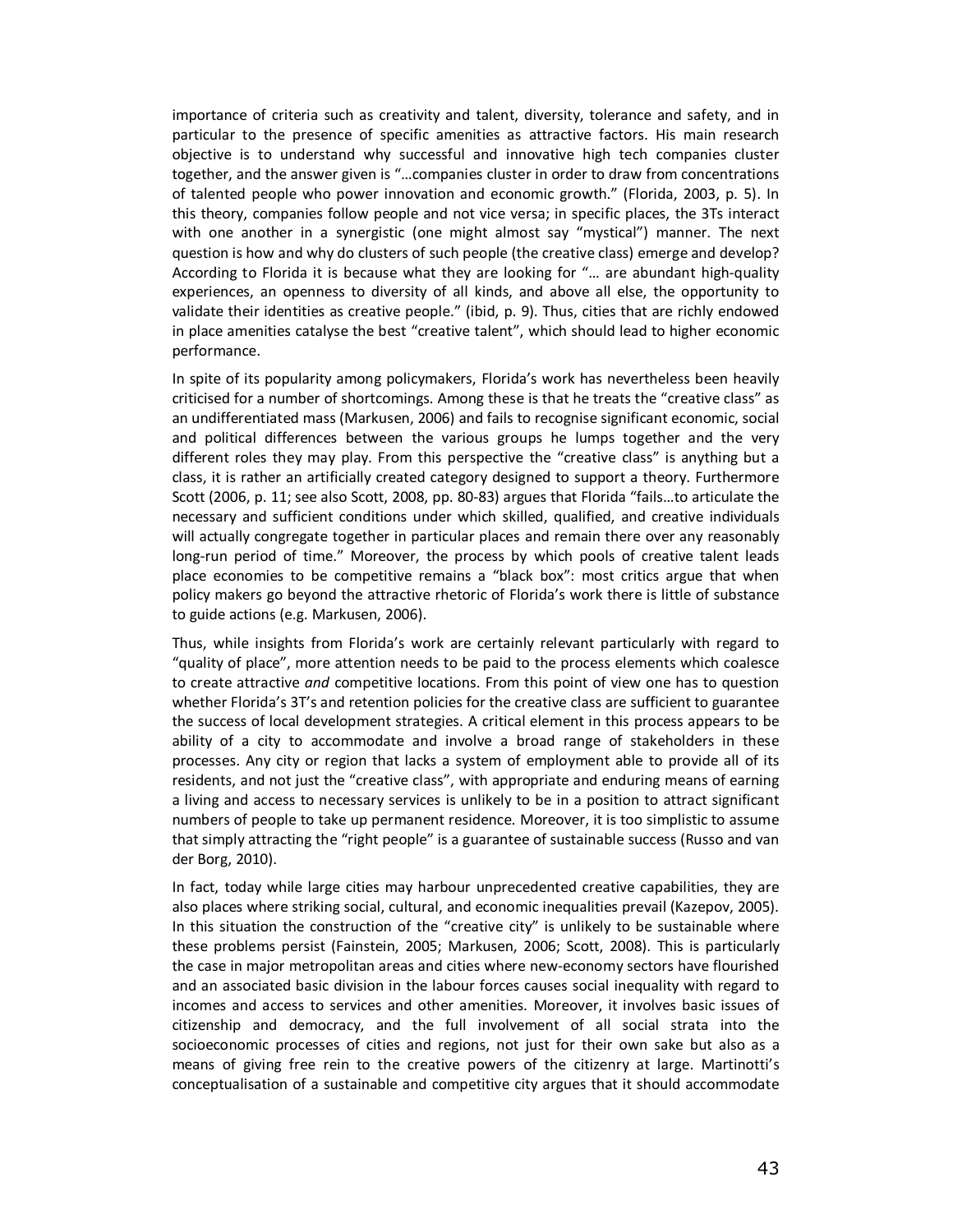diversity in its uses and social composition (Martinotti, 1993), thereby supporting social cohesion. This angle will be explored in further detail in section 5.

#### *4. Milieu, Territorial Capital and Mobilization of Assets*

A second approach to attractiveness can be identified, which, while addressing similar points to those discussed in the previous sub-section, places more emphasis on a wider number of factors and their complex interrelationship. Moreover, despite the considerable efforts expended on the definition of the concept of (economic) attractiveness and its analytical consequences these all have a specific focus on "urban attractiveness", however, it is important to recognise that "attractiveness", in both theoretical and policy terms, is also relevant to rural and "peri-urban" spaces, which are appealing because of different factors such as residential or leisure spaces within metropolitan areas or regional systems.

In this alternative approach there is a greater emphasis on the impact, in combination, of embedded economic, cultural and institutional factors as the driving force behind attractiveness. It is the articulation of these factors, both historically and currently, that lays the foundation (or creates the potential) for attractiveness. Moreover, it does not focus all attention on one particular "group" (e.g. the "creative class") that is defined as *the* driving force in the process and on whom all efforts must be focussed. Central to this approach are the concepts of *local milieu* and *innovative milieu* which have helped move the debate forward in terms of understanding the complexity of situated economies.

Local milieu can be described by four basic characteristics (Maillat, 1995): 1) a group of actors (firms, institutions), relatively autonomous in terms of decision making and strategy formulation; 2) a specific set of material (firms, infrastructure) and immaterial (knowledge, know-how) elements; 3) institutional (authorities, legal framework) elements and interaction capacity between local actors based on cooperation; 4) internal self-regulating dynamics, and the ability of actors to modify their behaviour and find new solutions as their competitive environment changes. These have been called the "static characteristics" of the milieu, intended as a reasonably rich resource endowment (defined in a broad sense) of a place. Alongside these some form of (local) dynamism is seen as necessary to initiate (and perpetuate) the creative process. This is referred to as an "innovative milieu" characterized by a "common understanding" based on common behavioural practices as well as a "technical culture" linked to a specific type of economic activity (Aydalot, 1986; Coffey and Bailly, 1996).

In this approach the region, the territory, is not seen as a mere container", in which attractive location factors may happen to exist or not, but rather as a system for collective learning through intense interaction between a broadly composed set of actors (Moulaert and Sekia, 2003; Moulaert and Nussbaumer, 2005). The milieu is a *created space* that is both a result of and a precondition for learning – an active resource rather than a passive surface (Coffey and Bailly, 1996; Hallin and Malmberg, 1996).

All the above elements – which add to, and do not substitute for, more traditional, material and functional approaches – may be encompassed and summarized by the concept of *territorial capital* (Camagni, 2008). This notion was proposed in the regional policy context by the OECD in its *Territorial Outlook* (OECD, 2001):

*A region's territorial capital is "distinct from other areas and is determined by many*  factors [which]... may include... geographical location, size, factor of production *endowment, climate, traditions, natural resources, quality of life or the agglomeration economies provided by its cities...Other factors may be "untraded interdependencies" such as understandings, customs and informal rules that enable economic actors to*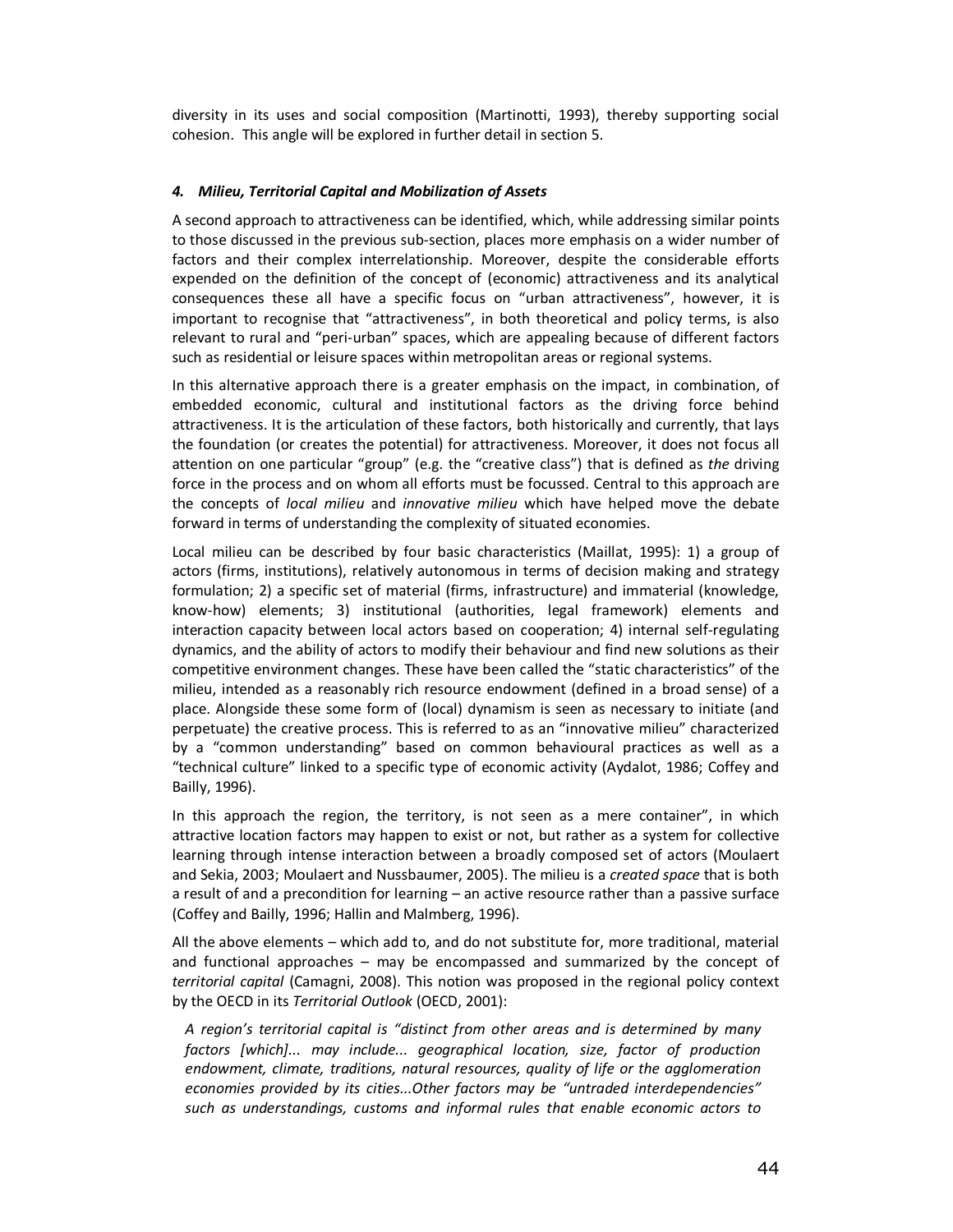*work together under conditions of uncertainty, or the solidarity, mutual assistance and co-opting of ideas that often develop in small and medium-size enterprises working in the same sector (social capital). Lastly there is an intangible factor, "something in the air", called "the environment" and which is the outcome of a combination of institutions, rules, practices, producers, researchers and policy-makers, that make a certain creativity and innovation possible. This "territorial capital" generates a higher return for certain kinds of investments than for others, since they are better suited to the area and use its assets and potential more effectively ...".* 

This concept has gained authority in the policy-making and institutional debate, as illustrated by its use, initially by the Dutch Presidency in the "Discussion paper for the informal meeting on territorial cohesion" (2004), and more recently in the Luxemburg Presidency's "The Territorial States and Perspectives of the European Union" (2006).

Based on this approach, despite not explicitly using the term "territorial capital", several attempts have been made to analyse assets and performances of places. For instance Deas and Giordano (2001) sought to explore the relationship between sources (the initial stock of assets in a city) and outcomes of competitiveness (the result of attempts to exploit these assets by firms) across a sample of urban areas. They argued that urban asset bases provide a strong predictor of competitive performance but that this general pattern is interrupted by some cities for which competitive outcomes are stronger or weaker than might be expected in the light of underlying asset bases. In their research, two aspects can be underlined: a definition of assets that tends to be similar to the notion of territorial capital; and the focus on the mobilization of local assets as key aspect in the difference of performances between places.

In particular the second point reflects the assumption that the effectiveness with which the above-mentioned assets are exploited is conditioned in part by the actions of individual and collective agencies (as well as through more nebulous "market forces"), but also by the way in which a territory is governed. This is a critical aspect, and refers to what Buckley et al. (1988) called the "management process". While in its original incarnation this referred to the differential ability of firms to exploit resources at their disposal, it can also be used to refer to the efforts of local policy actors to create, exploit, supplement, and replenish local asset bases, and to transform liabilities into assets (Deas and Giordano, 2001). Moreover, it suggests the need to recognise that there are a range of "different users" in the territory and that they do not have a uniform set of needs, the ability to both recognise and find a way of reconciling differing needs is a mark of an inclusive governance system. For instance whilst one can identify businesses and residents as two user groups with potentially different needs they are not homogeneous groups and while they may require different policy responses on some issues they may also have much in common. Many local residents will need work and employers require a well educated workforce, both also require reliable high quality public services (e.g. transport systems). The point is how a governance system balances out the different needs within a framework that represents and reflects the diversity of local populations.

It is thus worth reflecting on the concept of attractiveness from a governance point of view, underling two main aspects: on the one hand, *governance can be a criterion of attractiveness*. A well established and reliable governance system of a place can be a factor of localisation. On the other hand, *attractiveness is a concept shaping the territorial governance process itself*, in particular concerning the "mobilization process" through which territorial assets are activated. Furthermore, it may even become part of an explicit mandate in a governance process: for instance, the definition of a strategic plan for a city can have as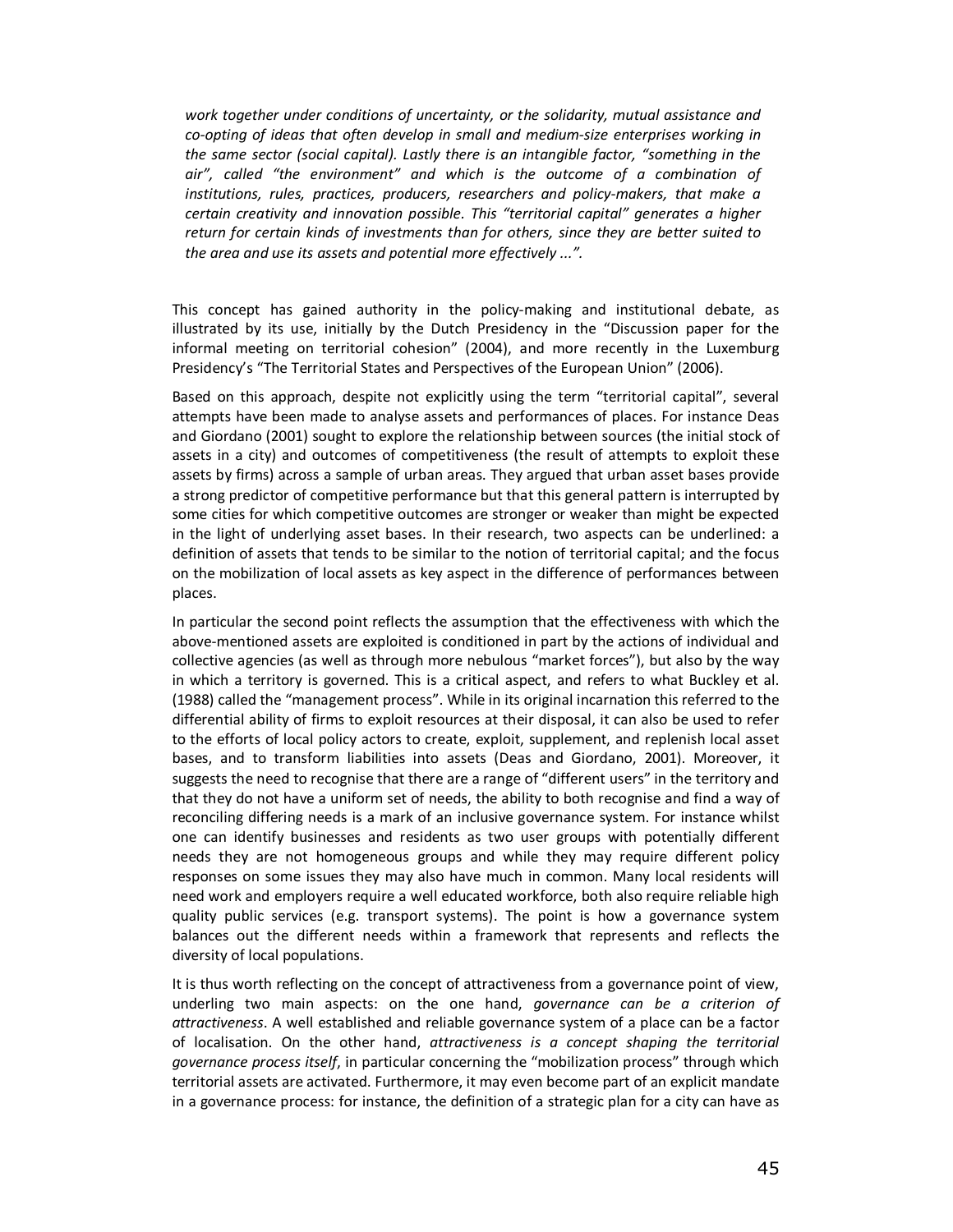its main aim the objective to transform the city into an attractive place. Here the criteria are socially constructed and mobilization has an explicit coordination role.

#### *5. Attracting whom? Mobilities and migrations in the global age*

The last part of our discussion addresses the "object" of attraction policies. We now refer to new concepts of mobility, embedded in wider process of what Bauman (2000) called "liquidity" of contemporary society, in which spatial displacement loses its extraordinary character to become a common element of people's lives. Urry (2007) writes in this regard of a new "mobilities paradigm" for the social sciences, moving away from a sedentarist conception of society and livelihoods, and highlighting that the normal condition in the present day (and a right of individuals) is that of "being on the move"; either physically, in relation to the increasing spatial disarticulation of work and social relations, or symbolically and metaphorically, in relation to the globalisation in the world of signs and meanings that substantiate our cultural life, which also determines a "compulsion for mobility" as a means to satisfy spatially material needs and cultural aspirations (Urry, 2008).

Talking about *mobilities* and not mobility, he also stresses that in this paradigm we recognise the existence of "fast movers" and "slow movers", which have different relations to places and a differential capacity to reconfigure them according to their lifestyles and habits, and whose attraction to a particular place are activated by different reasons from the (neo)classical variables, like prices, employment conditions or the push of demography.

This new configuration of lives on a planetary scale engenders, in fact, a cosmopolitan society: a "new international middle class" has emerged, that 'moves rapidly from one place to he other but that in any place requires (and does) more or less the same things' (Martinotti, 1993: transl. by aut.). These practices accrue to places the elements that establish a "landscape of familiarity", in which this cosmopolitan consuming class (Fainstein, 2005) can rapidly realise a process of "homing" (Sheller and Urry 2006, p.211).

The city is the main scenario of globalisation, and the main generative environment of the liquid society. "Global cities" (Sassen 1994) represent the nodal points of a transnational economic and cultural system. The contemporary metropolis does not represent anymore the hierarchic culmination of a national or regional urban system (Martinotti, 1993), but a part of an a-geographic system that promotes global contents and meanings. In this sense, the urban is uprooted from the territorial. A phenomenon that underpinned the "urban renaissance" after the industrial crisis with the shift to the service economy, and that underlines the reconfiguration of the city as a consumption platform open to global flows of "users", or audiences.

At the same time, the dynamics that characterize the contemporary society contribute new meanings to the spatial displacement of individuals. As the urban postfordist society loses its sedentarity, tourism loses much of its extraordinary character, not only in terms of "persistence in place" or destinations available, but also in regard to the content of the tourist experience. For Urry (2000), tourism could be conceived just as a form of temporary leisure-driven mobility. Tourism, in other words, would cease to be signified by content of the tourist practice and the nature of the visited object or place, to refer to the condition of the individual or, better, to the urban experience realized by those who do no reside in the destination considered. In this sense for the "post-tourist", as defined by Feifer (1985), the experience is an end in itself. We can thus speak of post-tourism (Ritzer & Liska, 1997) as a phenomenon embedded in postmodernity that supposes processes of encoding of the place and a spatialisation of the experiences (Coleman and Crang, 2002) radically different from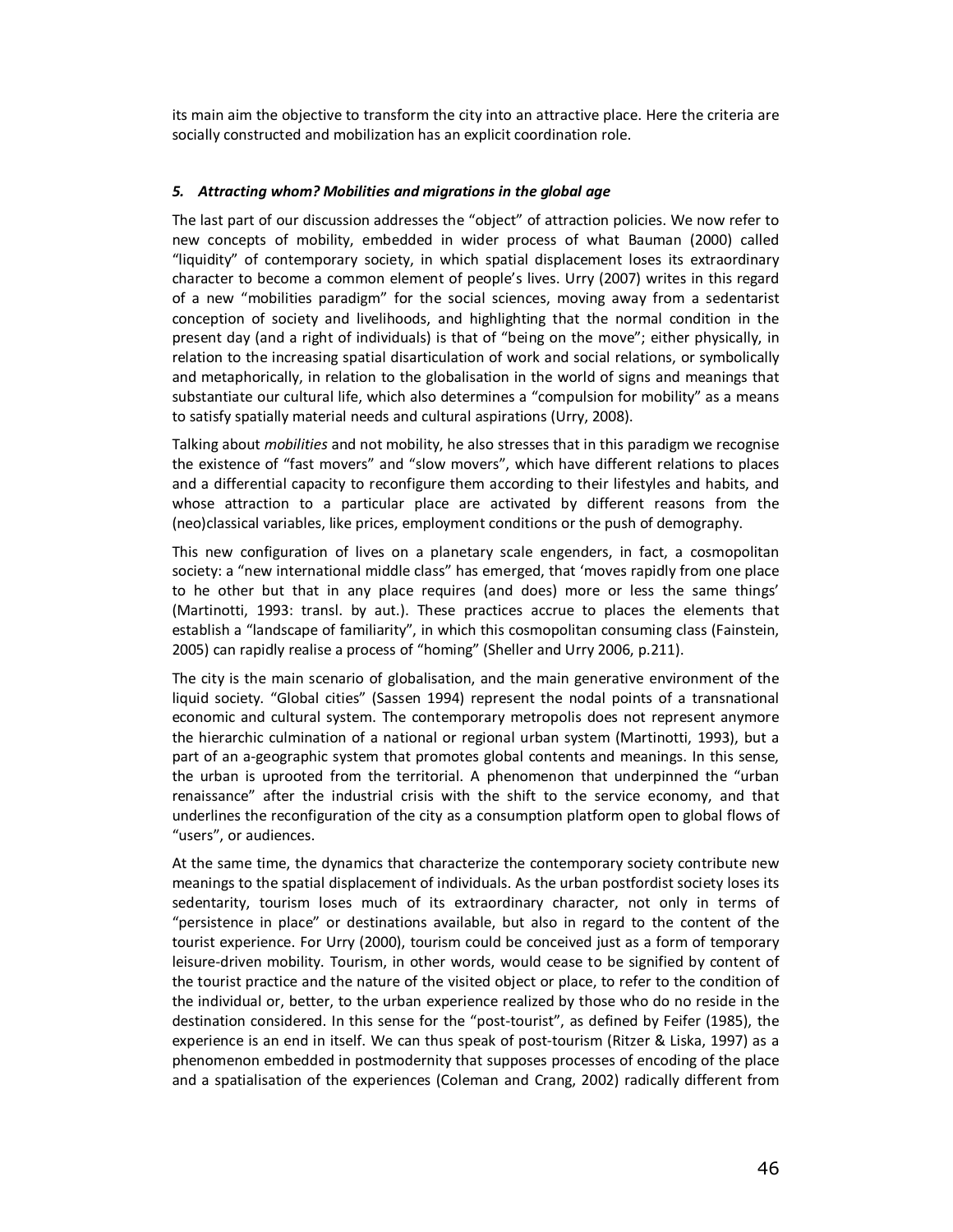that evoked by modern tourism described by seminal authors such as Cohen and MacCannell.

The competitiveness of a destination would be determined, therefore, by its capacity to offer a distinct and stimulating atmosphere where, according to the logic of experience marketing, ordinary activities are transformed in memorable experiences, which is seen to depend to a large extent on the idiosyncratic nature of the encounters and interrelations with other "non tourist" groups present there (Minca and Oakes, 2006). In the end, the object of the tourist experience would come to be the city on its whole as a complex and indefinite cultural product, composed by elements of the local tradition, lifestyles, contemporary "glocal" expressions that contribute to an eclectic and above all unique mental landscape.

Martinotti's work (1993) is pioneering in the sense of questioning the capacity of places to be resilient to such "multiplication" of uses and populations. In his "three population theory" of urbanisation, he postulates that a sustainable city or urban region is one that accommodates and generates synergies between different population characterised by different degrees and mobility and patterns of "consumption of place". Though his classification of population draws a line between residents, commuting workers, regional consumers, and tourists, his intuition – supported by research into successful cities – could be further elaborated in the lines of Urry's mobilities paradigm. Different "liquid" populations flow in and out of cities and regions constantly, contributing to the development of contemporary places; it is up to the cities and regions not rather to "select" populations that produce the most beneficial effects (which could be criticised for establishing a new "power hierarchy" that privileges the new cultured elites and possibly affecting others groups), but to accommodate such diversity in one place and generating the social and cultural connections that make such diversity become an asset for more competitive and sustainable environments.

To this regard, it should be acknowledged that "externalities" in this superimposition of different populations may emerge. The attraction exerted by a place on some "audiences" as a consequence of its collective capacity to mobilise territorial assets in a certain direction may either strengthen, or reduce, the attractiveness that the same place has for others. Externalities, by definition, are susceptible to severe problems of market failure and misallocation, and hence management of their genesis and allocation constitutes a further concrete issue that emerges at the local level.

For instance, while it can be unequivocally claimed that, on the one hand, new knowledge workers, university students and neo-bohemians (Quaglieri Domínguez and Russo, 2010), and on the other hand blue collar workers, old-time residents, immigrants, etc, all contribute to some extent to the development of a competitive city (providing, respectively, important inputs to edge sectors, creative capacity and cultural animation, the workforce for residual industrial sectors, stewardship to the local cultural identity, and basic manpower jobs in consumer services and tourism), their mix and compatibility can be problematic. For instance upmarket workers gentrify popular areas and crowd out older residents while students may also create problems in the areas in which they live and concentrate (Hubbard, 2008). Similar points also apply to tourism where the presence of certain groups (e.g. migrants) may be perceived as a 'problem'.

Acknowledging and characterising this diversity, and its points of friction or potential encounters, is this the first step towards the construction of a competitive local environment. Several angles could be adopted in this regard; we stick with Martinotti's definitions of levels of "transience" and "motivations" for mobility as the two fundamental dimensions of this multiciplicity, determining all possible combinations of consumption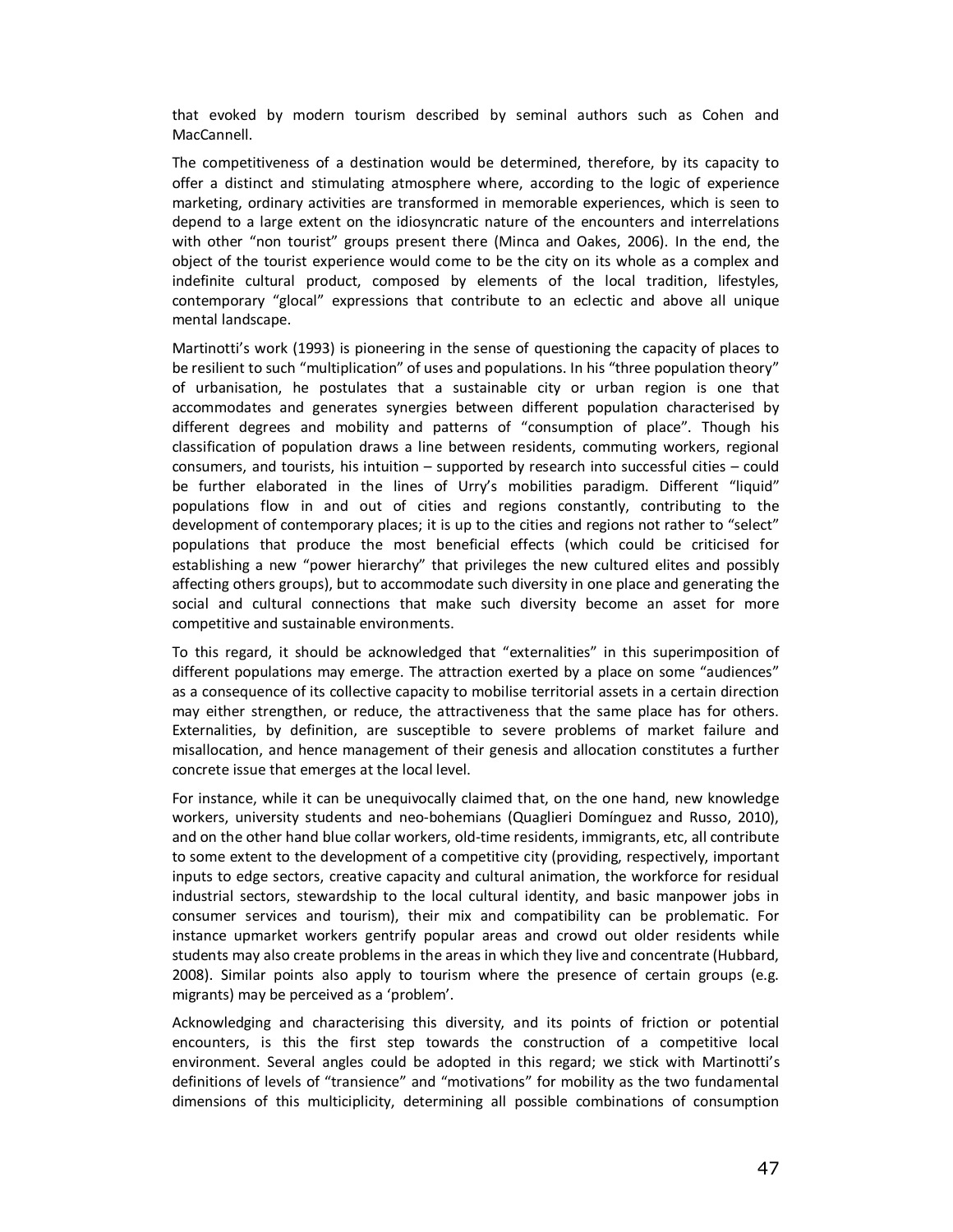patterns and place practices. Different actors may be attracted in a city o region for different reasons and according to varying patterns of "transience" (the duration or their stay in that area once attracted there), recognising that the range of possible transiencies in our "mobile", postindustrial and postmodern society overcome the simple binary of extreme volatility (traditional tourism) and sedentary livelihoods: people travel and move around for different reasons, for short or long period. Patterns of differential mobility overlap and intersect locally, defining, among other things, the structure of the local socio-economic environment and the position of cities and regions as nodes in the global web of flows that, according to Castells (1989), has emerged and structures all aspects of the "Information age". For the sake of simplicity, this range of mobilities can be reduced to three or four main blocks characterised by given combinations of "reasons" for moving into a certain area and "levels of transience". The most obvious combination, as recalled above, is the classic distinction between "residents" and "visitors", which is also reflected in the title of this project.

As we are discussing, after all, flows and not "capital stocks", they must be defined dynamically: a region is attractive for residents when new residents come in and become new citizens, that is, the net migration rate is positive, and it is not attractive when existing residents leave the region, or the net migration rate is negative. When we shift the attention to tourists, obviously a region is more or less attractive according to its capacity to attract those "temporary residents" that are tourists ("outward" tourism is less interesting in this respect as a factor of "unattractiveness" of origin regions as it is a natural phenomena of our society that people, when they can, go to holidays aboard, independently on how attractive is the place where they hold the habitual residence). However, as suggested above, we must recognise that among "new residents" there are important differences, among which the structure of the (attracted) workforce, their economic or educational level, their impact on the local economy, and also the "transience" of their stay.

Whereas "traditional" forms of mobility are strongly dependent on neoclassical variables like wages, prices, accessibility, and employment rates, and demographic variables like the age structure of the population, in this project we place a particular emphasis on those aspects of mobility that are more related with the "new geographic" literature concerned with place qualities and territorial capital assets; aspects that are more problematic both to define and to assess, but which may result in an important integration to the comprehension of European mobility and regional development processes.

Also types of tourists may vary considerably. One first important group is represented by traditional mass tourists, typically characterised by medium-length packaged stays in vacation areas, mostly in the "sunny belt" of the Mediterranean Europe, booked through agencies or other intermediaries. The second group takes in categories of unorganised, independent, special interest travellers that have emerged in the last 20 years, like shortstayers in urban destinations, including cultural and business tourists, but also new fluid forms of leisure- or non-work driven mobility which are increasingly blurring with the features of mobile residents: second home owners, retired couples buying property in the sunny belt of Mediterranean Europe and becoming permanent residents there, foreign students on an Erasmus stay and visiting researchers, neo-bohemians "finding themselves" in some big cities for a few months and working on a part-time basis, health tourists on a treatment, etcetera (Quaglieri-Domínguez and Russo, 2010).

It is important to keep these two groups conceptually separated. First, because the attraction factors may be considerably different; again, neoclassical considerations of price and accessibility may be predominant for the first category (which are tied to the level of "industrialisation" in the structure of the local tourist supply), whereas the second group is remarkably more sensible to genuine place qualities and experiences, "mental" or cultural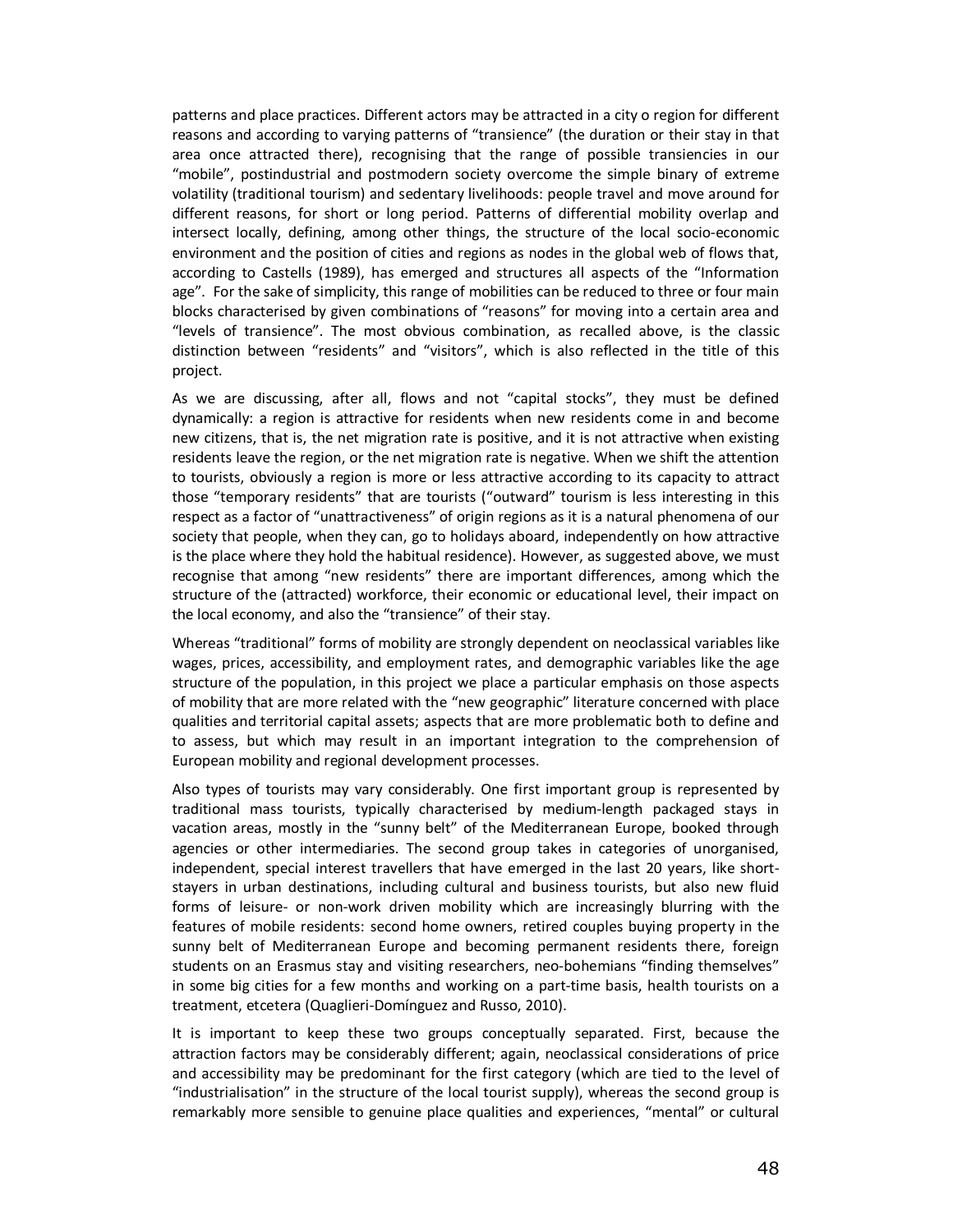accessibility, and a certain "visitor-friendliness" in the organisation of the tourist experiences (Richards 2007, Russo and van der Borg 2002). Secondly, because different impacts can be expected from each of them, determining differential outcomes of the attraction processes. Distinctions, to this regard, can be subtle and cut across groups: second home residents or "silver" long-stay tourists are believed to bring a sustained contribution to the local societies, but are seen as an intolerable pressure factors in the delivery of public services and health; foreign students and "neo-bohemians" may be low spenders and create all sorts of disturbances for the local community, but they are believed to contribute animation and "buzz" to cities, and they are the best ambassadors for welcoming and exciting places where they settle for a while.

To conclude, the most important corollary of this literature is that every population has something to contribute to local development processes, and that policy and planning have to recognise this potential and generate the social and cultural infrastructures that nurture their fecund encounter.

#### *6. Conclusions*

From this discussion of the uses of attractiveness in the policy arena, and the review of the various literatures that add complexity and depth to this concept, we draw a number of conclusions that will be used as entry points for the ATTREG project.

First, the territorial capital concept should be considered as a crucial dimension of the attractiveness of places. This is intended as a complex system of natural and socio-economic elements, defining the uniqueness of local assets. Deas and Giordano (2001), in their research, identified four elements of the "static capital" of a place: economic, institutional, physical/environmental and social environment, to which – for the sake of clarity and to address the key objectives defined by the theme of this project, we will add "social and cultural" and "antropic" capital.

Second, the attractiveness of a place stems from the combination of different assets and from the way(s) they are *mobilised*, both by non-governmental organisations and institutional actors (sectoral stakeholders, association of categories, NGO, etc.). This approach provides a dynamic perspective on territorial capital, since the relationship between assets and attractiveness is mutually reinforced through a continuous process of mobilisation which seeks to enhance the existing stock of assets. In this context governance arrangements are crucial to the mobilisation and use of assets and this requires the existence of links, often articulated through organisational arrangements (e.g. partnerships) between stakeholders, local authorities, agencies and citizens in order to identify, create and mobilise assets and develop policies to achieve specific (attractive) strategies.

Third, territorial attractiveness is not an undifferentiated concept with regard to all categories of citizens (e.g. young and old, employed and retired), or for all possible target groups.

This interpretative scheme allows us to distinguish the processes of perception of place and spatial economies for different types of users, and to assess the overall outcome(s).

Taking again tourism as an example, the attractiveness of a city is generally defined as the ability to attract tourists, producing benefits for the urban economy. However, from a broader perspective it can be argued that social and environmental balance should also be an equally important objective; from this point of view, according absolute primacy to tourism represents a disruptive factor, often contributing to unwanted social and environmental change. The two macro-categories of residents and visitors can be considered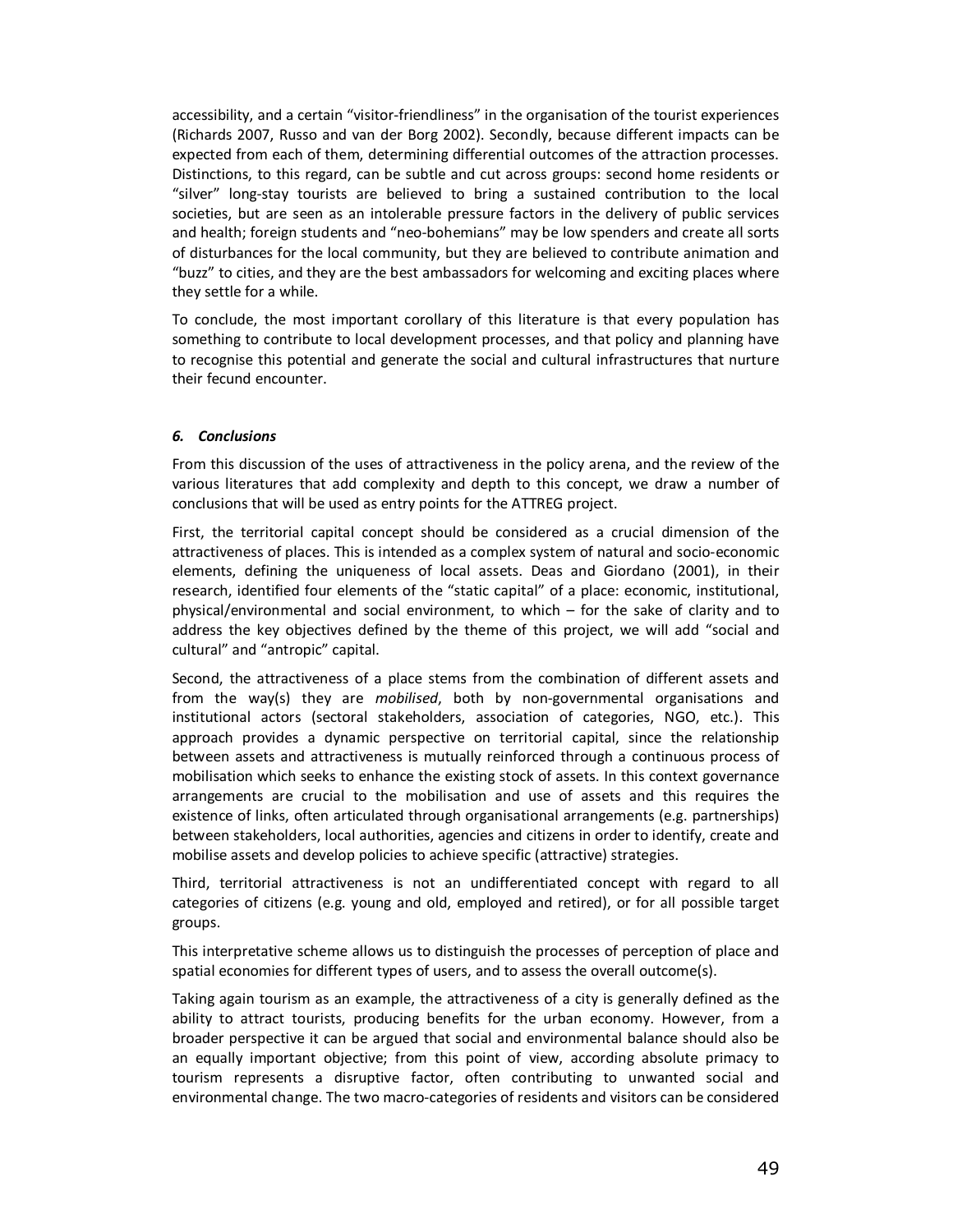as a first main subdivision among potential users, each being attracted to a place by a specific range of potential factors, as illustrated in Figure 1 of the main text in this Inception Report. In spite of the fact that the attractiveness of place is usually considered to refer to visitors as potential users, and tourism as a development strategy, a balanced relationship between the attractiveness of places for visitors *and* residents ought to be the core issue in strategies of valorisation and mobilisation of assets.

Today there is a large amount of research on the diseconomies potentially created by tourism at destination level as opposed to a model in which cultural assets disengage a genuine "triple helix-like" virtuous process of capacity-building, whereby (cultural) tourist demand is the strategic trigger for the process through an increase in economic opportunities (OECD, 2005). If cultural assets are not *properly* mobilised – which hints at notions of conservation, but also dynamic reproduction, value-adding processes, and governance (Russo, 2002), the tourist economy based on their exploitation may well result in a factor that crowds out (or even destroys), rather than strengthening local development assets and idiosyncratic place qualities. This argument also has an important spatial element to it; externalities from tourism occur not only within destinations and across sectors, but also across territories, due to the footloose nature of tourist activities and the emergence of what have been called "functional tourist regions" spanning administrative boundaries (Van der Borg et al, 1996).



**Fig. D.1** - Visitor-resident externalities

Further detail of how the relationships between residents and tourists can affect development trajectories is given in Figure D.1, where resident and visitor attractiveness are cross-charted, specifying the different outcomes in terms of economic performance and cohesion of places. It is shown how, in a longer term perspective, investments in the mobilisation of assets for only one of the two user groups may negatively affect the other through spatial and social externalities that are generated in the process.

To sum up, the scheme in Figure 1 takes into account the broad perspective elaborated in the previous theoretical debate, including the role of hard and soft assets, social aspects of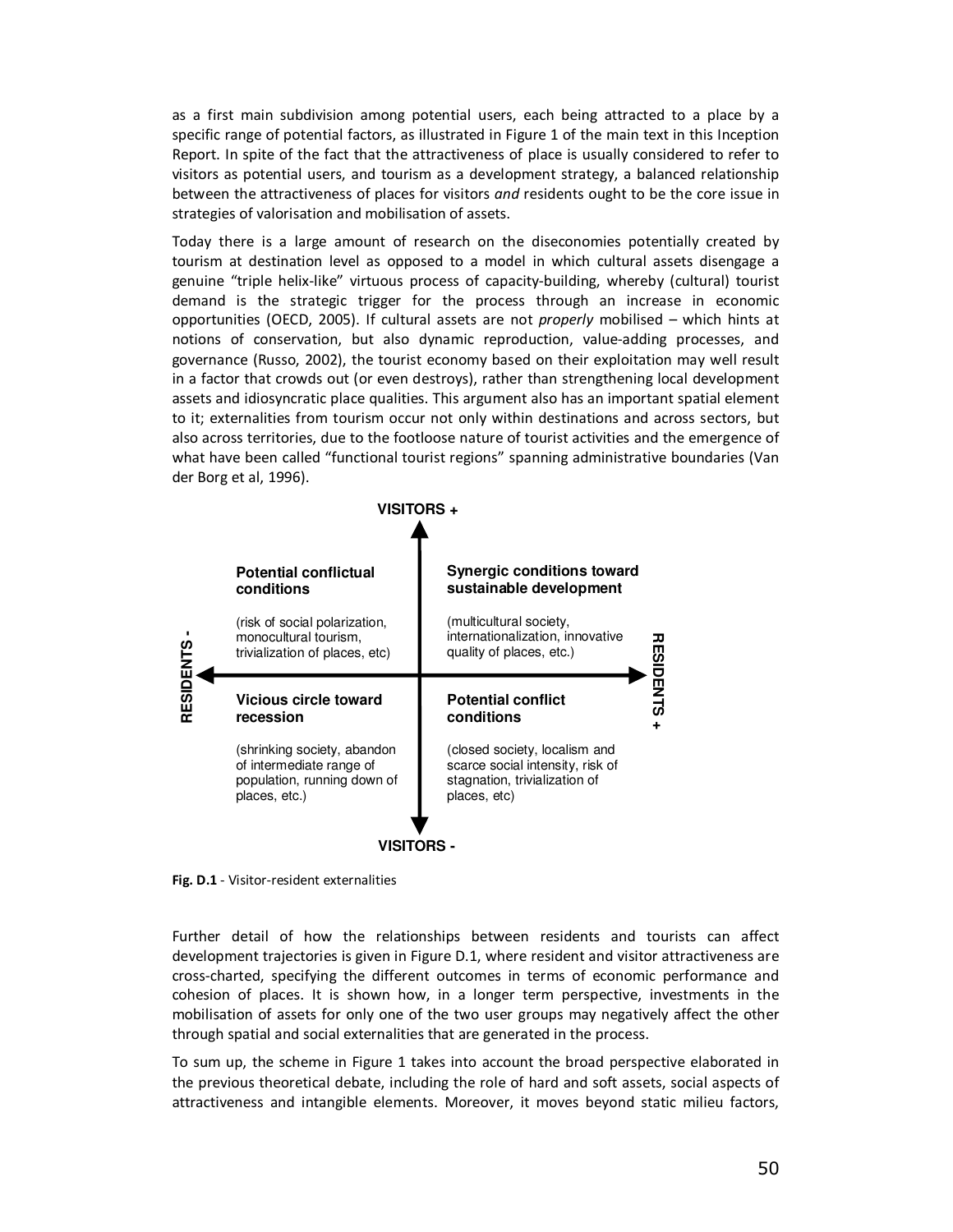including dynamic process of mobilization of assets through more or less institutionalised governance processes, giving a policy dimension to the concept, which leads to a further consideration: attractiveness is a concept that should be specified in relation to certain categories of possible users/inhabitants, for who the assets are mobilized.

Underling the policy dimension of the concept, it is then possible to go back to the implications for EU policy and the attention to the diversity of the EU regions, emphasizing how further research could provide scientific support to policy agendas exploring the concept of attractiveness and its implicit valorisation of spatial differences.

#### **References**

- Amin A., Thrift N. (2007). Cultural-economy and cities. *Progress in human geography* 31(2): 143-161.
- Aydalot P. (1986). *Milieux innovateurs en Europe.* GREMI, Paris.
- Barca F. (2009). *An Agenda for a Reformed Cohesion Policy, A place-based approach to meeting European Union challenges and expectations*. Independent Report prepared at the request of Danuta Hübner, Commissioner for Regional Policy.
- Bauman, Z. (2000). *Liquid Modernity*. Cambridge: Polity.
- Becattini G. (1987). *Mercato e forze locali: il distretto industriale*. Bologna: Il Mulino.
- Bradley A., Hall T., Harrison M. (2002). Selling Cities; Promoting New Images for Meeting Tourism. *Cities* 19(1): 61–70.
- Buckley P., Pass C., Prescott K. (1988). Measures of international competitiveness: a critical survey. *Journal of Marketing Management* 42: 175–200.
- Camagni R. (2002). On the concept of territorial competitiveness: Sound or misleading? *Urban Studies* 39(13): 2395-2411.
- Camagni R. (2008). Regional Competitiveness. Toward a Concept of Territorial Capital. In Capello, R., Camagni R., Chizzolini B., and Fratesi U. (eds) *Modelling Regional Scenarios for the Enlarged Europe*. European Competitiveness and Global Strategies, Springer Berlin Heidelberg.
- Castells M. (1989). The informational city: Information technology, economic restructuring, and the urbanregional process. Oxford/Malden, MA: Blackwell.
- CEC Commission of the European Communities (1999). *European Spatial Development Perspective: Towards Balanced and Sustainable Development of the Territory of the EU*, Luxembourg, Office for Official Publications of the European Communities.
- CEC Commission of the European Communities (2004). *White Paper on services of general interest*. Luxembourg, Office for Official Publications of the European Communities.
- CEC Commission of the European Communities (2005) *Cities and the Lisbon Agenda: Assessing the Performance of Cities*. Directorate General Regional Policy, Brussels.
- CEC Commission of the European Communities (2008). *Turning Territorial Diversity into Strength. Green Paper on Territorial Cohesion*. Luxembourg, Office for Official Publications of the European Communities.
- Clark T. N., Lloyd R., Wong K.K., Jain P. (2002). Amenities drive urban growth. *Journal of Urban Affairs* 24(5): 493–515.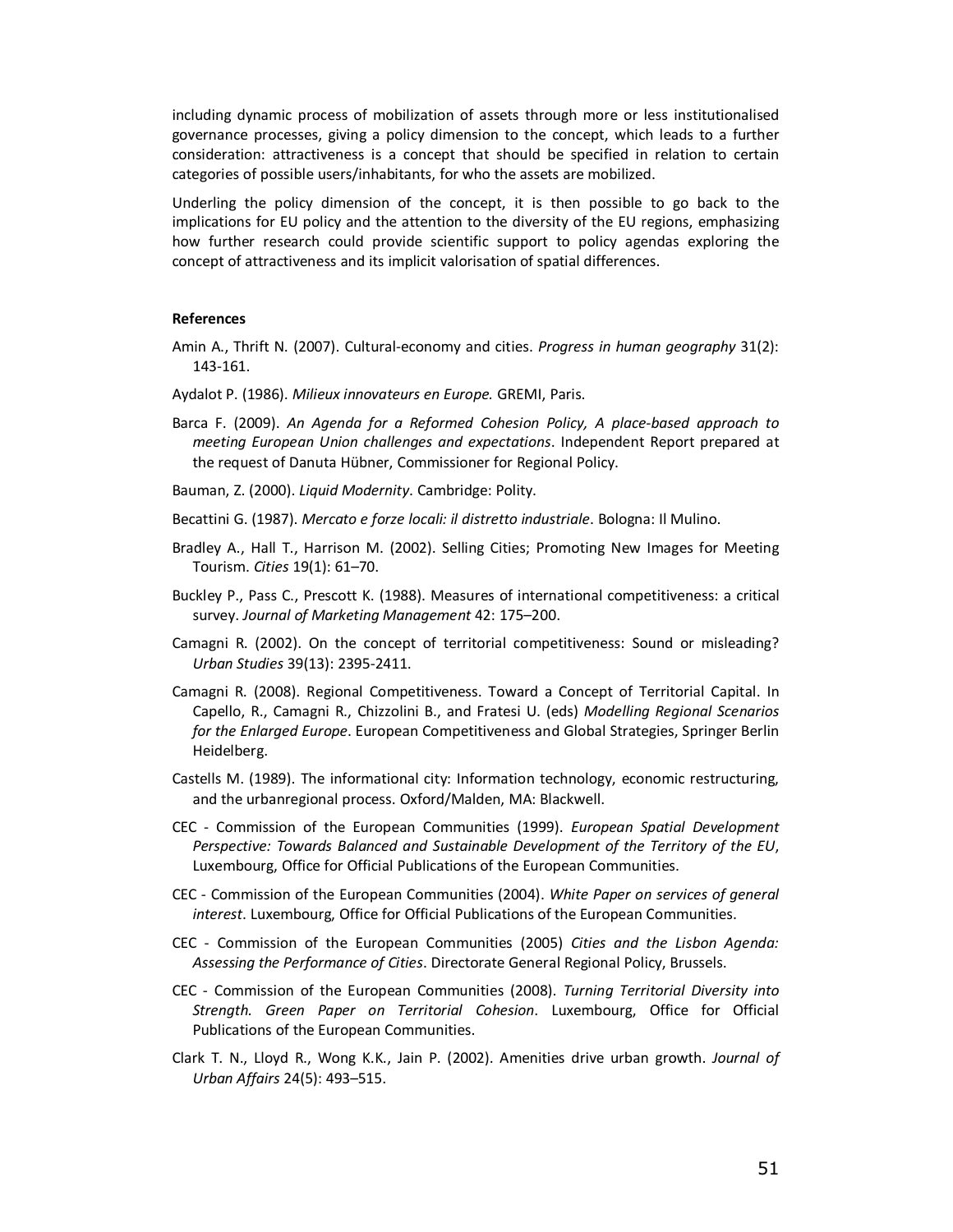- Coffey W. J., Bailly A.S. (1996). Economic restructuring: a conceptual framework. In A. Bailly and W. Lever (eds) *The Spatial Impact of Economic Changes in Europe.* Avebury, London.
- Coleman S., Crang M. (2002). Grounded Tourists, Travelling Theory. In Coleman S., Crang M. (eds) *Tourism. Between Place and Performance*. Oxford: Berghahn Books, pp. 1-17.
- Deas I., Giordano B. (2001). Conceptualizing and Measuring Urban Competitiveness in Major English Cities. *Environment and Planning A* 33: 1411-1429.
- Dutch Presidency (2004). *Exploiting Europe's territorial diversity for sustainable economic growth – Discussion paper for the EU Informal Ministerial Meeting on Territorial Cohesion*. Rotterdam, 29 November 2004.
- Dziembowska-Kowalska J., Funck R.H. (2000). Cultural activities as a location factor in european competition between regions: concepts and some evidence. *Annals of Regional Science* 34(1): 1-12.
- ESPON (2006a). *Spatial Scenarios and Orientations in relation to the ESDP and Cohesion Policy*, project 3.2, Final Report.
- ESPON (2006b). *Territory matters for competitiveness and cohesion*, ESPON Synthesis Report III.
- Fainstein S.S. (2005). Cities and diversity. Should we want it? Can we plan for it? *Urban Affairs Review* 41(1): 3-19.
- Feifer M. (1985). *Going Places: The Ways of the Tourist from Imperial Rome to the Present Day*. London: Macmillan.
- Festervand T. A., Lumpkin J.R., Tosh D. S. (1988). "Quality of life" in the industrial site location decision. *Journal of Real Estate Development* 4(1): 19–27.
- Florida R. (2000). *Competing in the age of talent: Quality of place and the new economy*. Pittsburgh: Carnegie Mellon University.
- Florida R. (2002). *The rise of the creative class, and how it's transforming work, leisure, community and everyday life*. New York: Basic Books.
- Florida R. (2003). Cities and the Creative Class. *Cities & Community* 2(1): 3-19.
- Florida R. (2008). *Who's Your City? How the Creative Economy is Making Where to Live the Most Important Decision of Your Life*. Basic Books, New York.
- Florida R., Gates G. (2001). *Technology and tolerance: The importance of diversity to hightechnology growth.* Washington D.C.: The Brookings Institution.
- Florida R., Tinagli I. (2004). *Europe in the creative age*. Pittsburgh, PA/London: Carnegie Mellon Software Industry Center/Demos.
- Foster R. (1977). Economic and quality of life factors in industrial location decisions. *Social Indicators Research* 4, 247–265.
- French Presidency (2008a). *Final Statement by the ministers in charge of urban development, Présidence Française Union Européenne*, 25.11.2008.
- French Presidency (2008b). *Final Appendix to the final statement by the ministers in charge of urban development for implementing the Leipzig Charter, Présidence Française Union Européenn*e, 25.11.2008.
- German Presidency (2007). *Leipzig Charter on Sustainable European Cities, Final Draft*, document prepared by the German Presidency of the European Union, Leipzig.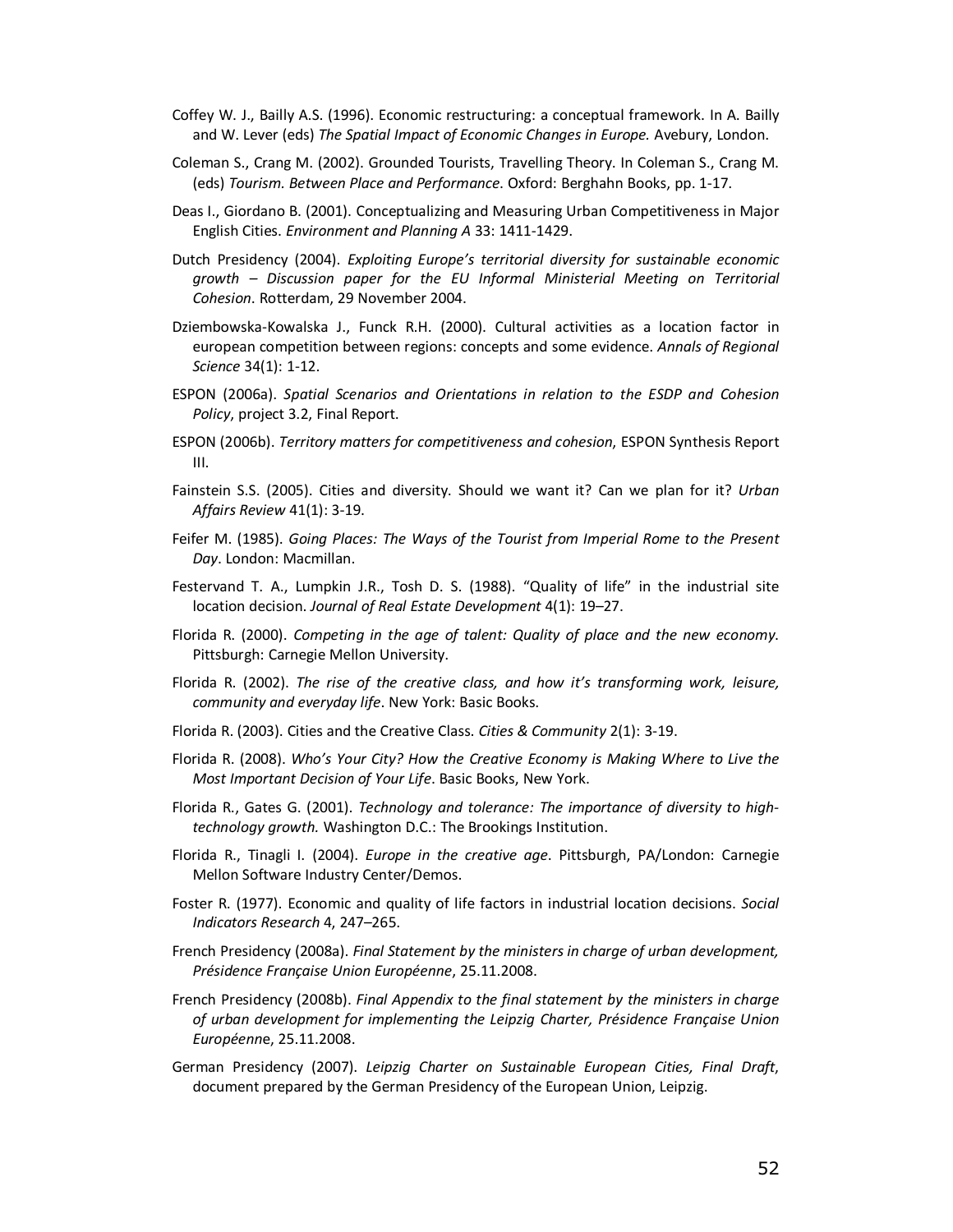- Glaeser E., Gottlieb J.D. (2006). Urban resurgence and the consumer city. *Urban Studies* 43(8): 1275–1299.
- Glaeser E.L., Kolko J., Saiz A. (2001). Consumer city. *Journal of Economic Geography* 1: 27– 50.
- Hall P. (1998). *Cities in civilization*. New York: Pantheon.
- Hallin G., Malmberg A. (1996). Attraction, Competition and Regional Development in Europe. *European Urban and Regional Studies* 3(4): 323-337.
- Hubbard P. (2008). Regulating the social impacts of studentification: a Loughborough case study. *Environment and Planning A* 40(2): 323-341.
- Kazepov Y. (ed) (2005). *Cities of Europe. Changing contexts, local arrangements, and the challenge to urban cohesion*, Blackwell, Oxford.
- KEA European Affairs (2006). *The Economy of Culture in Europe*. Bruxelles. Retrieved February 13, 2007 from the KEA Web site at http://www.kernnet.com/kea/Ecoculture/ ecoculturepage.htm
- Luxembourg Presidency (2005). *Scoping Document and Summary of Political Messages for an Assessment of the Territorial State and Perspectives of the European Union: Towards a stronger European territorial cohesion in the light of the Lisbon and Gothenburg ambitions*.
- Maillat D. (1995). Territorial dynamic, innovative milieus and regional policy. *Entrepreneurship and Regional Development* 7(2): 157-65.
- Markusen A. (2006). Urban development and the politics of a creative class: evidence from a study of artists. *Environment and Planning A* 38(10): 1921-1940.
- Martinotti G. (1993). *Metropoli: la nuova morfologia sociale della città*. Bologna: Il Mulino.
- McCann E. J. (2004). "Best places": Interurban competition, quality of life and popular media discourse. *Urban Studies* 41(10): 1909-1929.
- Minca C. and Oakes T. (2006). *Travels in Paradox: Remapping Tourism*. Lanham: Rowman & Littlefield Publishers.
- Moulaert F., Nussbaumer J. (2005), The Social Region: Beyond the Territorial Dynamics of the Learning Economy. *European Urban and Regional Studies* 12(1): 45-64.
- Moulaert F., Sekia F. (2003). Territorial Innovation Models: A Critical Survey. *Regional Studies*  37(3): 289-302.
- OECD (2001). *OECD Territorial Outlook*. Paris: OECD Publishing.
- OECD (2005). *Culture and Local Development*. Paris: OECD Publishing.
- Pacione M. (1982). The use of objective and subjective measures of life quality in human geography. *Progress in Human Geography* 6: 495–514.
- Petersen D.C. (2004). The City as a Destination. *Journal of Convention & Event Tourism* 6(1):145–157.
- Portney K.E. (2003). *Taking sustainable cities seriously: Economic development, the environment, and quality of life in American cities*. Cambridge MA/London: The MIT Press.
- Quaglieri Domínguez A., Russo A.P. (2010). Paisajes urbanos en la época post-turística. Propuesta de un marco analítico. *Scripta Nova* XIV(323).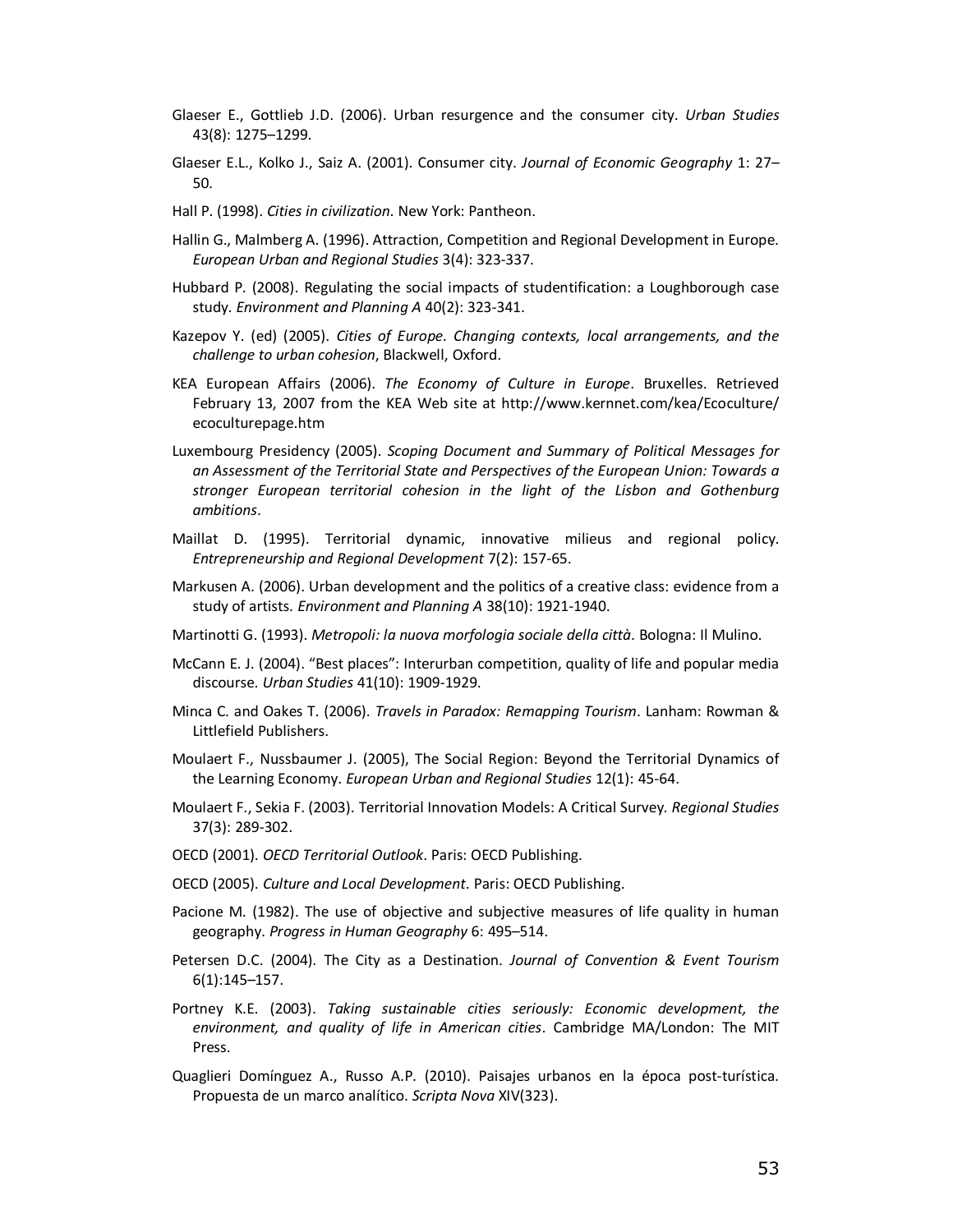- Richards G., Wilson J. (2006). Developing Creativity in Tourist Experiences: A Solution to the Serial Reproduction of Culture. *Tourism Management* 27(6): 1209-1223.
- Ritzer G., Liska, A. (1997). "McDisneyization" and "Post-Tourism": complementary perspectives on contemporary tourism. In Rojek C., Urry J. (eds) *Touring cultures: transformations of travel and theory*. London: Routledge, pp. 96-109.
- Rogerson R.J. (1999). Quality of life and city competitiveness. *Urban Studies* 36(5): 969–985.
- Russo A.P., van der Borg J. (2002). Planning considerations for cultural tourism: A case study of four European cities. *Tourism Management* 23(6): 631-637.
- Russo A.P., van der Borg J. (2010). An urban policy framework for culture-oriented economic development: lessons from Holland. *Urban Geography* 31(5): 668-690.
- Russo, A.P. (2002). The vicious circle of tourism development in heritage cities. *Annals of Tourism Research* 29(1): 165-182.
- Sapir A., Aghion P., Bertola G., Hellwig M., Pisani-Ferry J., Rosati D., Viñals J., Fallace H. (2003). *An Agenda for a Growing Europe. Making the EU Economic System Deliver*. Report of an Independent High Level Study Group Established on the Initiative of the President of the European Commission.
- Sassen S. (1994). *Cities in a World Economy*. Thousand Oaks, CA: Pine Forge/Sage.
- Scott A.J. (2006). Creative Cities: Conceptual issues and policy questions. *Journal of Urban Affairs* 28(1): 1-17.
- Scott A.J. (2008). *Social Economy of the Metropolis: Cognitive-cultural capitalism and the global resurgence of cities*, OUP, Oxford.
- Sheller M., Urry J. (2006). The new mobilities paradigm. *Environment and Planning A* 38(2): 207-226.
- Simmie J. (2005). Innovation and space: A critical review of the literature. *Regional Studies* 39(6): 789–804.
- Trip J.J. (2007). Assessing Quality of Place: a Comparative Analysis of Amsterdam and Rotterdam. *Journal of Urban Affairs* 29(5): 501–517.
- UK Presidency (2005). *Bristol Accord. Conclusions of Ministerial Informal Meeting on Sustainable Communities in Europe*. Bristol 6-7 December 2005, ODPM, London.
- Urry J. (1990). The Tourist Gaze. London: Sage.
- Urry J. (2007). Mobilities. Cambridge: Polity.
- Urry J. (2008). Preface. In Burns P., Novelli M. (eds) *Tourism and Mobilities: Local-global Connections*. Wallingford: CABI, pp. XIV-XV.
- Van der Borg J., Costa P., Gotti G. (1996). Tourism in European heritage cities. *Annals of Tourism Research* 23(2): 306-321.